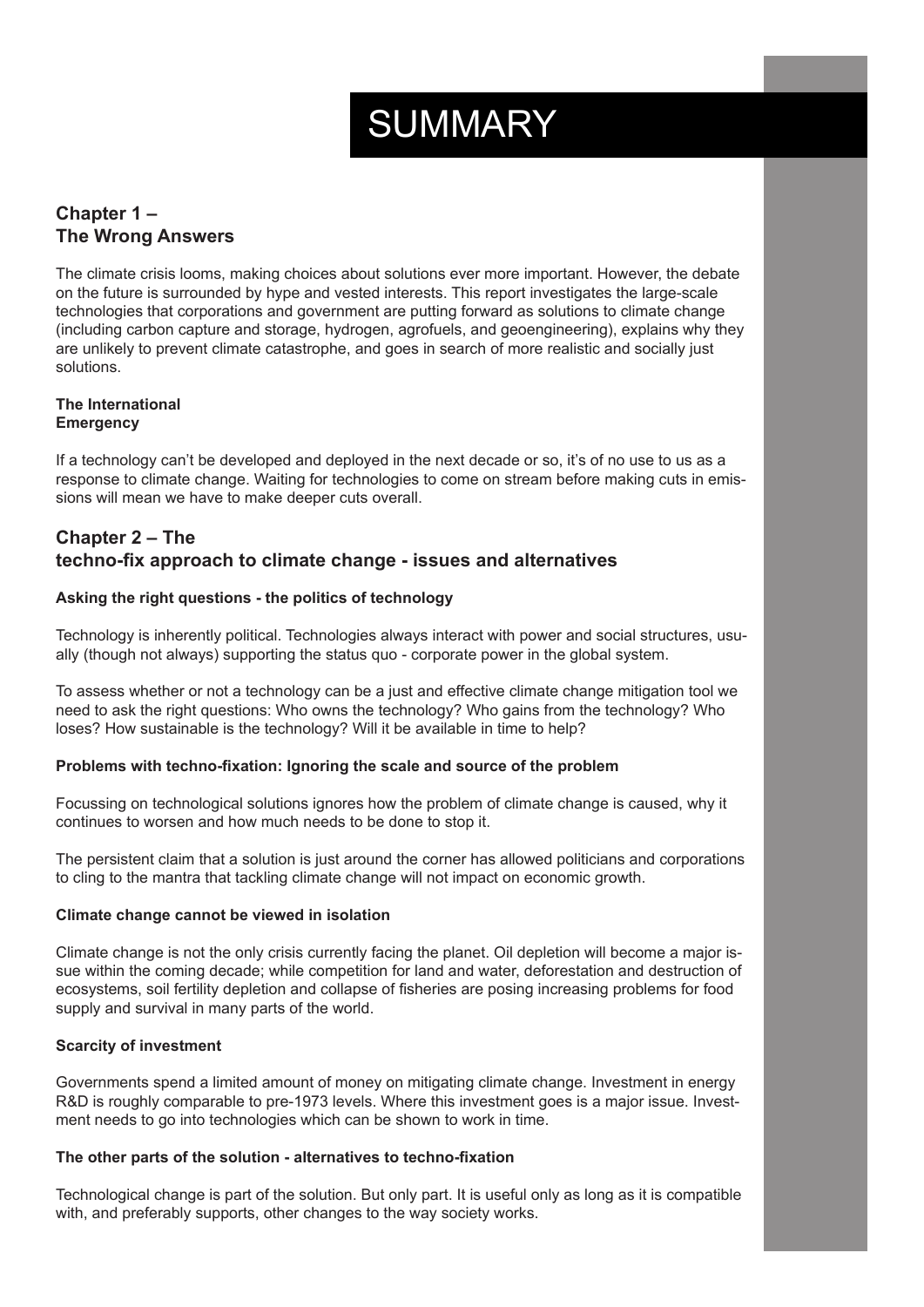#### **Economic change**

Growth of the whole global economy means consumption of an ever-increasing amount of goods, using an ever-increasing quantity of energy, mineral, agricultural and forest resources. Replacing the idea of growth as the main objective of the economy would require fundamental changes. Building a new paradigm of economic democracy, based on meeting human needs equitably and sustainably, is as big a challenge as climate change itself, but if human society as we know it is to succeed, the two are inseparable.

#### **Political action**

Effective and just solutions to climate change need decision making that involves everyone who is affected by the results of the decision – not just deals between those who stand to profit. If this is to happen, co-operation and maturity will be needed, along with a re-engagement of the population in real politics. The hold of corporate interests over political decisions must be broken.

#### **Social change**

To get the changes which will stop climate change and benefit people, we all have to act. Individual action is not enough. We have to find common-interest groups and work collectively, whether as geographical communities or through other connections, to restructure relationships for a low-carbon society.

# **Chapter 3 – The corporate-dominated approach to solving climate change**

The corporate-centred approach to climate change prioritises profits, market based mechanisms and large scale or mass produced solutions.

In particular, the corporate-dominated approach has led to the establishment of carbon trading schemes, which create profits for polluting companies while failing to encourage, and often damaging, genuinely beneficial projects.

#### **The Cleantech Boom**

'Cleantech' refers to 'any product, service, or process that delivers value using limited or zero non-renewable resources and/or creates significantly less waste than conventional offerings.' It covers four main sectors: energy, transport, materials and water. In 2006, the clean energy sector alone was valued at \$55.4bn (£27.8bn) with cleantech start-ups at 1,500 worldwide. In the reckoning of the cleantech boom there will be winner and losers. The effectiveness and sustainability of the technology are only two of the factors that determine a technology's success, and as far as the market is concerned, not very important ones.

# **Chapter 4 – The technologies – energy provision**

#### **Hydrogen**

Hydrogen is a carrier of energy not a source in its own right – a primary energy source – coal, gas or electricity generated from other sources – is required to produce it. Using hydrogen as a vehicle fuel (the main application being considered) would be colossally expensive to introduce, doing so would probably mean a commitment to long-term fossil fuel consumption and, most importantly, producing the hydrogen and compressing or liquefying it to use as a vehicle fuel could have a worse impact on the climate than using petrol.

For hydrogen to be viable as a vehicle fuel it needs numerous technological breakthroughs in all major areas including production, distribution and storage. For hydrogen to reduce greenhouse gas emissions would require a glut of renewable electricity or universal carbon capture and storage within a decade. The likelihood of the infrastructure that would make it work being put in place within four or five decades is slim. The cost of infrastructure to supply just 40% of the USA's light-duty vehicles with hydrogen has been estimated to cost over \$500bn (£250bn). So, the technical and economic issues mean it is extremely unlikely to be a climate change solution.

#### **Agrofuels**

Agrofuels (also known as biofuels) have been trumpeted as the 'green' solution to cutting oil use for transport, but in fact threaten an environmental and social justice disaster.

Though agrofuels currently supply only a very small percentage of world transport fuel use, their impacts are already significant and the full implications of replacing fossil fuels with agrofuels are beginning to be seen. Many agrofuels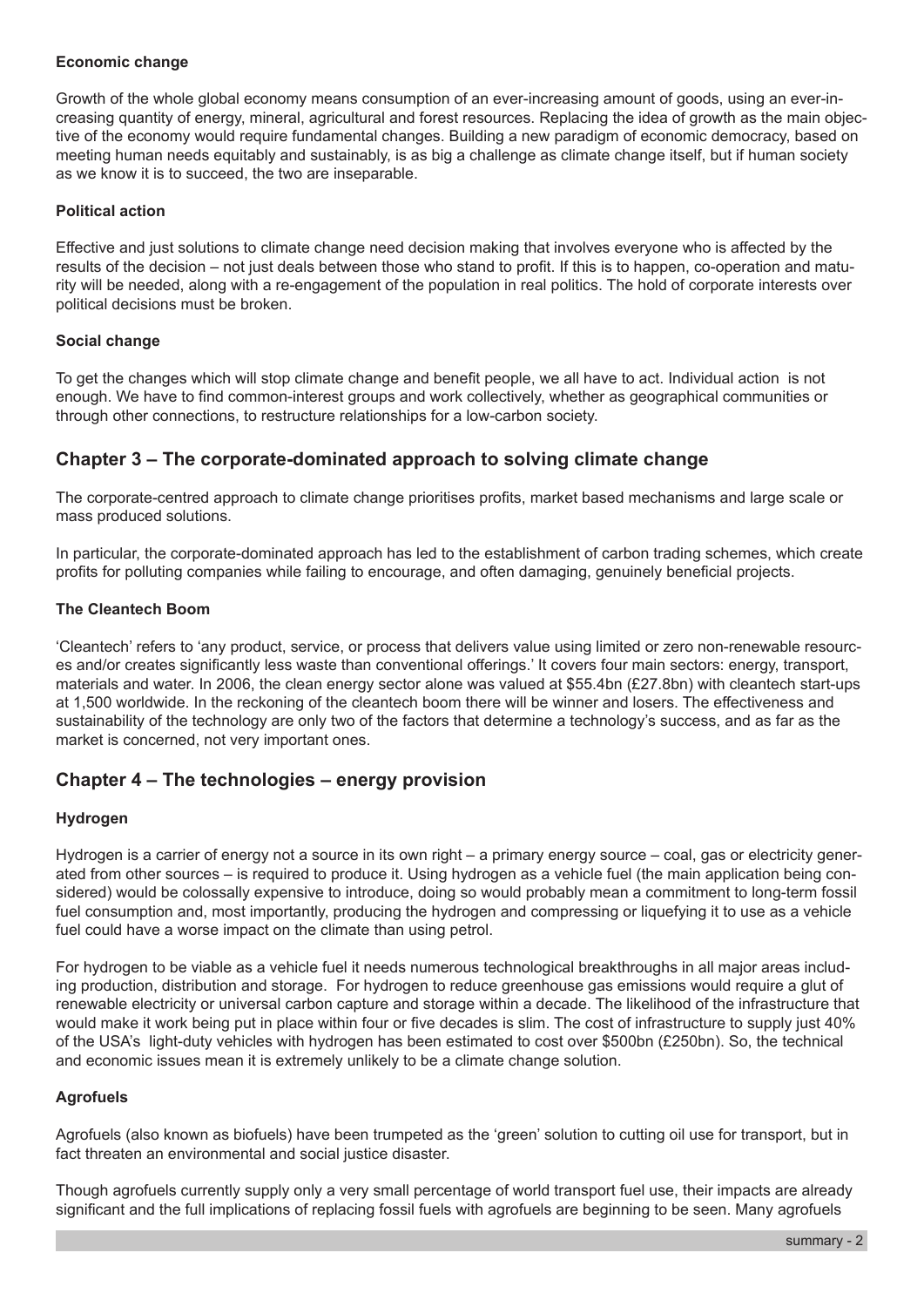increase rather than reduce greenhouse gas emissions. A recent report for the UK Treasury found that when tropical forest is cut down, 'to pay back the initial release of CO2 from clearing the forest would take 60 to 270 years of growing biofuels (using current technologies).' Agrofuels rely on industrial scale agriculture, the growth of which has been dependent on deforestation and cheap fossil fuels. Rainforests are being destroyed in Brazil and Indonesia as agrofuel plantations expand, destroying carbon stores which are vital to regulation of ecosystems. Competition for land between food crops and fuel crops is already contributing to rising global food prices and food riots in poorer countries.

#### **Carbon capture and storage / 'Clean' fossil fuels**

Carbon capture and storage (CCS) is a major departure from other climate mitigation strategies. Rather than stopping a damaging activity or replacing fossil fuel use, it allows current activities to continue but captures the carbon emissions and buries them under the ground.

CCS enables the continued dominance and expansion of the fossil fuel industry, particularly coal with all the sustainability side effects that go with increased coal use. CCS is also closely associated with enhanced oil recovery (EOR), where the carbon dioxide pumped into ageing oil wells makes oil available that would otherwise stay in the ground. The technology is unlikely to be proven, scaled up and in widespread use until at least 2030 and possibly 2050, too late to prevent devastating climate change.

#### **Nuclear power**

The nuclear industry has jumped on climate change as a last ditch attempt to survive in the face of long-term public opposition, cost escalation and the intractable issue of what to do with nuclear waste. The industry has orchestrated a well-executed spin campaign and has succeeded in putting 'the nuclear option' back on the table. However, nuclear power is not carbon neutral, would not be on-stream in time to plug the energy gap or avoid dangerous climate change, and has huge environmental impacts, not least from the huge quantities of radioactive waste created, which no country has yet developed an effective way of dealing with.

#### **Solar power**

Solar energy technologies, including solar panels (photovoltaics) and concentrated solar power, are already functional and are being developed further. There is considerable scope for rapid engineering improvements and for major economies of scale in manufacturing and deployment. Price per kWh is falling rapidly. Technological breakthroughs may be required to significantly increase energy storage potential.

However, solar panels are still very expensive and there are issues with the use of toxic substances in manufacture and depletion of resources such as silver - an estimated 30% of the current annual silver production would be required to achieve a 5% contribution to world electricity supply by current solar technologies.

Solar is one of the emissions-reducing technologies with the greatest potential for scaling-up to provide a significant portion of global energy needs. It also has the advantages of not needing significant new infrastructure and of being usable in isolated areas, both of which make it suitable for Majority World use.

#### **Wind**

Like solar, wind is one of the emissions-reducing technologies with the greatest potential for scaling-up to provide a significant portion of global energy needs, particularly in windy countries like the UK. Since larger turbines and turbines in exposed areas are more efficient, at present wind lends itself to deployment in large wind farms, though efficiency and costs improvements may eventually make small-scale wind viable for more than niche uses. As with solar, however, take-up will be hampered unless better storage technologies can be developed. Overcoming local objections to wind farms may require design improvements (eg to reduce danger to birds) and ownership structures which give more advantage to local residents.

#### **Water power – hydroelectricity, tidal power, wave power**

Some large scale water power technologies such as hydroelectric dams and tidal barrages have unacceptably high impacts on local ecosystems, and in the case of large dams, methane emissions have a major climate impact. Other water power technologies such as wave power, tidal stream turbines or tidal lagoons are less developed but potentially more sustainable.

#### **Biomass**

Burning biomass is humanity's oldest energy technology – the majority of biomass fuel use globally is still made up of traditional heating and cooking fires and stoves.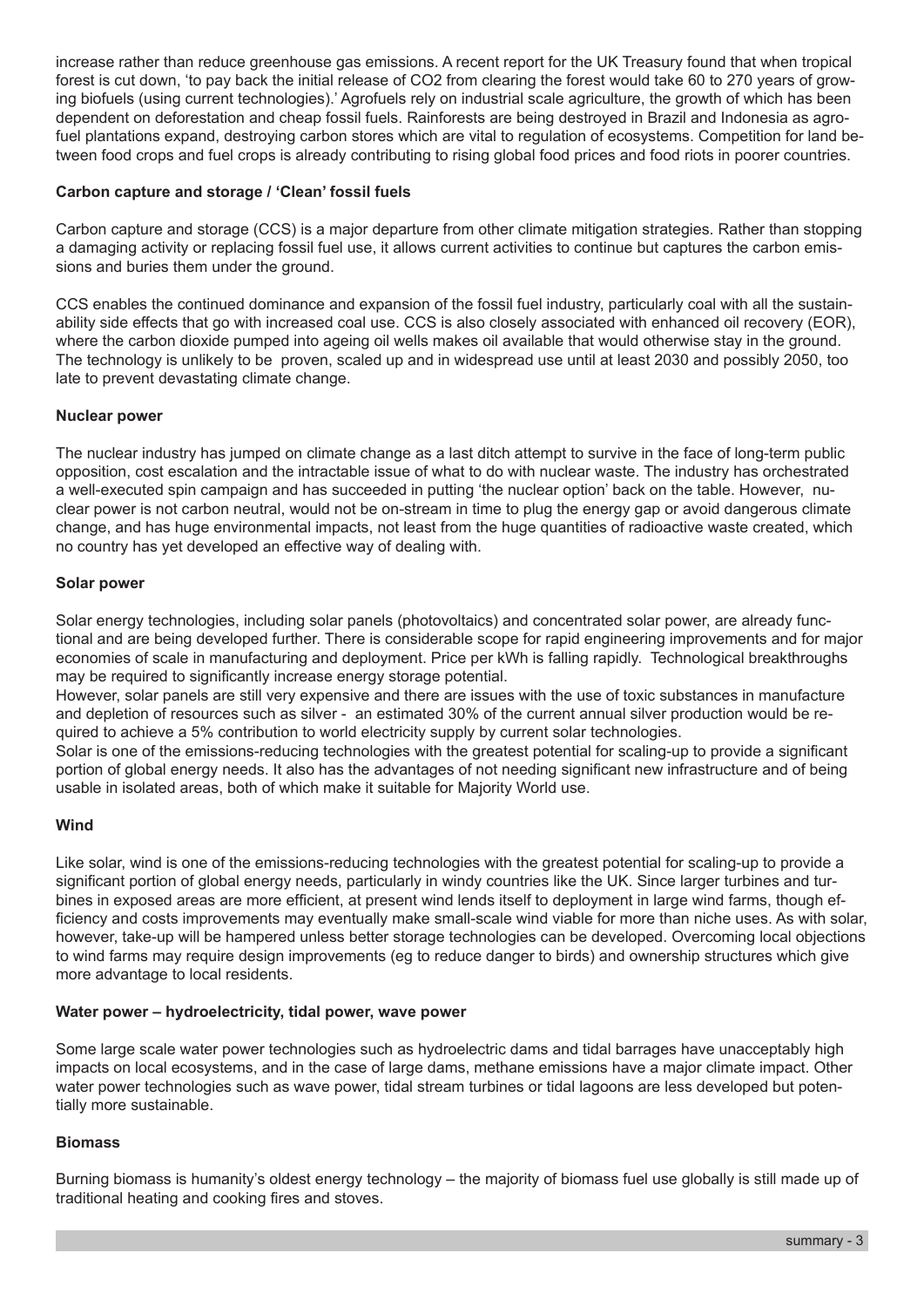The main use for biomass in large scale electricity production is in co-firing biomass with coal in power stations. Cofiring with biomass faces major problems of scalability. For example, it has been calculated that producing 10% of the UK's electricity from biomass co-firing using 3-year-rotation willow coppice would require nearly twice as much land as is currently in agricultural use in the UK

Biomass does have a role to play where it can be harvested and used sustainably on a smaller scale. The production of gas fuel from agricultural waste including manure (biogas) also shows potential for sustainable expansion, though only to meet a small proportion of total energy demand.

#### Decentralised energy vs extending the grid

Generating energy through combustion of fossil fuels at centralised power stations and transmission through the National Grid is incredibly wasteful. 61.5% of the energy is lost as heat at the power stations, 3.5% is lost in transmission through the national grid .

One solution is to have local grids producing electricity using a variety of renewable technologies backed up by small power stations which distribute their surplus heat. On the other end of the scale, there is the suggestion of extending electricity grids outwards, connecting up the UK grid with Europe and beyond to harness the enormous potential for concentrated solar power from the Sahara desert.

However micro-generation of electricity by renewables is currently much less efficient than large scale windfarms and district heating networks would require installation of expensive new infrastructure which would generally only be viable in densely populated areas. An extended grid would help to eliminate problems of intermittency of supply as there should always be wind blowing or sun shining somewhere in the extended region, but there are concerns that richer nations may end up effectively colonising the renewable energy resources of the poorer nations.

# **Chapter 5 – The technologies - geoengineering**

The term geoengineering refers to the large scale manipulation of the environment to bring about specific environmental change, particularly to counteract the undesirable side effects of other human activities. Technologies proposed include blasting the stratosphere with sulphates, mirrors in space, covering the deserts in reflective plastic, and dumping iron fertilizer in the oceans.

#### **Reflecting the sun's energy**

Some scientists are proposing to increase the amount of solar energy that is reflected back into space. Once any of these schemes is embarked upon it must be maintained for as long as the carbon dioxide emissions that it aimed to counteract remain in the atmosphere (up to 200 years) regardless of any negative impact the scheme is found to have.

#### **Sulphates in the stratosphere**

When volcanoes erupt they release sulphates which are known to have a cooling effect on global temperatures by reflecting solar energy back into space. Some scientists are proposing to increase levels of sulphates to simulate this effect. However, the sulphates will have unknown impact on ecosystems, including acid rain and localised climatic impacts potentially causing droughts. Nobel prize winner Paul Crutzen, who advocated research into sulphate aerosols as a last ditch solution to global warming, predicted around half a million deaths as a result of particulate pollution. Plastic coated deserts

In this plan 67,000 square miles of desert would be coated in shiny plastic each year for 60 years to reflect sunlight. The plastic sheeting would have to be maintained, and periodically replaced, for a century or two. Premature removal would have a rapid global warming effect.

#### **Sunshades in space**

This scheme involves a set of 16 trillion transparent, sunlight-refracting shades about 1.5 million km from Earth. The project would require 20 launchers each positioning 800,000 screens every five minutes for ten years and would cost trillions of dollars over 25 years.

#### **Removal of carbon dioxide from the atmosphere**

Richard Branson has offered a prize of \$25 million for the person who can come up with a commercially viable design to remove large amounts of greenhouse gases from the atmosphere.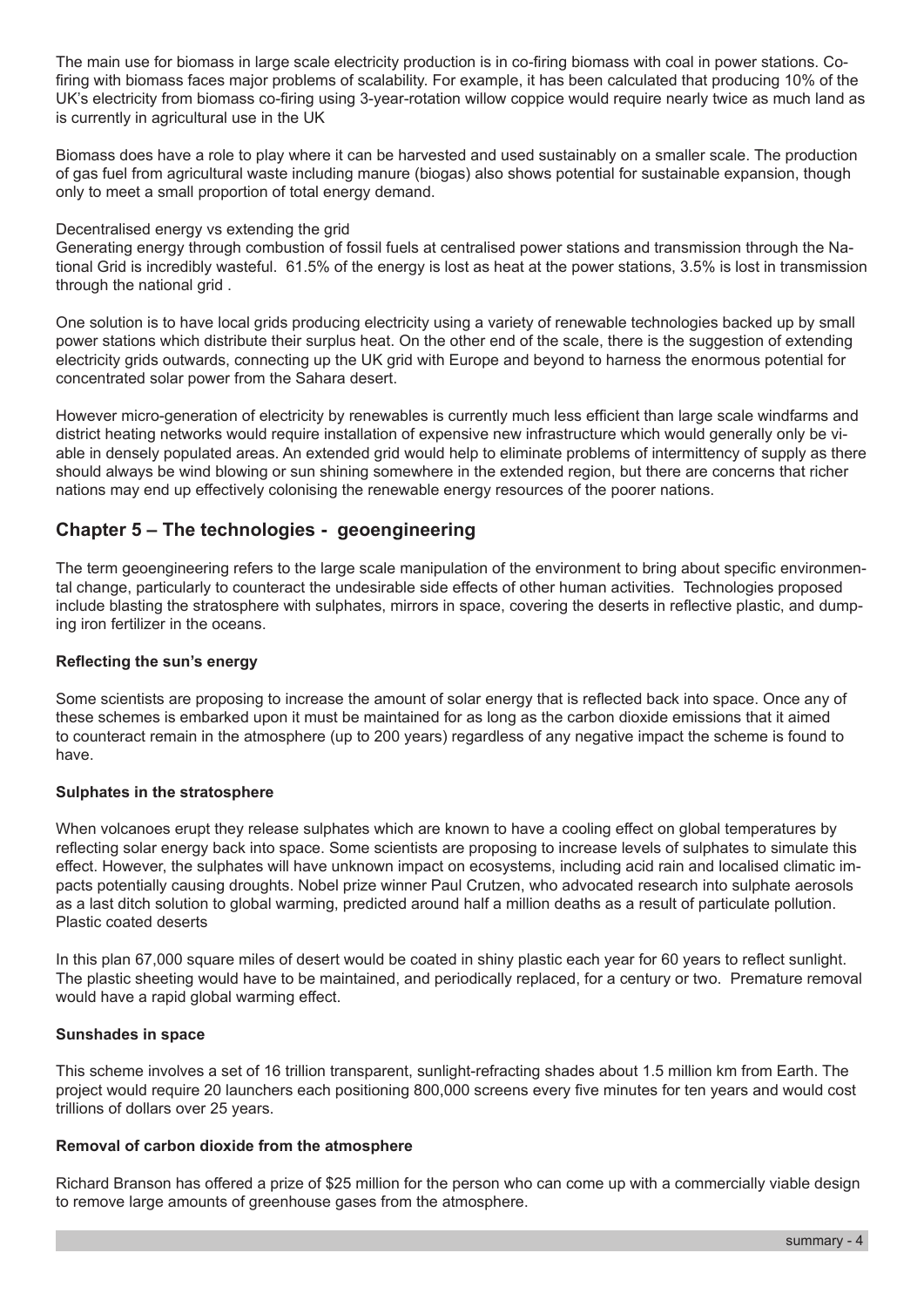#### **Ocean fertilisation**

One set of schemes for carbon dioxide capture centres on encouraging the growth of phytoplankton in the oceans, which take up carbon dioxide as they photosynthesise. In theory, some of this carbon dioxide might not return immediately to the carbon cycle. Exactly how much carbon dioxide is sequestered, and for how long, has not been quantified. Ocean scientists, including the IPCC, have warned that this technology is potentially dangerous to ocean ecosystems, unlikely to sequester much carbon dioxide, has the potential to increase levels of other dangerous greenhouse gases such as nitrous oxide and methane, to increase ocean acidification in deep ocean waters, and deplete nutrient loading in surface waters potentially leading to 'dead zones'.

### **Planting trees**

Planting trees to offset carbon emissions has been widely discredited by environmentalists but the sale of these 'carbon offsets' has by no means disappeared. The theory is that through photosynthesis trees absorb carbon from the atmosphere and lock it away. However, this process takes decades and is probably effective only for a few further decades as trees die and rot, releasing the carbon. It in no way compensates for the release of carbon dioxide into the atmosphere from fossil which have been stored carbon for millions of years.

Biochar and Bioenergy with Carbon Storage (BECS)

These two proposals seek to address the issue of removing carbon dioxide from the air at the same time as generating low carbon energy. In BECS, biomass is used to generate heat and power together with carbon capture and storage. The BECS proposal seeks to avoid the onset of abrupt climate change tipping points by quickly converting a large amount of land to biomass fuel production. One figure used is 500 million hectares globally by 2030 - an area larger than the entire European Union. With biochar, where biomass is burnt without oxygen creating biogas and biooil can be used to generate heat and power, and carbon rich biochar which is returned to the soil, where experiments suggest carbon could be sequestered for hundreds of years.

Overarching issues with geoengineering

Geoengineering rests on the assumption that humans are masters of the universe and the natural world and can control and engineer its systems. Climate change has shown that humans do not and probably never will understand the planet's systems well enough to try to artificially engineer a re-balancing of the scales that overconsumption has tipped.

# **Conclusion**

Few deny that humanity now faces a crisis. But the solutions put forward simply don't add up. Technologies are a useful part of the solution, but techno-fixation isn't. Other changes are even more important than technology, and equally technically possible. What is really needed is radical social change that reduces the amount of energy we use to the level that we can sustainably produce, and enables everyone to live decent lives. Whether or not this can be achieved depends on the actions we take now.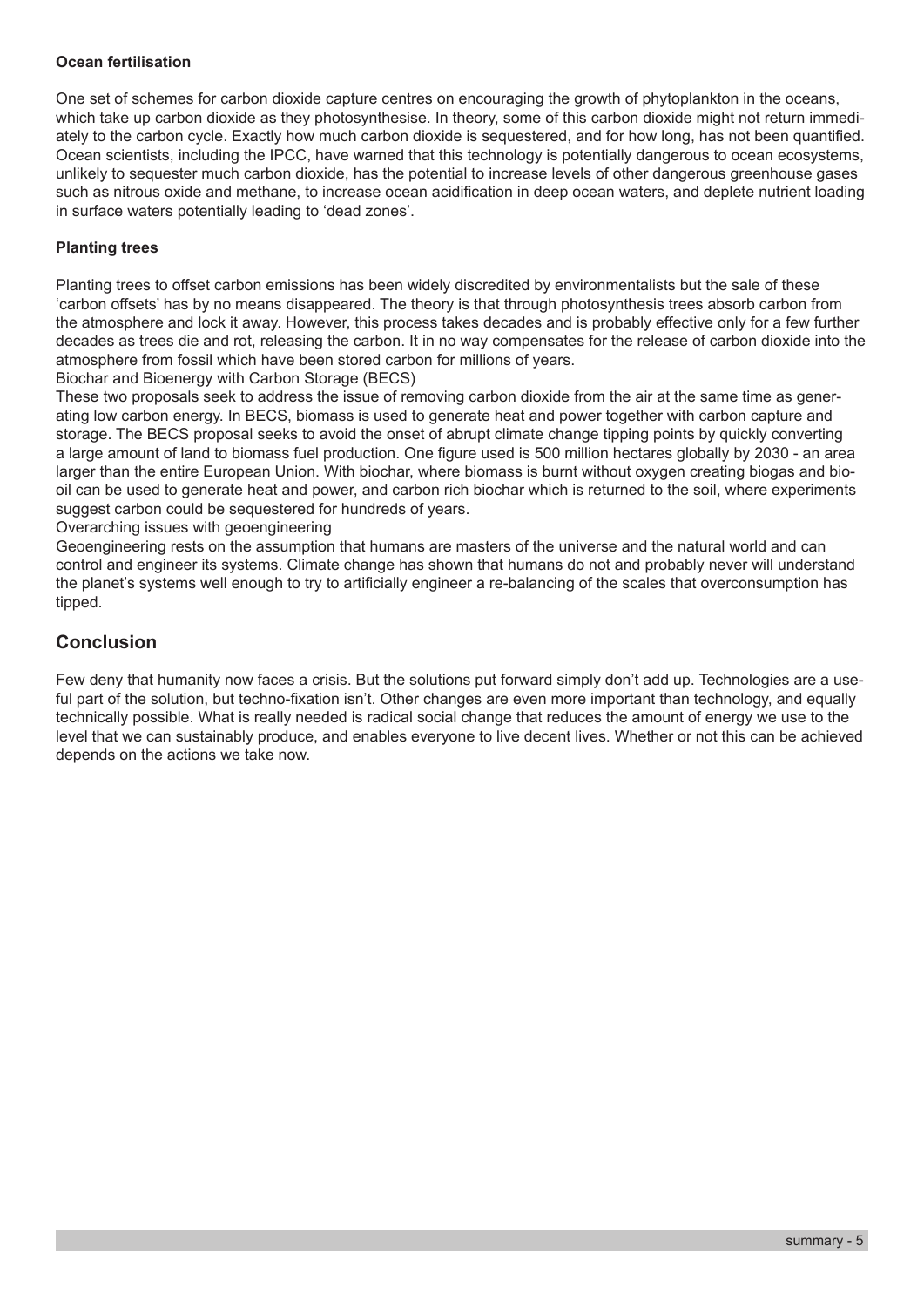# CHAPTER I: INTRODUCTION - **TECHNOFIXATION**

#### **the international emergency**

Climate change is already happening. Already the air and oceans are warming, growing seasons are shifting, and ice and snow cover have decreased across the world. Extreme weather events such as floods, cyclones and droughts are increasing across the world.1 The World Health Organisation estimates that 150,000 people died in 2000 due to the impacts of climate change.<sup>2</sup>

It's going to get worse. Business as usual means that a temperature rise of around four degrees centigrade above 1990-2000 levels can be expected this century - possibly as much as six degrees.3

Many scientists consider that limiting temperature increases to a maximum of two degrees above pre-industrial levels is necessary if we are to avoid devastating climate change.<sup>4</sup> The Intergovernmental Panel on Climate Change (IPCC), which represents the international scientific consensus on the issue, suggests that to have a reasonable chance of limiting warming to two degrees would require a peak in global greenhouse gas emissions by 2015 at the latest, with emissions falling by 50-80% below 2000 levels by 2050 and in particular will need industrialized countries to reduce their emissions by 25% to 40% before 2020 and by 80% to 95% before 2050.5 This represents a reduction in carbon dioxide emissions of about 5 % per year, every year.

It could be worse than this: rising global temperatures will also tip the planet's ecological balance, disrupting ecosystems in ways that provoke production of more greenhouse gas emissions in a feedback effect leading to a catastrophic acceleration of climate change. Two examples of positive feedback illustrate the risk: as soil temperatures rise, soil bacteria respire more, generating more carbon dioxide. As air temperatures rise, tropical forests die back, releasing the carbon they contain to the atmosphere, thereby accelerating the temperature rise. A recent paper estimates that such feedbacks already account for about 18% of global warming.<sup>6</sup>

#### **More than two degrees warming would result in:**

globally decreasing agricultural productivity, exposing millions more to hunger and leading to increasing social unrest and conflict.

up to 3 billion more people at risk of water shortages by 2050.

rising sea levels would be destroying coastal cities and farmland, making millions more homeless.

#### *overall, one billion people could be climate refugees by 2050.*

More than four degrees warming would lead to major changes exceeding the adaptive capacity of many geophysical, biological and socio-economic systems.7 If we're not on track to sorting out our emissions by 2015, we could be committed to this.

So if a technology cannot be developed and deployed in the next decade or so, it is of little use as a response to climate change. Waiting decades for technologies to come on stream before making cuts in emissions could prove disastrous.<sup>8</sup>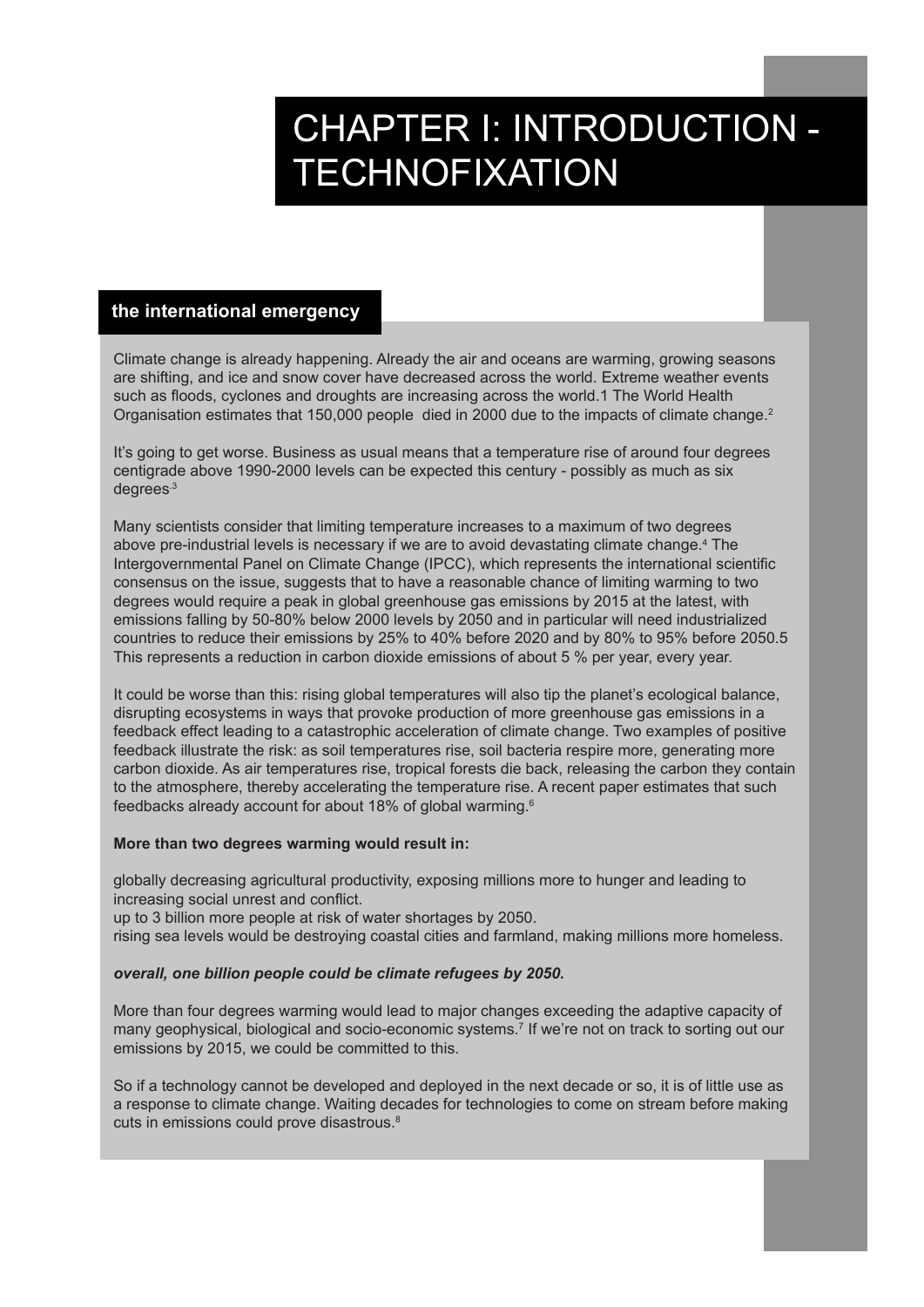As the the climate crisis looms, choices about solutions become ever more important. However, the debate on the future is surrounded by hype and vested interests. This briefing seeks to assess the large-scale technologies that corporations and government are putting forward as solutions to climate change. It explains why they are unlikely to prevent climate catastrophe, looks at where the decisions about our strategies for survival are being made, and goes in search of more realistic and socially just solutions.

This report includes an overview of the issues surrounding each of the key technologies that are being held up as solutions to climate change, and provides a joined-up analysis and a framework for comparisons. Making the right decisions about technology is vital to avoiding devastating climate change. But many of the technologies being put forward as solutions to this crisis simply won't work, will worsen the situation, cause significant environmental destruction or are not going to be available with a short enough timeframe to help us. Even combined, they would fail to address the whole problem - for example, there can be no big technofix for deforestation, which currently causes around a fifth of all greenhouse gas emissions.

Technofixes are very appealing. They appeal to leaders who want huge projects to put their name to. They appeal to governments in short electoral cycles who don't want to have to face hard choices of changing the direction of development from economic growth to social change. Technofixes appeal to corporations which expect to capture new markets with intellectual property rights and emissions trading. They appeal to advertising-led media obsessed with the next big thing, but too shallow to follow the science. They appeal to a rich-world population trained as consumers of hi-tech gadgets. They appeal to (carbon) accountants: technological emissions reductions are neatly quantifiable, if you write the sum properly. Technofixes appeal, in short, to the powerful, because they offer an opportunity to maintain power and privilege.

But why are they the wrong answers? Surely technology is important? The discourse of 'magic bullets' completely ignores the complexities of different situations and needs, and the widely distributed and poorly measured sources of climate change. In short, it isn't addressing the problem. If we are to have socially just and sustainable solutions to climate change, then we have to all look very critically at how our social and economic systems are failing. If the approach to this problem is primarily technological it has the potential to deepen inequalities between rich and poor as the rich are able to afford access to proprietary technology which enables them to maintain high standards of living while the poor suffer the worst effects of climate change on top of continuing social injustice. This is a recipe for conflict.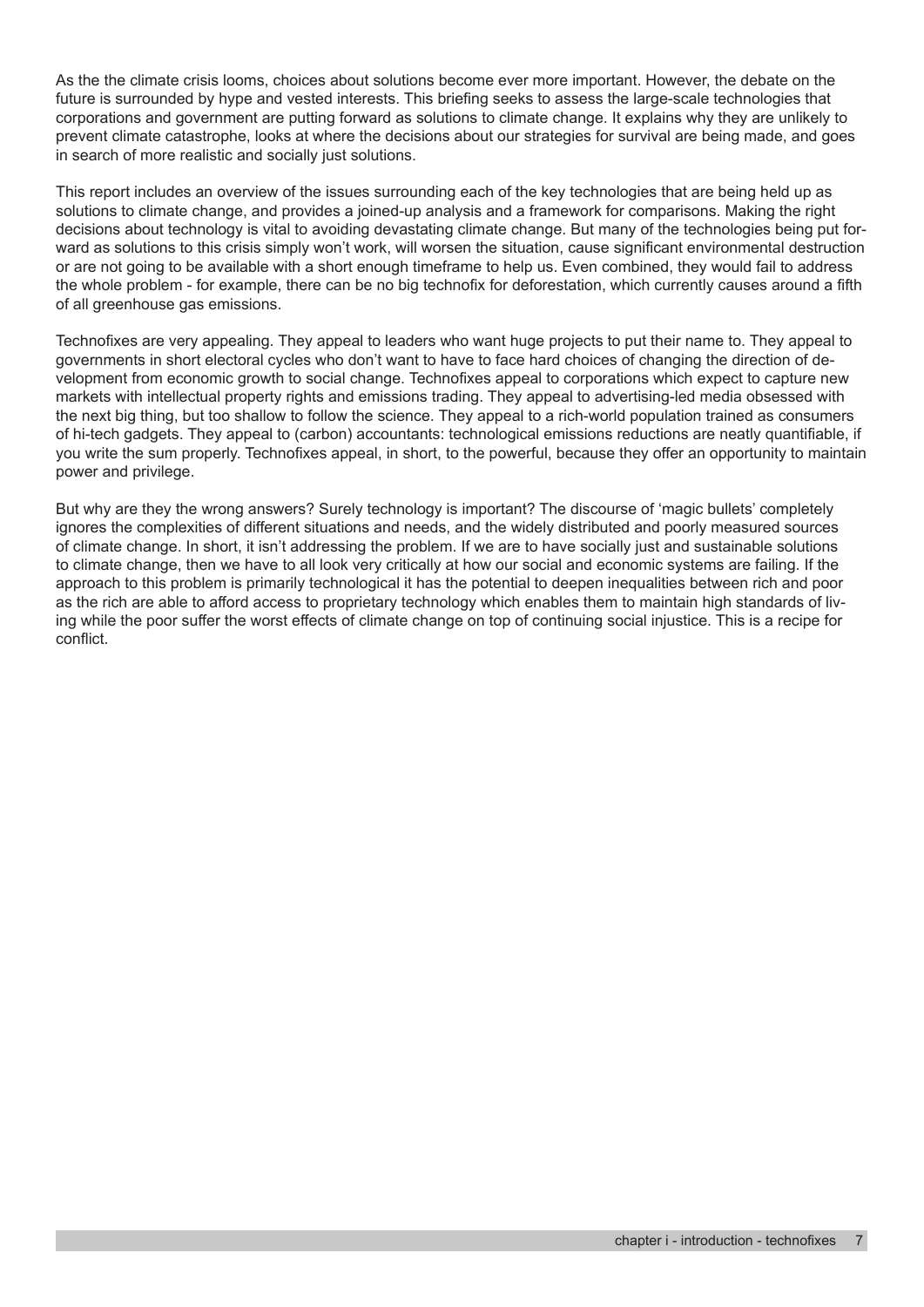# CHAPTER II: THE TECHNO-FIX APPROACH TO CLIMATE CHANGE : ISSUES & ALTERNATIVES

# **Asking the right questions**

Proposed technological solutions often fail to address the complexities of the problems the world faces because they fail to ask the right questions. Agrofuels are indeed the solution to the transport problem if one asks the very limited

*'We can't solve problems by using the same kind of thinking we used when we created them.'*  **Albert Einstein**

question 'how can people run their cars without oil?' rather than the more complex question 'how can people get where they need to go without contributing to climate change?' Answers to the latter question might include limiting the need for travel by relocalising jobs and services, or investment in low-carbon public transport. Asking the right questions in a time of necessary change can lead to solutions which, far from being merely poor substitutes for old ways of doing things, are in fact better alternatives with real social benefits. Positive change can happen in a crisis. But positive change is about much more than technology – a framework is needed to assess the proposed technologies in a systemic context. This section tries to ask some useful questions.

### **The politics of technology.**

The debate around technological solutions ranges wider than questioning the risks and benefits of a particular device or technological system. Some of the issues are general, others are specific to technologies proposed as solutions to climate change.

In part, the issue of technology is a question of values, in which the dominant position is currently held by those who might broadly be described as technological optimists. The 'optimist' position maintains that:

- the general direction of technological development is right and positive (hence 'technologi*cal progress').*
- *• the drawbacks and risks of technologies are outweighed by the benefits*
- further technological progress will compensate those seen to have lost out in earlier stages *of the process*
- and will rectify the problems caused by existing technologies.
- *• technology can solve social problems.*

The alternative to the optimist position could be called 'technological scepticism'. This approach argues that:

- *• -the balance between costs and benefits to society from a given technology is often neutral or negative.*
- the supposed inevitability and rightness of technological progress is a myth.
- social problems require social solutions and the belief that technological solutions can be *found to social problems, and to problems caused by earlier technological development, is*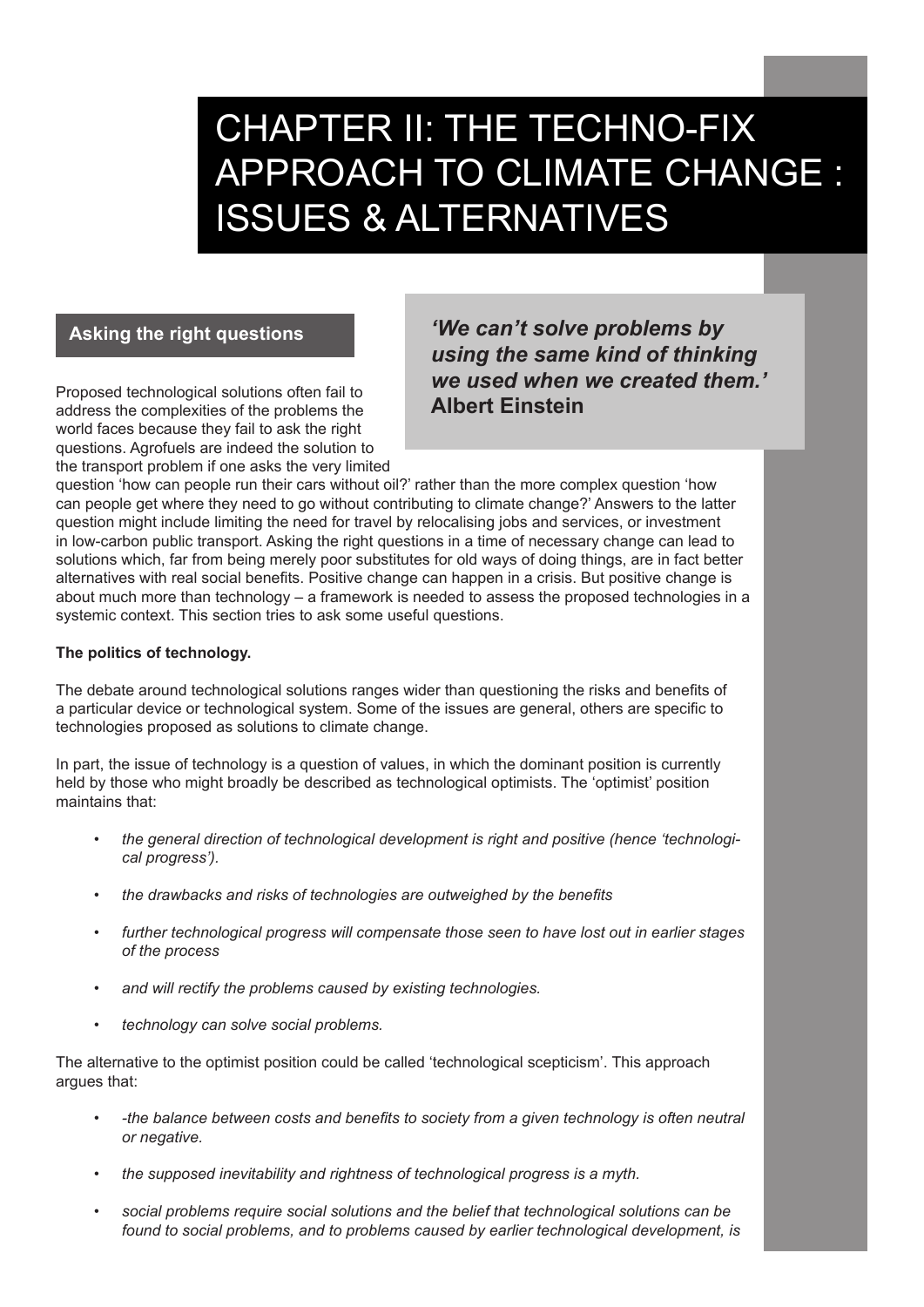*a dangerous illusion which fails to address the political and social causes of those problems.*

*b technologies are inherently political and a given technology presupposes and/or encourages a certain structure of control and organisation*.

For example, nuclear power has major political implications since it requires very large-scale developments; a high level of scientific and safety expertise; hierarchical, strictly-controlled organisation and armed security. In turn, a society using nuclear power must continue to have these political or social elements to maintain the technology. Whatever one's opinions of nuclear power as a practical means of electricity generation or a solution to greenhouse gas emissions, it is inherently incompatible with a locally-organised, small-scale, pacifist, economic and social model. This is an extreme example, but one could also look at how mechanised, chemically-aided agriculture presupposes a structure in which farmers have cash for capital inputs, have large enough holdings to make fixed investments worthwhile, and produce primarily for sale rather than home consumption. The introduction of such a technological system into a society based on high levels of self-sufficiency and a non-cash economy where small holdings are cultivated part-time will therefore lead to social change, in which, as with any change, there will be both winners and losers.

It is a mistake to presume that technology is in itself neutral and becomes political only as a result of how it is used and implemented. For one thing, there is no such thing as an abstract, neutral 'technology', only existing, actual 'technologies'. These technologies always interact with power and social structures, usually (though not always) supporting the status quo - corporate power in the global system. Chapter 3 discusses corporations' interests in technology in more detail – this chapter looks at what considerations might influence assessment of proposed technological developments.

# **Questions for assesing just and effective climate change mitigation technologies**

#### **Who owns the technology?**

Not just the hardware (power stations, pipelines) but the patents and other intellectual property. Some technologies in particular – second-generation agrofuels, hydrogen, nano-solar – are likely to be dominated by a few companies owning fundamental patents and charging royalties for their use. How will this affect deployment if these technologies can be made to work? With over four thousand patents on 'clean technologies' granted in 2006 in the USA alone,9 is it legitimate that possible solutions to climate change be held to ransom?

#### **Who controls the technology?**

This is a question of control, and of democracy. If supplies are short, who gets them – those in need, or those who can pay?

Beyond this, who should decide what the solutions to climate change are and which technologies represent the best way forward? How can these decisions be made democratically with participation from the people who will be most affected? Governments make decisions on which technologies to support through public funding. But much more money comes from the private sector, which invests based on potential for profit, not social benefit. And even then, government money often follows the corporate lead – corporations are widely represented on the Research Councils and other bodies which make public funding decisions.

#### **Who gains from the technology? Who loses?**

Is the balance of winners and losers just or equitable? For example, agrofuels benefit the companies that grow and trade them. They may keep fuel prices down for vehicle owners, but push up food prices for everyone, and cause land conflicts between plantations and small farmers.

New technologies can also improve social justice: for example deployment of small-scale hydroelectric systems can make reliable, cheap, controllable electricity supplies available to people in areas without a centralised grid. In most discourse on climate mitigation, economic efficiency is prized above social justice. But promoting new technologies which do not help social justice will entrench and exacerbate existing problems, making them all the harder to deal with in the future. Preferring those new technologies which intrinsically promote equality, democratic control and accessibility has wider benefits than the simple reduction of greenhouse gas emissions.

In relation to climate change, emissions have largely been the fault of the over-consuming rich, while the impacts are being felt most strongly by people in poorer countries. Climate change itself is thus a social justice issue and it is doubly unjust to promote solutions which would worsen the position of those who are already suffering.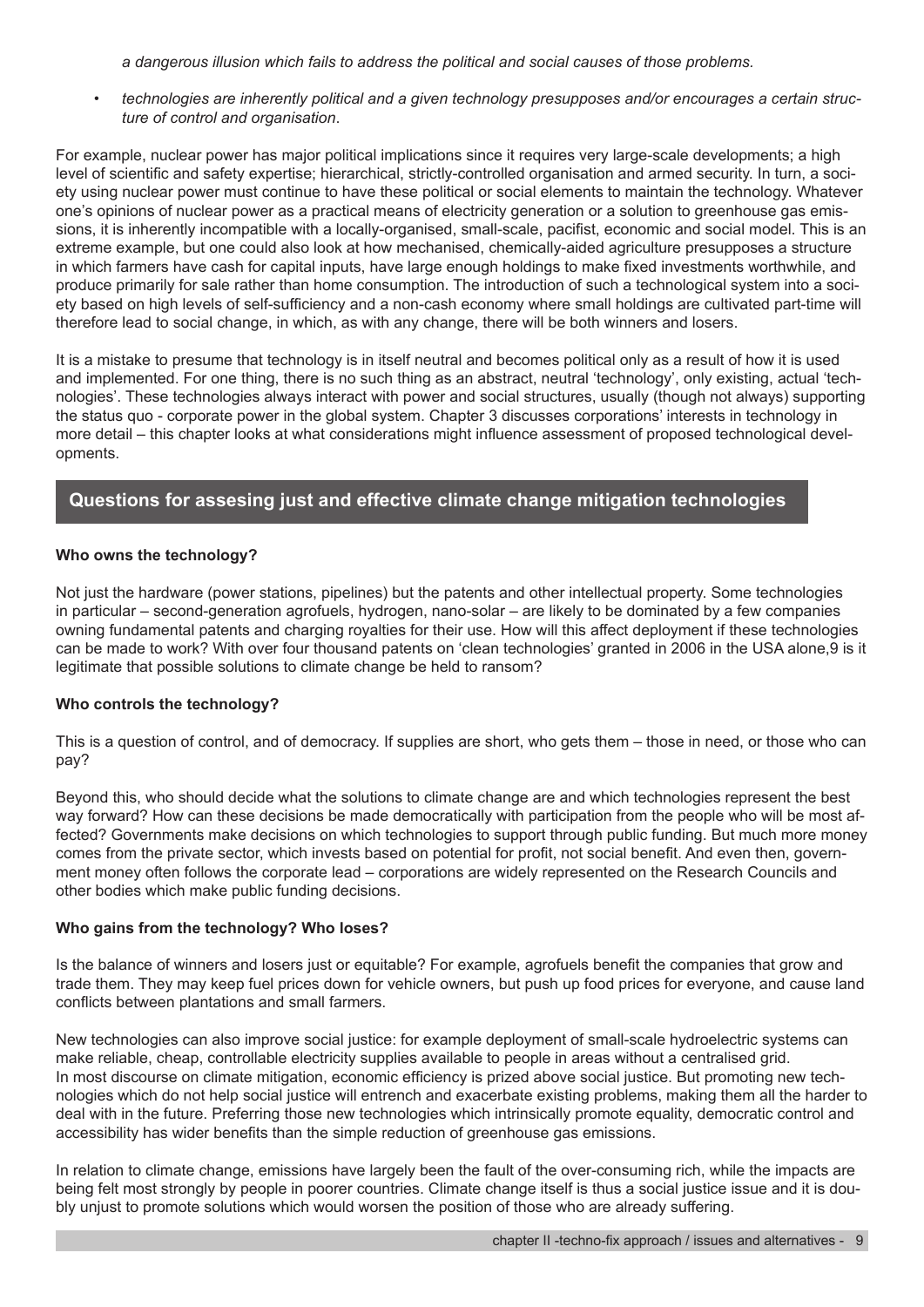Inter-generational justice must also be considered - does a technology impose costs on future generations without conferring any benefits? For example, nuclear waste must be stored indefinitely, long after power stations are closed down; captured and stored carbon dioxide would have to be monitored for centuries after cheap fossil-fuel reserves have been exhausted.

#### **How sustainable is the technology?**

Greenhouse gas emissions reductions alone are not sufficient evidence of a technology's benefits. Does the technology deplete other resources, for example by consumption of rare minerals or through its impact on natural ecosystems and biodiversity? Does it have other pollution impacts, such as hazardous waste? Does it encourage or rely on other damaging activities? For example, carbon capture and storage relies on coal mining and encourages greater oil extraction when used for 'enhanced oil recovery'. Can the technology continue to be used in the long term without increasing negative impacts?

#### **What scale of operations can the technology reach?**

If a technology is being presented as the answer to a problem, eg a new source of vehicle fuel, it needs to be available at a sufficient scale. So, for example, waste cooking oil is a sustainable source of vehicle fuel, but only available in very small quantities. First-generation agrofuels, even if social justice and sustainability issues could be overcome, could never supply current world vehicle fuel use.

Scalability does not rule out a technology as such, but it is a crucial means of detecting hype around wrong answers which are promoted to allow continuation of business as usual.

#### **When will it be available?**

Climate science shows that emissions need to start falling within the next few years, and fall massively in 20 to 30 years. Technologies that are unlikely to be available at an effective scale within that timeframe are not helpful – resources should be diverted from these to more immediately available systems – and to ones which can be proven to work.

The focus of governments and corporations on emissions targets for 2050 can also be viewed as part of a distraction strategy. 2050 is conveniently distant – a target for 2050 allows time to continue business-as-usual in the short term in the expectation of future technological breakthroughs. Tough targets for 2050 are not tough at all. Where are the techno-fix plans for a peak in global emissions by 2015?

# **Problems with techno-fixation**

#### **Ignoring the scale and source of the problem**

Focussing on technological solutions ignores how the problem of climate change is caused, why it continues to worsen and how much needs to be done to stop it.

Climate change is the result of over-consumption of fossil fuels and of forest and land resources; about one third of emissions currently come from deforestation and agriculture.10 This consumption continues to grow in line with economic growth. Technological improvements will not tackle overconsumption or growth in demand; this requires radical changes to economic systems. Without such changes, any technology-based emissions reductions will eventually be eaten up by continued rising demand for energy and consumer goods – efficiency gains will be converted into greater consumption not long-term reduced emissions. Technologies which encourage consumers to maintain high energy use and fossil fuel dependency, such as carbon capture and storage, fail to address unsustainable consumption levels which are the basis of rich country economies and the cause of both climate change and other critical sustainability crises such as declining soil fertility, and fresh water supplies.

Even the IPCC now suggests that 85% cuts in global greenhouse gas emissions are needed by 2050,11 other sources suggest as much as 90% reductions for the UK by 2030.12 Technology simply cannot deliver these levels of reduction without accompanying changes to demand, which requires economic and social transformation.

Techno-fixation has masked the incompatibility of solving climate change with unlimited economic growth. A rational approach to a certain problem and a set of uncertain solutions might be to say that consumption should be limited to sustainable levels from now, with the possibility of increasing in future when new technologies come on stream. In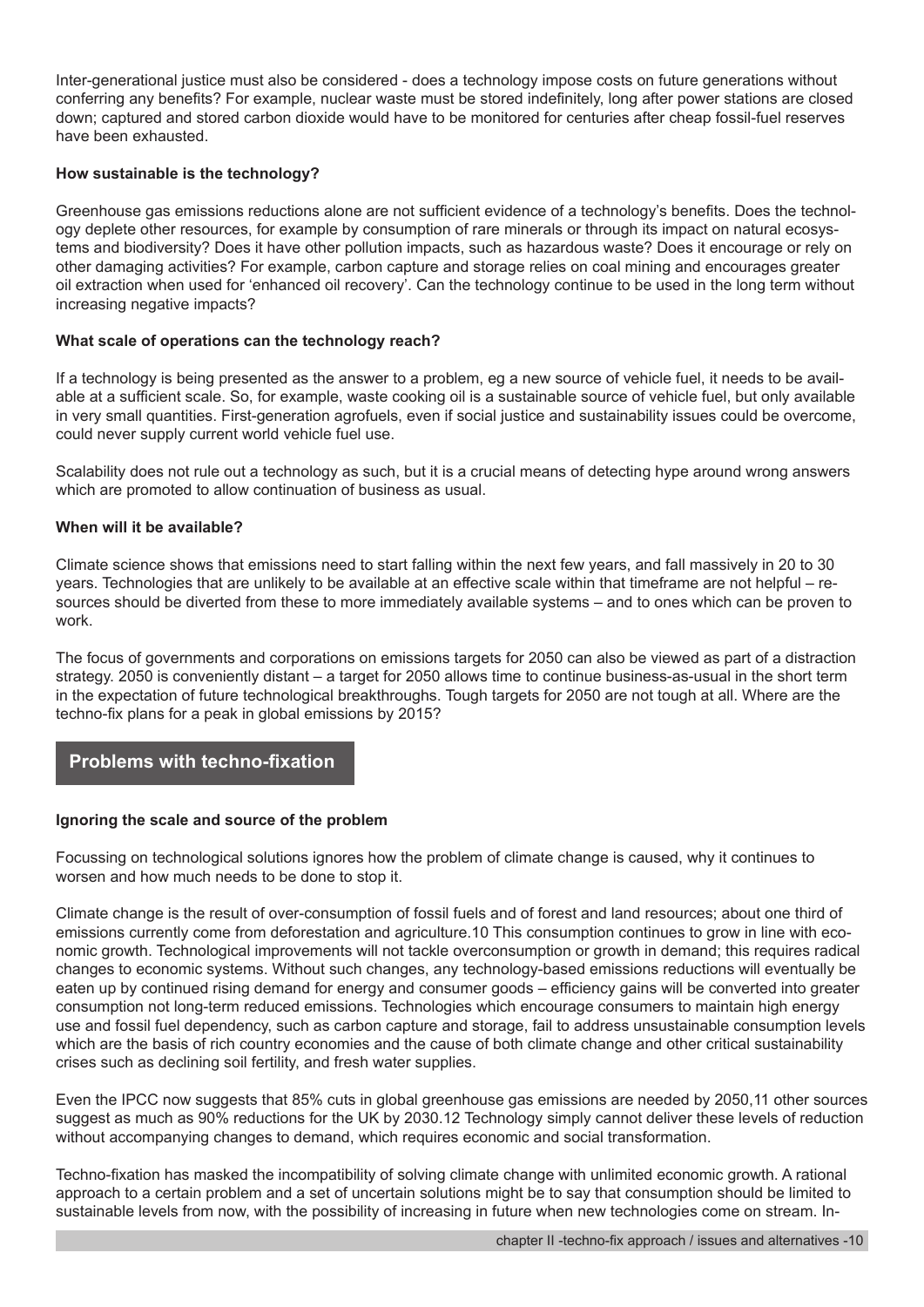stead the approach taken has been to continue consuming to the same destructive levels in the expectation that new technologies will come on stream. The persistent claim that a solution is just around the corner has allowed politicians and corporations to cling to the mantra that tackling climate change will not impact on economic growth. In 2005, in his address to the World Economic Forum, Tony Blair said: 'If we put forward, as a solution to climate change, something that would impact on economic growth, it matters not how justified it is, it will simply not be agreed to.[emphasis added]'.13 While this view may be slowly changing, it has delayed real action for years.

#### **Climate change cannot be viewed in isolation**

Climate change is not the only crisis currently facing the planet. Peak oil (the point at which demand for oil outstrips available supply) is likely to become a major issue within the coming decade; while competition for land and water, deforestation and destruction of ecosystems, soil fertility depletion and collapse of fisheries are already posing increasing problems for food supply and survival in many parts of the world. That's on top of the perpetual issues of equity and social justice.

Technological solutions to climate change generally fail to address most of these issues, except where they may reduce oil use. Yet even without climate change, this systemic environmental and social crisis threatens society, and demands deeper solutions than new technology alone can provide.

#### **Scarcity of investment**

Governments spend a limited amount of money on mitigating climate change. Investment in energy R&D (research and development) increased massively in the 1970s as a result of the 1973 OPEC oil embargo, but in the last 30 years R&D investment as a proportion of GDP has continually declined to the point where it is roughly comparable to pre-1973 levels.14 Where this investment goes is a major issue. While it makes sense to research many options for mitigating climate change, time and resources are limited.

In this context, it is worth looking at the distinction between inventions, or technological breakthroughs, and engineering improvements.

Some proposed technologies rely on things which simply don't exist yet; synthetic microbes which 'eat' carbon dioxide and excrete hydrocarbons; a safe and efficient system for distributing and using hydrogen vehicle fuel; nuclear fusion power. This is not in itself an argument against any investment in these technological possibilities, but it is an argument against reliance on such future technological breakthroughs. Claims that something which doesn't exist yet will solve a known problem, and that it should take most of the available resources, should be viewed simply as a stalling tactic on the part of vested interests.

Other technologies exist, but are benefiting from ongoing improvement; the efficiency and cost-effectiveness of photovoltaic solar panels; devices for exploiting wave and tidal power; energy-efficient electrical appliances. These areas can be relied on to improve, though the timescale may be unpredictable. This is where technology investment needs to focus.

At present, it is the technologies that allow business-as-usual to continue that are receiving the lion's share of investment, regardless of either potential benefit or feasibility. Investment in agrofuels or CCS means less investment in wave power, in decentralised energy or in economic and social changes to limit the need for high energy consumption. The US government is investing \$179m (£89m) in agrofuels in 2008.15 €10bn (£7.9bn) is being spent on an international experimental nuclear fusion reactor in France.16 Diverting this money away from more immediately practical solutions makes the target of peaking greenhouse gas emissions by 2015 less achievable. It both delays the transition to a low-carbon economy and endangers the future by making devastating climate change more likely.

#### **Transition**

Transition – the period of change between the high-emitting societies of today and a distant sustainable future, is a hot topic. But while this change must come, the 'transition' discourse coming from governments and corporations is frequently a cover for arguments that would permit use of technologies in the short term which are known to be unjustifiable in the long term – geoengineering, first generation agrofuels, 'carbon-capture ready' coal fired power stations are argued to be necessary now. But why? Largely to prevent serious change to the rich world's over-consuming lifestyles. The discourse of transition delays the inevitable. When is the real transition to a low-emission, more equitable society even going to start? How long is it going to last?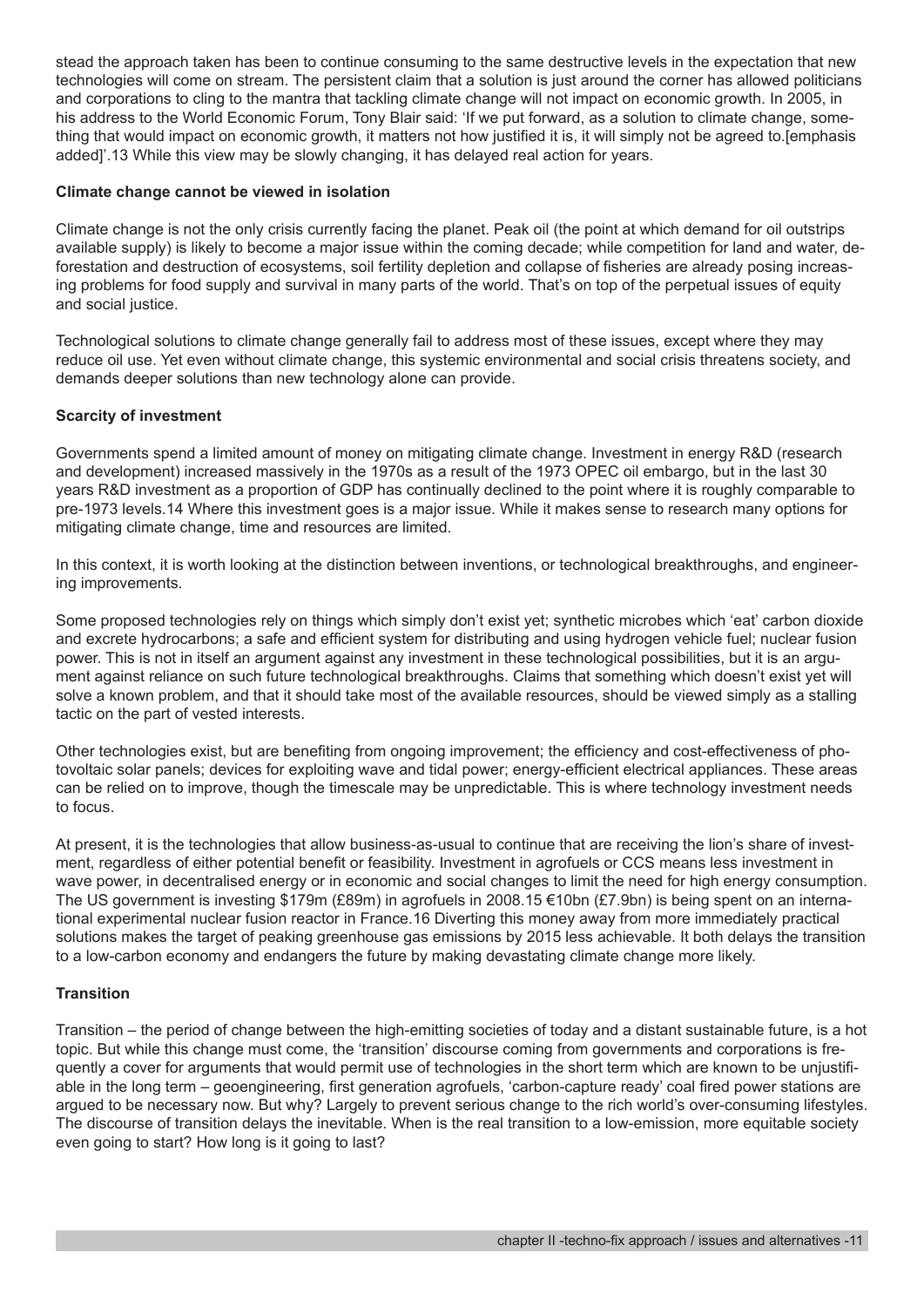# **The other parts of the solution - alternatives to techno-fixation**

Technological change is part of the solution. But only part. It is useful only as long as it is compatible with, and preferably supports, other changes to the way society works. These changes are not the subject of this report, but here's a brief flavour of them anyway.

#### **Economic change**

Current government approaches to climate change consist largely of tinkering with policy and expecting the market to deliver emissions reductions. But the market doesn't want to deliver emissions reductions, it wants to deliver profits. Carbon prices are an arbitrary figure unrelated to the real social and environmental cost of emissions. Meanwhile, policies which may 'harm' the economy have been shied away from. This green capitalist approach is asking the wrong question. Instead of asking how to continue to grow the economy while living on the limited resources left on this planet, it should be asking – why is economic growth seen as more important than survival?

#### **What is growth and do we need it?**

The current global economic system is based on the assumption of indefinite growth. While ongoing growth in some areas is possible without more consumption of natural resources and emissions of greenhouse gases, this covers only relatively small sectors of the economy – some services and purely information-based products. Growth of the whole global economy means consumption of an ever-increasing amount of goods, using an ever-increasing quantity of energy, mineral, agricultural and forest resources. Even if energy intensity per unit of economic activity can be reduced, ongoing growth eats up the improvement and overall energy consumption still rises. Renewable energy alone cannot decouple consumption from climate change – just because energy sources are called 'renewable' does not mean there is an infinite amount available that can be accessed sustainably.

Economic growth itself is not a measure of human well-being – it only measures things with an assessed monetary value. It values wants at the same level as needs, and through its tendency to concentrate profit in fewer and fewer hands, leaves billions without the necessities of a decent life. Replacing the idea of growth as the main objective of the economy would require not just changes to government measures and targets, but fundamental changes to financial systems, to the operation of large corporations (also based on the assumption of unlimited growth), and to people's own expectations of progress and success. Building a new paradigm of economic democracy, based on meeting human needs equitably and sustainably, is as big a challenge as climate change itself, but if human society as we know it is to succeed, the two are inseparable.

#### **Political action**

Politics is about decision making. Effective and just solutions to climate change need decision making that involves everyone who is affected by the results of the decision – not just deals between those who stand to profit. Currently policy making focuses on creating market incentives, which leaves it up to capital to make decisions. As well as being in thrall to economic growth, current political systems are not equipped to deal with long-term issues. Five-year election cycles and a party system based on petty point-scoring make it almost impossible for politicians to co-ordinate a decades-long process of change. Tinkering with market incentives will not deal with climate change – effort needs to go into long-term planning and real, hard decisions. If this is to happen, co-operation and maturity will be needed, along with a re-engagement of the population in real politics. The hold of corporate interests over political decisions must be broken – privileging profit over sustainability and equity defies democracy and leads to exactly those wrong answers current governments are pursuing.

#### **Social change**

Conscious social change means creating systems which allow and encourage people to meet their needs within the limits of the planet's resources. Individual action 'cutting my carbon footprint' is not enough – even if everyone were willing to try, too many things cannot be dealt with as individuals. We have to find common-interest groups and work collectively, whether as geographical communities or through other connections, to restructure relationships for a lowcarbon society.

The seeds of this movement are already here, even in the UK. For example, 'Transition Towns' groups are systematically looking at the impacts of their community and creating a programme for cooperating to progressively tackle each one and cut carbon by the timescales required. Communities creating their own sustainability action plans show up what local councils and national government are doing, or failing to do, and to put in place real solutions.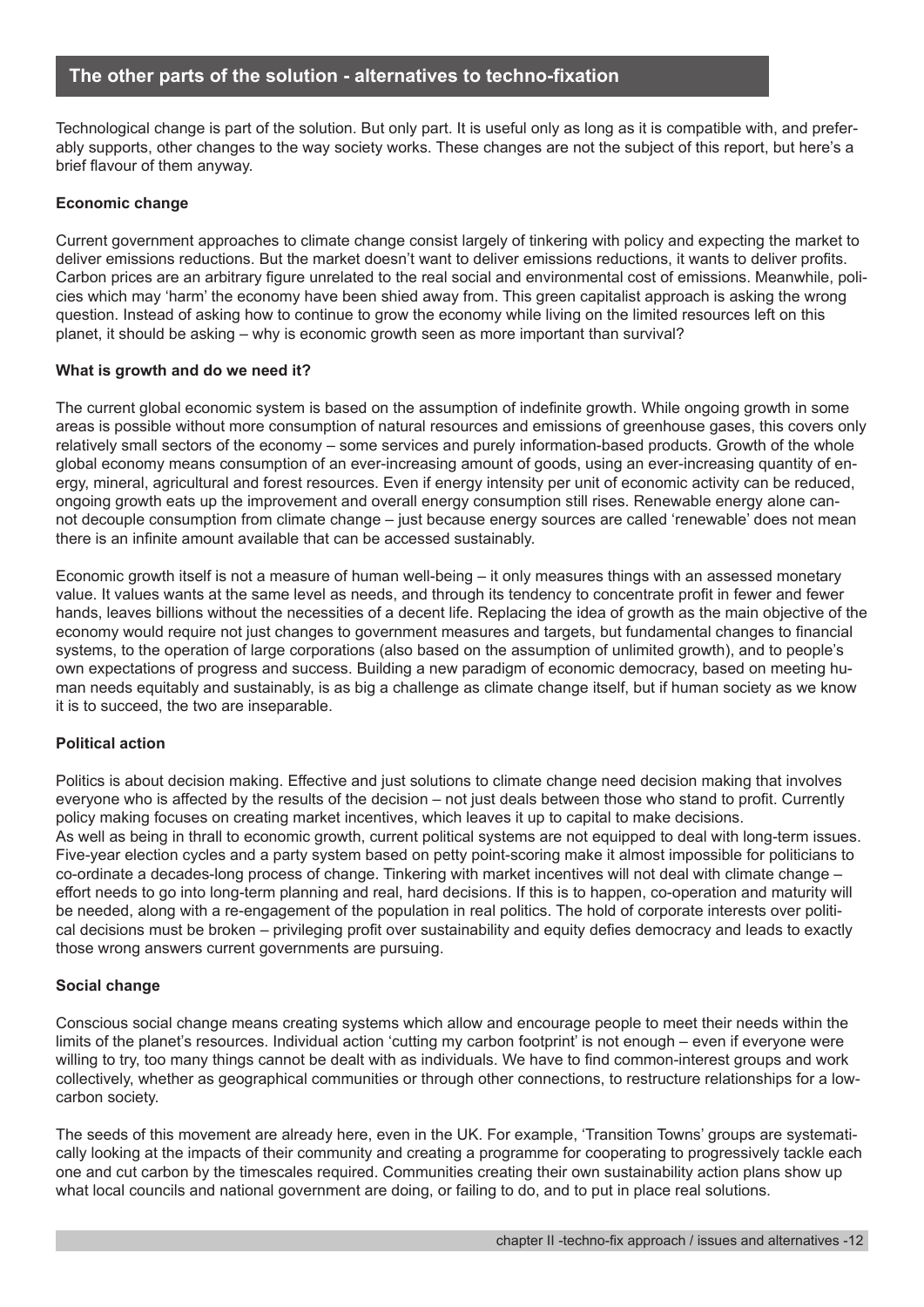Let's take the transport system as an example. As described in chapter 4, there is no viable techno-fix for the fossil fuels that cars run on (or planes for that matter). The solution has to be to reduce the need for people to travel and goods to be transported. This could be done by making necessary amenities accessible as far as possible within walking distance; commuting less by working less or working closer to home; eating seasonal food suitable for growing locally; necessary transport could be public or pooled. This requires major changes, but they could have positive side effects: revitalising communities, reducing stress, reducing deaths and injuries on the roads.

Wider changes involve reassessing what we value. Consumerism tries to teach us to value possessions, not people, not to think, and to be dependent. Drive, don't walk. Buy ready meals, don't cook, let alone grow your own food. Buy new stuff, don't fix the old stuff (you can't fix it anyway – it's designed so you can't take it apart). Local or organic – the choice is too complicated for our poor little shopper's brains, we're told, so just buy the cheap one. To some extent, we all resist the call to dependency, and we know possessions aren't everything. We could create a culture which encourages this knowledge rather than chips away at it. Increasing the resistance and re-learning practical skills, self-reliance and non-commercial relationships is at the heart of the social change we need to deal with the over-consumption that causes climate change.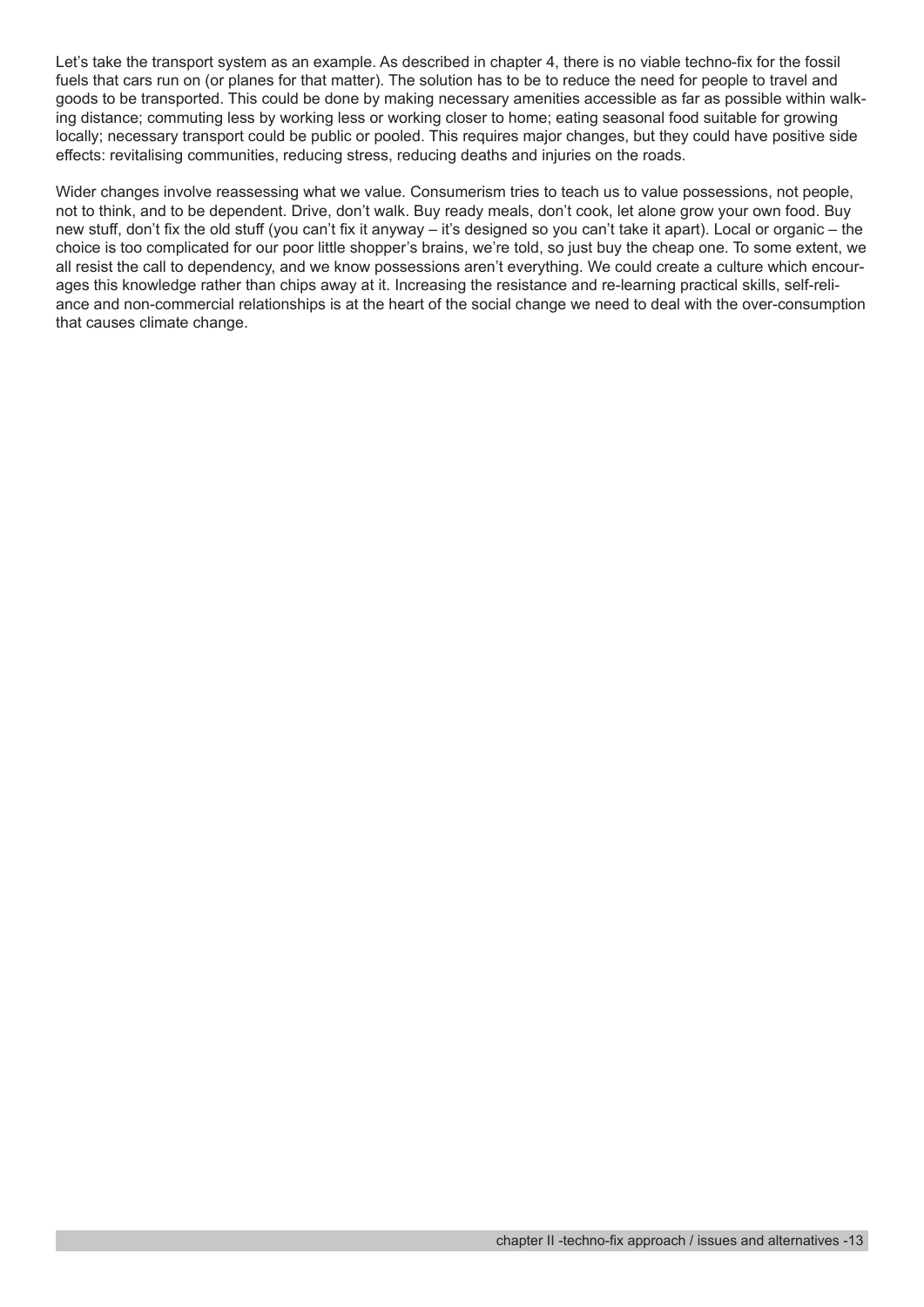# CHAPTER III: THE CORPORATE DOMINATED APPROACH TO SOLVING CLIMATE CHANGE

The problems with a technological approach to climate change are in many ways inseparable from the problems with the market-based, corporate-led political approach. Governments have responded to concern about climate change by establishing (inadequate) targets for emissions cuts and incentives for industry to meet them. Because the implementation of solutions is being left to the market, analysing the response of corporations to climate change is key to an assessment of how effective technological solutions will be.

# **From denial to capture - corporations and climate change**

'The way to get the green is to go green.'17

Who these days doesn't say they are concerned about climate change? The bizarre situation has arisen where the majority of information about an environmental issue is coming from corporations. Fifteen years ago this would probably have been shocking, particularly for those executives now trying to convince the world of their concern for the planet.

Business strategy on climate change saw a major split in the late 90s. An influential group of companies saw that simply denying that climate change is happening was not going to wash and that more subtle and complex strategies were needed to deal with the threat that tackling climate change would pose to corporate profits.

The denialist propaganda campaign on climate change grew from, and was initially modelled on, the tobacco industry's efforts to discredit evidence of the link between smoking and cancer. The tobacco industry employed 'front groups' to question a range of issues which they classed as 'junk science', including both the cancer issue and climate change.18 The growing threat of action on climate change led to the creation of the Global Climate Coalition (GCC) predominantly led by oil companies and car manufacturers, to sow doubt about climate science and forestall political efforts to reduce greenhouse-gas emissions.19 But as the tobacco industry's denialist campaign floundered, with lawsuits taken out against the tobacco giants,20 and the sheer tide of evidence for climate change undermined the denialist position, so the high-emitting companies began to change tack.

A far better strategy than denial was to be seen to take the lead on the issue, to make sure that, since policy makers are going to have to tackle this issue, they tackle it in a way that is as businessfriendly as possible. In 1997 major companies began defecting from the GCC, making grand public statements about how they had seen the light on climate change and were going green.21 Oil companies rebranded themselves as 'energy' companies and made high-profile purchases in wind and solar energy. This was heralded by many NGOs as a major step forward.

Climate denial is now basically dead in the water, with the USA as its last major stronghold. However, it was an effective strategy – if one recognises that the point of denial was not to win the debate, but to make it look as though a debate existed, and thereby delay the inevitability of governments taking climate change seriously. By playing themselves off against the demon deniers, the more positive, 'capitalism is the solution', rebranded companies have been very successful. So the twin strategy of denial and false solutions may in fact have worked better for industry than an either/or approach. The third strategy for delay is distraction, particularly using new technologies. Companies may invest in a technology as a PR exercise without it having any real prospects for solving the problem. This can be seen as buying time to allow destructive sectors such as the oil, coal, aviation and automobile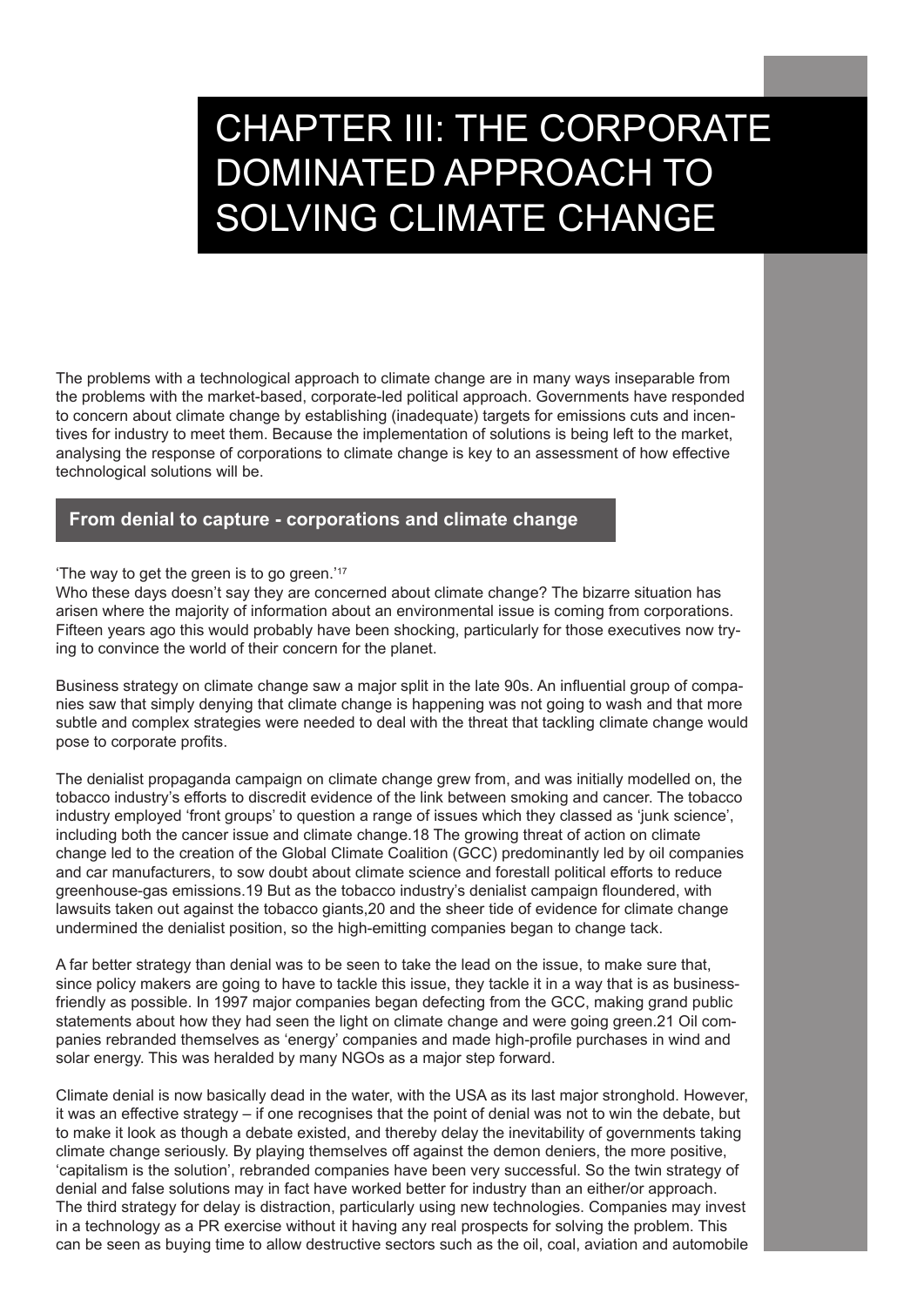industries to continue to make big profits as people wait for the technological 'alternatives' to arrive. In effect, companies are saying to the public: 'Don't worry about climate change, we've got it covered. We may not have everything right yet but trust us we're getting there.' This is the underlying message of every corporate sustainability report from BAT to General Electric. Technologies are being used for spin by governments and corporations - the independent of sources of information are crucial.

Alongside the staged public debate, corporations' influence on government has given them a powerful voice in the development of climate change policies. With the support of the corporate elite, Al Gore led the US team in the negotiations for what became the Kyoto Protocol, and achieved a massive victory for business interests by introducing emissions trading mechanisms. This meant that polluters had license to continue to pollute (see below).22

# **What do corporations want?**

#### **Profits**

Corporations are legally obliged to put profit above all other considerations.23 Any seemingly positive calls will always be the ones the companies think will be in the best interest of their profit margins. Agrofuels companies talk about climate change; Unilever, the food and 'personal care' giant, faces rising prices for raw materials, particularly palm oil, as a result of agrofuel demand and has thus published a report warning of the environmental dangers of agrofuels.24 Companies' concerns about climate change are motivated by self-interest. Proof of this can be found in the investments these companies make. BP invests in solar but is still busy building new oil pipelines. The same oil companies that say they have the problem in hand are pouring money not only into new oilfields but into tar-sands and shale oil – fossil fuel sources with even higher emissions than conventional crude oil.

It is permitted for company directors to act based on protecting future profits, which could include working to prevent a major crisis in the society in which the company operates. But to do this effectively would require collaboration between many companies: without collaboration, the leaders in scaling back emissions would see their short-term profitability damaged and be savaged by the stock markets. Collaboration between large numbers of companies for anything other than immediate interests (eg lobbying against restrictive legislation) is almost unknown at present. Moreover, dealing with climate change would inevitably be the death-knell for some industries – these companies would be unlikely to sign up.

Even if collaboration were to take place, it would still be predicated on corporations' long-term interests, which are not the same as the long-term interests of society.

#### **Market based mechanisms**

Corporations want to avoid any regulation that would impact on their ability to make profits. Market based mechanisms, where companies are given financial incentives to encourage them to cut down emissions through tax breaks, or emissions trading schemes, are more acceptable to most companies when the alternative is regulation. Market based mechanisms work on the logic that corporations will work in the best interest of society if only the rewards are right. (See section on carbon trading.)

#### **Predictability**

Second only to profits, corporations want a predictable business environment. In relation to climate policy, this means knowledge of what taxes on pollution will be charged, what subsidies for energy efficiency will be paid and what public investment in new technologies will be available, as well as knowing whether government policy is likely to support or oppose particular infrastructure developments such as new coal-fired power stations, airports or wind farms. Corporations can adapt to a more restrictive environment (though they will lobby very hard to avoid it) but only if they know that environment will be reliable years into the future.

#### **Competitive advantage**

By investing ahead of the rest of the field in new technologies and pushing for favourable market based mechanisms, companies hope to be able to gain advantage over their competitors. They can also reap rewards from the PR benefits associated with being seen to be in the vanguard. Focus on lifestyles

It suits corporations and government to portray the climate change problem as one of consumer choices rather than economic structures. This shifts responsibility away from producers and legislators while ignoring government's role as representatives defending the public interest and the corporate role of stimulating desires and over-consumption. Consumption becomes the solution, not the problem.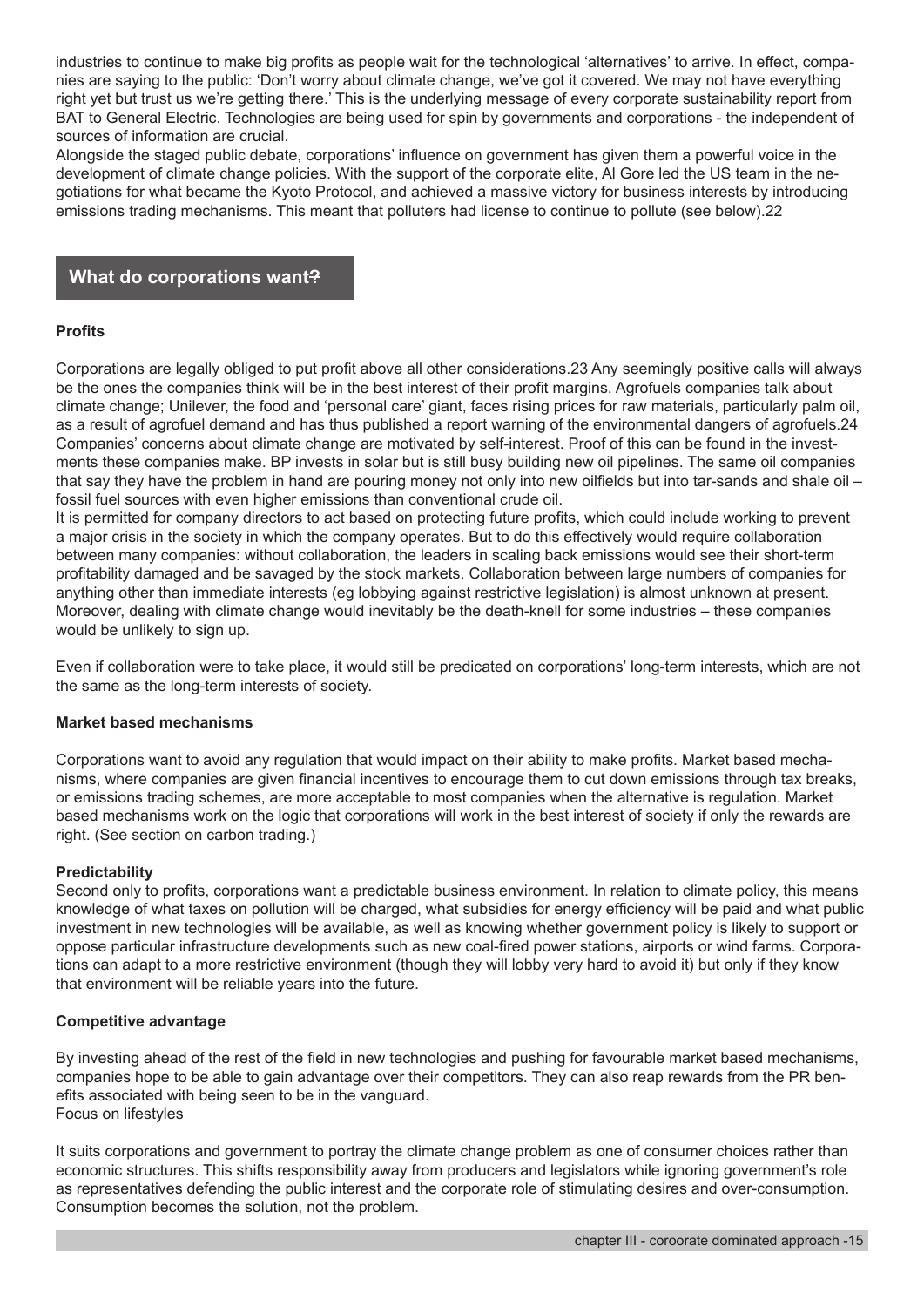#### **Large-scale, mass-produced, ongoing solutions**

Some products and markets are more suited to domination by large corporations than others, because of economies of scale, profit margins, labour-to-capital ratios, opportunities for standardisation (or lack of them), and various other factors. Thus, for example, the oil trade is dominated by huge transnational corporations, while hairdressing is almost entirely the preserve of very small businesses.

In the growing markets for emissions-reduction technologies, it can be seen how the large-scale, centralised technologies (nuclear power, dams, tidal barrages, coal-fired power stations with carbon capture and storage), or massproduced technologies which create an ongoing market by selling a quickly consumed product (agrofuels, hydrogen) are achieving most of the hype and investment, while technologies which require smaller, more individualised installation and are likely to involve a end product which is a one-off purchase of equipment (river-run hydroelectricity, farmscale biogas production, solar thermal) are relatively neglected, despite having greater emissions reductions relative to the energy they produce. The classic renewables technologies, wind and photovoltaic solar panels, fall somewhere between the extremes. The big corporations are concentrating where the profits are, and avoiding the markets where smaller firms would have an advantage.

# **Carbon trading - how it works and its effect on new technologies**

#### **Why carbon trading is important for this report**

Carbon trading is not a technology, it is a mechanism promoted by governments and corporations for encouraging emissions reductions. At present, it is the dominant system for meeting emissions targets. As such, it has an important influence over which technologies are taken up and how technological innovation occurs. Carbon trading is also of interest as it demonstrates how far corporate involvement in negotiations on climate change treaties has created a corporate-friendly but unworkable system based entirely on free market ideology.

#### **What is carbon trading?**

Carbon trading attempts to tackle greenhouse gas emissions by turning the use of the Earth's carbon cycling capacity into a commodity which can be valued and exchanged in a market. A limit (or cap) is placed on the amount of greenhouse gases that can be emitted, and this amount is divided up among those wishing to pollute. Carbon trading is the key mechanism introduced through the Kyoto Protocol, by which industrialised countries (known in the treaty as Annex 1 countries) seek to meet their emissions reduction targets. In Europe emissions are traded through the European Emissions Trading Scheme (EU ETS).

*The type of emissions trading scheme introduced by the Kyoto Protocol is a hybrid system which allows polluters who have emitted more than their quota to:*

*1. buy rights to pollute from polluters that have emitted less than their quota - this is called cap and trade. 2.buy credits from poorer, non Annex 1 countries,. Credits are created through 'carbon saving' projects (such as factory efficiency improvements, tree plantations, or renewable energy projects) - this is called baseline and credit.* 

The Kyoto Protocol introduced two of these baseline-and-credit schemes: the Clean Development Mechanism (CDM) for non-Annex 1 countries (eg projects in the South) and Joint Implementation (JI) for projects in other Annex 1 countries (eg projects in Eastern European countries).

The cost of emissions permits – the carbon price – is negotiated by the market. At the time of writing, the EU current carbon price hovers around €22-24/tonne carbon dioxide. In theory, carbon trading should result in a set level of emissions cuts being made in the cheapest way possible.

The way quotas are divided up has been based largely on how much countries emit already. Countries have negotiated national quotas as part of the Kyoto process and have passed on a portion of their quota to heavy industry and energy sectors free of charge. In the UK 46% of the national quota was handed out to around 1,000 installations, amounting to a total asset transfer of €4 billion (£3.2bn).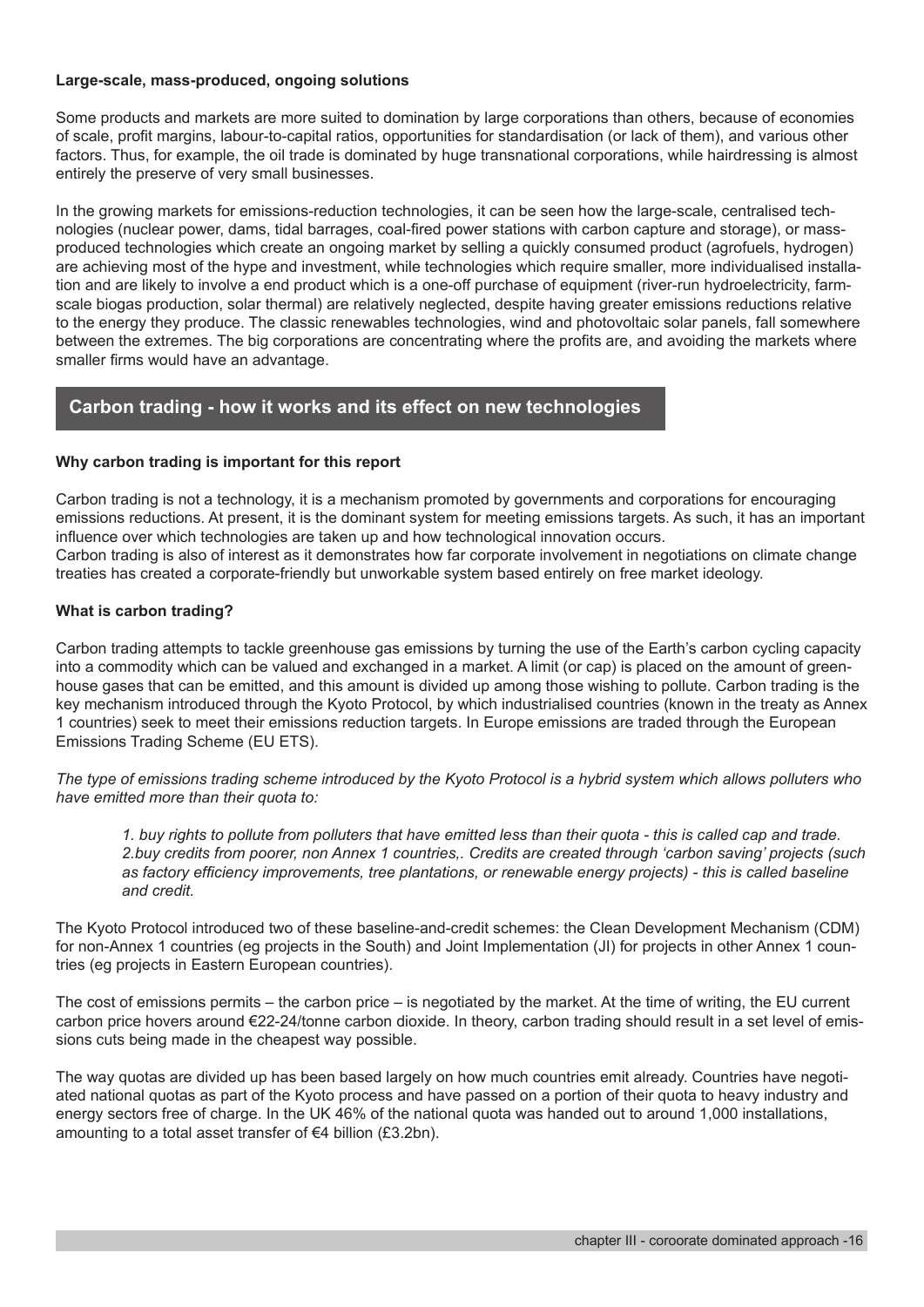#### **Kyoto Annex 1 countries:**

• Australia, Austria, Belarus, Belgium, Bulgaria, Canada, Croatia, Czech Republic, Denmark, Estonia, Finland, France, Germany, Greece, Hungary, Iceland, Ireland, Italy, Japan, Latvia, Liechtenstein, Lithuania, Luxembourg, Monaco, Netherlands, New Zealand, Norway, Poland, Portugal, Romania, Russian Federation, Slovakia, Slovenia, Spain, Sweden, Switzerland, Turkey, Ukraine, United Kingdom.

#### **Countries selling most CDM credits:**

• China, Brazil, Korea and India (together totalling 86% of CDM credits)

#### **Carbon Exchanges, Brokers, Traders:**

• European Climate Exchange (ECX), Chicago Climate Exchange (CCX), Ecosecurities, Point Carbon, Climex, SendeCO2,

#### **CDM and JI Credit Verifiers:**

• Det Norske Veritas, TÜV Süddeutschland, SGS Société Générale de Surveillance, Japan Quality Assurance

#### **Lobby groups:**

- Environmental Markets Association, International Emissions Trading Association, International Petroleum Industry Environmental Conservation Association, Transatlantic Business Dialogue,
- Companies in receipt of largest numbers of free credits from UK government:
- Corus, E.ON, RWE, EDF, Keadby Generation (owners of Fiddlers Ferry and other power stations), Drax, Scottish Power, Shell, BP, Exxon Mobil, Centrica, British Energy, Blue Circle (owners of Lafarge Cement), Total, Scottish and Southern Energy
- NGOs:
- World Resources Institute, Environmental Defence, WWF

#### **Extreme complexity makes it unworkable**

Carbon trading critic Larry Lohmann points out that 'the Kyoto Protocol's market has set up one of the most centralised, opaque, complicated and jargon-ridden international processes ever seen, while the EU ETS is perhaps the most complex, impenetrable piece of environmental legislation Europe has ever known.<sup>'25</sup> Emissions trading advocates point to the success of emissions trading in dealing with sulphur dioxide emissions in the USA. But emissions trading has been tested only in one country, with limited success and under very different conditions.<sup>26</sup>

For an emissions trading scheme to work there needs to be adequate monitoring of emissions, enforcement of penalties and a limited number of sources of emissions. These conditions do not exist with carbon trading. The level of greenhouse gases countries emit cannot be precisely quantified in the way that is necessary for the system to really work. One study puts the level of uncertainty at 4 -21%,27 another 10-30%.28 The UK Environment Agency states that 40% of sites do not have satisfactory monitoring of emissions.29 In addition there are massively more sources of emissions for carbon dioxide than there are for sulphur dioxide. John Henry, a businessman with successful experience in brokering US sulphur dioxide emissions permits, said that - given the lack of ability to monitor so many source points and the absence of a national regulatory enforcement mechanism – international carbon trading will 'give the mechanism of emissions trading a bad name.'30

These are just the problems with cap-and-trade. Baseline-and-credit trading is even more complicated – accurately verifying emissions from projects is is almost impossible. If baseline-and-credit projects are to compensate for increased emissions in industrialised countries, they need to save more carbon than would have been emitted otherwise if the carbon credit money had not been available to the project (the 'baseline' emissions scenario). So the project has to demonstrate that if it did not go ahead there would be more emissions, and that the project can only go ahead because carbon credit money is available.

In reality, any 'baseline' scenario that a company puts forward will be full of assumptions that cannot be proven and any variation in the assumptions will give wildly different figures of how much carbon is saved. There is a strong incentive for projects to inflate the level of emissions in the 'baseline' scenario so that they gain more credits. There is also a strong incentive for companies to apply for carbon credits for projects that would have happened anyway. A representative of the Asian Development Bank admitted that their first reaction to the CDM was to go through their portfolio to find already existing projects that they could gain additional money for through carbon credits.31 In addition, carbon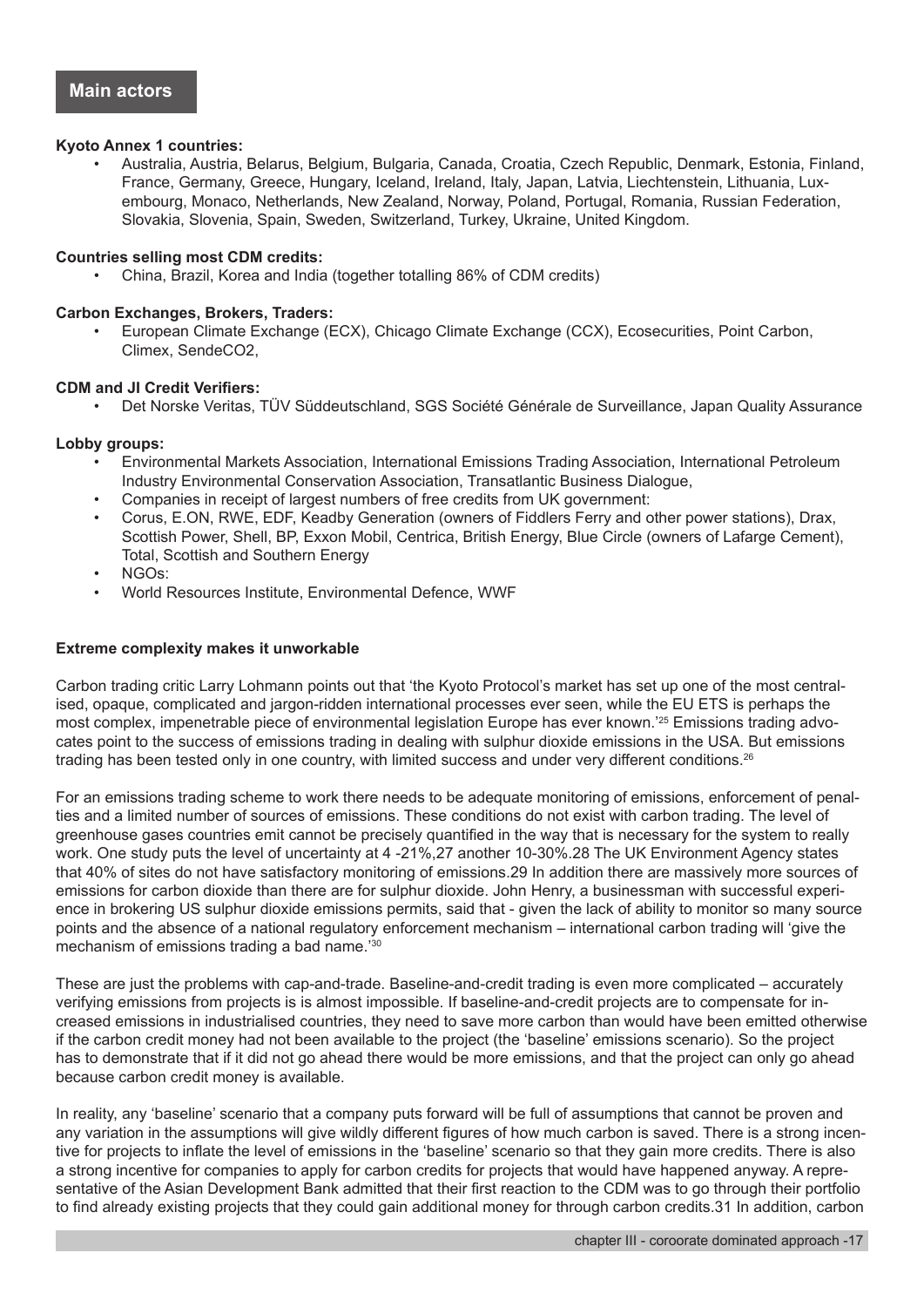credits are awarded for maintaining carbon sinks in soils and tree plantations. The science behind these kind of projects is very uncertain and it is simply impossible to give an accurate idea of how much carbon is saved, if any. These spurious carbon credits are being used to compensate for real emissions in the North – this is like paying your gas bill with Monopoly money. Since CDM credits are two to four times cheaper than buying emissions credits through the EU ETS,32 EU companies have every incentive to buy these cheap credits even if they are not worth the paper they are written on. This makes the whole system a sham.

#### **Creating perverse incentives**

Where it is expensive for a company to make the necessary adaptations to meet its emissions quota, it is more likely to buy credits from abroad than invest. Short term, bare-minimum compliance is incentivised over investment in long term emissions reductions in the North.

Southern governments are rewarded for imposing lax environmental standards so that baseline emissions scenarios are high and projects can gain large amounts of carbon credits. South Africa's Department of Mines and Energy has admitted that it faced pressure from the private sector not to make renewable energy targets too stringent, for fear future CDM projects will not be able to prove they are better than what would have happened otherwise.33 Carbon trading favours cheaper ways of reducing emissions. The cheap and easy changes are not necessarily the ones that are most important to make. Some emissions reduction measures can encourage a shift towards greater reductions in future. Other measures involve one off changes that do not lead to wider change or have additional social or environmental benefits. For example, a certain amount of emissions might be saved by improving the efficiency of a factory as a one off measure. The same amount of savings might be made by changing behaviour patterns to reduce demand for energy that would lead to vastly multiplied cuts in future. The type of emissions reductions has knock-on effects which can be at least as important as the overall level.<sup>34</sup>

#### **Awarding valuable property rights for free to the worst polluters**

The carbon trading system replaces the 'polluter pays' principle with the 'polluter buys its way out' or even the 'polluter profits' principle.

In Europe, rights to pollute have been given out for free to the 11,428 worst polluting installations.35 Companies have had massive influence in the negotiating process, lobbying for a low overall cap and for high emissions quotas for their company, meaning they can stay below their cap easily and sell surplus permits at a profit to emitters in industries with less influence. In the UK, companies such as BP and Shell have been granted millions of pounds in windfall profits while the NHS is forced to pay tens of thousands of pounds to buy extra allowances.36 In 2005, such 'exceptions' meant the total number of allowances awarded by the EU exceeded the cap by 10%. This translated to €1.8bn  $(E1.4b)$  of free money for destructive corporations<sup>37</sup>

This new system of private property rights is a major concern in and of itself. Governments are giving away rights to what should be seen as a public good. This is privatisation. History shows that when property rights are created they are more easily concentrated in the hands of the most powerful actors in society.38 In this case heavy polluters are being awarded the right to pollute. This will entrench their expectations of further privileges when new emissions targets are negotiated. As the cap gets ratcheted down, these companies stand in a strong position for lobbying to retain their high allowances, leaving other sectors such as domestic heating, public sector bodies and the transport sector to bear the burden of higher emissions cuts. This also translates to the global level as Northern countries will fight to retain their high share of rights to emit.

#### **Perpetuating reliance on fossil fuels**

Carbon trading is aimed at making the dominant fossil-fuel-based model work more efficiently, not in pushing for radical change towards a lower carbon model. As Larry Lohmann points out: 'While trading schemes can in theory save participating private firms money in reducing emissions of specific substances, to a particular degree, over particular time periods, and within a particular larger technological system, the same schemes are unlikely to be the best choice if the objective is to save money for society or industry as a whole, or attain a more general environmental improvement, or make more drastic reductions with long-term goals in mind, or bring about a change in a larger technological system.'39

Carbon trading does little more than squander ingenuity and resources on making small refinements to technologies that need phasing out. This is also true of the CDM: 72% of CDM projects have been end-of-pipe add-ons at highemitting factories. Far from rewarding renewable energy projects with strong development benefits, the CDM in fact rewards 'well-financed, high-polluting operations capable of hiring professional validators of counter-factual scenarios'.40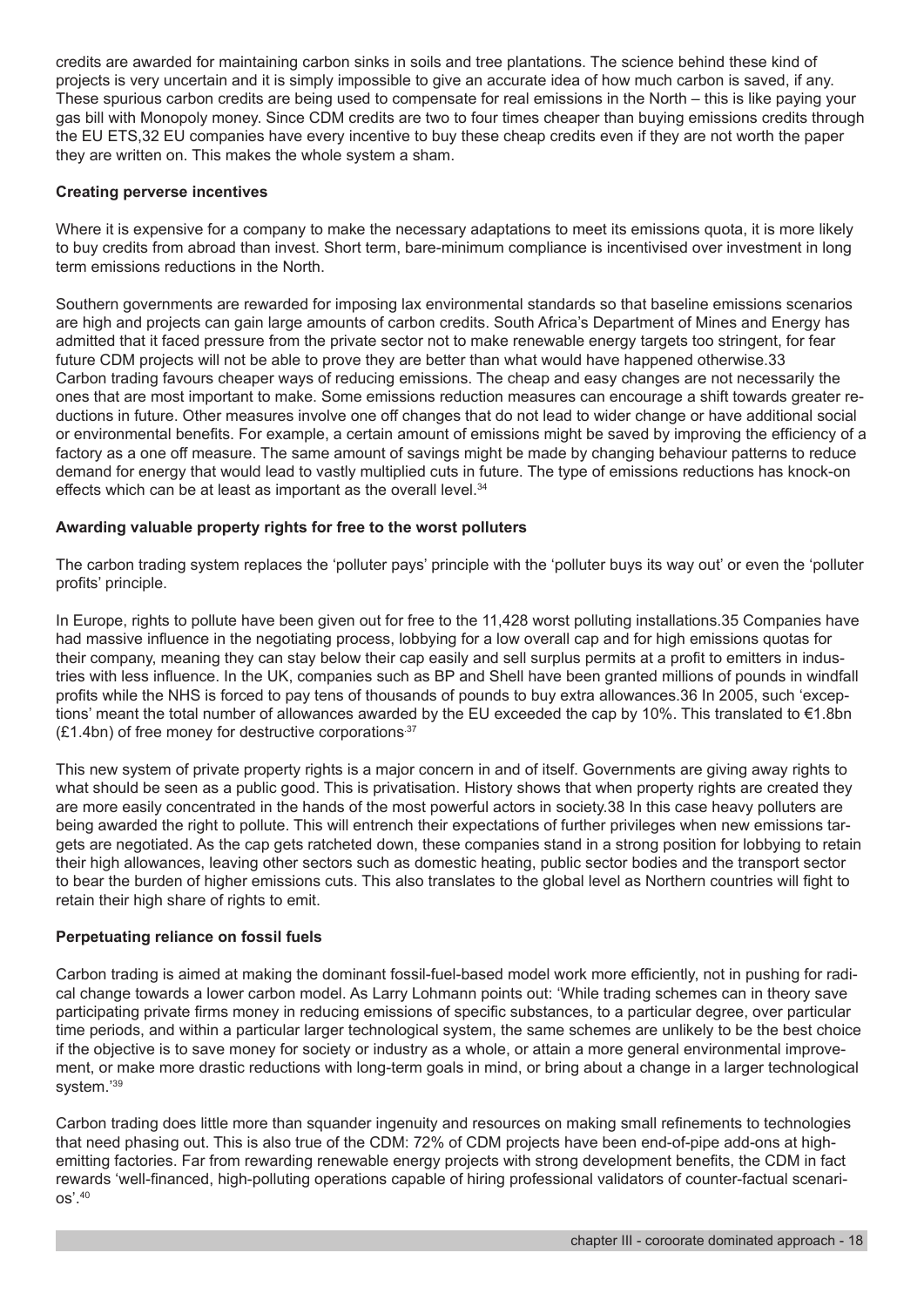As CDM expert Ben Pearson points out: 'A mechanism designed to promote climate protection...should be reducing the number of coal and oil projects, not providing them with a new revenue stream and diverting financing from renewable projects.'41

#### **Unacceptable negative impacts on communities and the environment**

Since heavy polluting sites can buy their way out of emissions cuts, carbon trading does nothing to improve the lives of local communities suffering as a result of other pollution associated with heavy industry and fossil fuel based power generation. These polluters are generally concentrated in poorer areas.

In addition, the cheap credits that allow companies to continue polluting poor communities in the North, are all too often produced at the expense of communities in the South. CDM projects have been associated with land grabs, water and soil depletion, human rights abuses and pollution in communities. The CDM also fails to reward the many smaller-scale projects that offer real benefits for communities since they yield too few credits to be worth the cost of the bureaucracy.

#### **Conclusion**

Carbon trading has not pushed corporations into investing in the long term future of the planet. Instead, it has taught them how to lobby for more emissions permits, find ways of passing on costs to customers, locate cheap carbon credits abroad, present a green face to the public, keep fossil fuels such as gas as an option, and make marginal efficiency improvements. Responding to and finding ways to profit from carbon prices is one thing; taking practical long-term action on climate change quite another.<sup>42</sup>

# **Why corporations do not have the answer to climate change**

#### **Corporations may fool the market, but they can't fool the climate.**

While it may be true that some corporations are beginning to find their own self-interest aligned with tackling climate change and are seeking to profit from the solution to the crisis, and while some individuals within corporations undoubtedly are genuinely concerned, the basic approach remains a problem.

Profit-maximising self-interest, even for a company trying to profit from solutions to climate change, is still a perverse incentive. Corporations have a history of making false claims in order to increase profits on every issue; from efficacy of pharmaceuticals, to levels of oil reserves, to the impact of their operations on communities in the global South. Publicity about technological solutions to climate change is no exception – hype wins over investors and sells products (for a while). For example, in its 2001 sustainability report, Shell predicted that, in the medium term, drivers would be able to travel 400 km on two litre canisters of hydrogen bought from vending machines at garage forecourts.43 This prediction bore no relation to developments in hydrogen technology (see below). The aviation industry is still using out-dated figures to proclaim that its impact on the climate is much lower than the public perceives it to be.44 Emissions from agrofuel production are turning out to be even worse than from fossil fuel use, but corporations developing these fuels have turned a blind eye to the impacts in the pursuit of profit, while wrapping themselves in claims of being 'green'.

Such claims can delay investment in more useful technologies or cover up continuing emissions while the corporations profit. Carbon accountants might be convinced, emissions reductions credits may be sold, but as far as the climate is concerned, the emissions are still there, and climate change is no closer to being dealt with.

#### **The Cleantech Boom**

'When industry giants such as GE, Toyota, and Sharp and investment firms such as Goldman Sachs are making multi-billion dollar investments in clean technology, the message is clear. Developing clean technologies is no longer a social issue championed by environmentalists; it's a money-making enterprise moving solidly into the business mainstream.'45

How the world of corporate-sponsored techno-fixes currently works can easily be seen from the markets. 'Cleantech' is set to be the new Dot Com, the new Biotech, the new technological wave that will change the world and make major profits for those companies that are able to ride the wave. Shaking off its environmentalist image in order to appeal to the business mainstream, 'cleantech' refers to 'any product, service, or process that delivers value using limited or zero non-renewable resources and/or creates significantly less waste than conventional offerings.'46 It covers four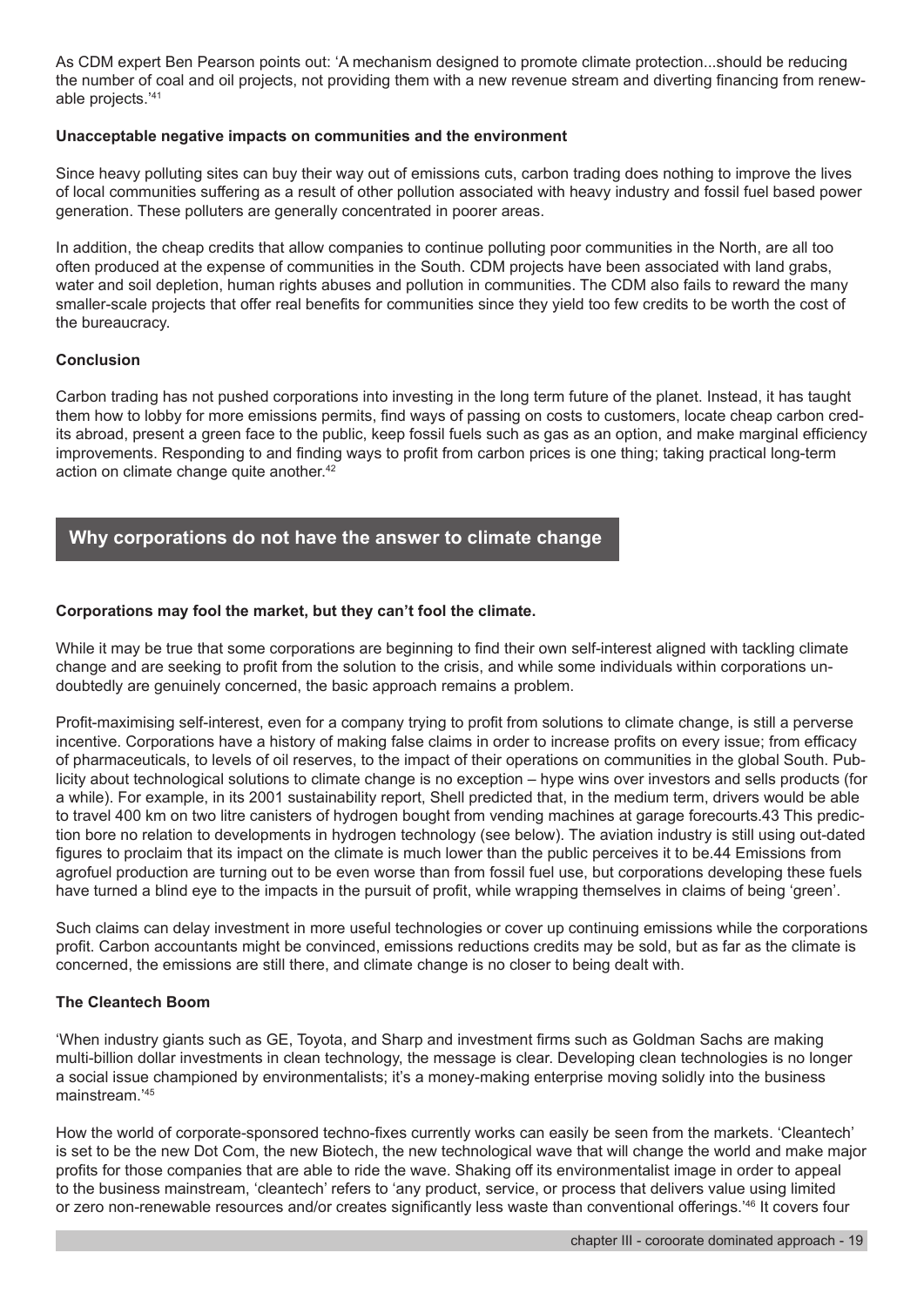main sectors: energy, transport, materials and water. In 2006, the clean energy sector alone was valued at \$55.4bn (£27.8bn) by researchers at Clean Edge.47 Researchers at Lux Research, experts in emerging technologies, have produced the first major analyst's report into the sector and count the number of cleantech start-ups at 1,500 worldwide.<sup>48</sup>

Technology booms happen when a whole number of factors come together. Cleantech analysts describe a 'perfect storm' of factors which have contributed to its growth:

- Climate change and peak oil
- Rising oil prices, government demand for energy security and the potential costs of emitting greenhouse gases due to the carbon market have created incentives for business to invest in cleantech.
- Emerging markets
- Economic growth in China, India and many other countries in Asia, Africa and South America means investing in cleaner technologies, not least because there are not enough fossil fuels to go round. Millions of people are moving from rural areas to cities and economic growth means more people want access to electricity and other services, In 2006, China committed to investing up to \$180bn (£90bn) over 15 years in clean energy.49 Companies are chomping at the bit to maximise the opportunity to profit from serving these 'emerging markets'.
- Technological convergence
- New developments in nanotechnology, biotech and information technologies mean that there could be massive opportunities for the creation of new, more efficient and cheaper materials, processes and products.
- **Competition**
- Cities, regions and countries are beginning to compete to be the global hub for manufacturing and developing new clean technologies by offering subsidies and tax incentives.
- **Capital**
- Many of the investors that lead the growth of the high tech and internet revolutions have been investing in cleantech on the past few years. Vinod Khosla of Sun Microsystems is a key cleantech investor. Major companies such as Goldman Sachs, BP, General Electric have invested billions in the sector.
- Consumer concerns
- Consumer demand for clean products and services is increasing and helping to drive the market for specific consumer products.

#### **Effects of the boom**

Cleantech is a world away from niche alternative companies working to a social mission of improving the environment. This is hard-nosed business investment with a few environmentalist concerns tacked on for added PR. The valuation of cleantech companies is based largely on intellectual property and this is key to gaining investment from venture capitalists. The race is on to own the key technologies that future society will be utterly dependent on and to reap the royalties.

With this high tech approach, performance is key. In the absence of encouraging legislation such as tax breaks or phased bans on damaging products, companies cannot market new products on environmental criteria alone, but have to match the performance of conventional products. So energy efficiency savings go into improving performance rather than saving energy, resulting in no overall reduction in energy use or increase in sustainability. This can be seen in car development. The Model T Ford had a fuel efficiency of 25 mpg. The average in the USA today is 21mpg. Efficiency gains have been used to increase speed, carry more weight and power more gadgets.50

For many the cleantech 'boom' is a sign of optimism about the prospects for climate mitigation. The market is waking up, innovations are opening up new possibilities. But already analysts are warning that cleantech may be drowning under its own hype. Lux Research points to deals which are 'eerily reminiscent of the dot com boom' with companies being severely overvalued because more capital may be going into the sector than there are good enterprises to take it up.51 This makes the market susceptible to boom and bust dynamics. However, at the time of writing the global credit crunch and impending recession in the USA means much of this money is drying up, which may slow the boom and rebalance the amount of capital available.

Of the thousands of start ups only a small percentage are expected to make it big. For some of those developing the technologies it does not matter whether the technology works or not as long as they can attract funding, make money and sell up before the crash. This can be seen by looking at other sectors: for example, in the biotech boom of the 1990s, GM crops companies were promising food plants that produce drugs, or have enhanced nutritional content. Where are they now? In most cases, the companies have been bought up, merged and de-merged and the flagship projects that grabbed headlines ten years ago have disappeared from sight. In the reckoning of the cleantech boom, those technologies that fail to make it will be the ones which are not easy to scale up and those for which companies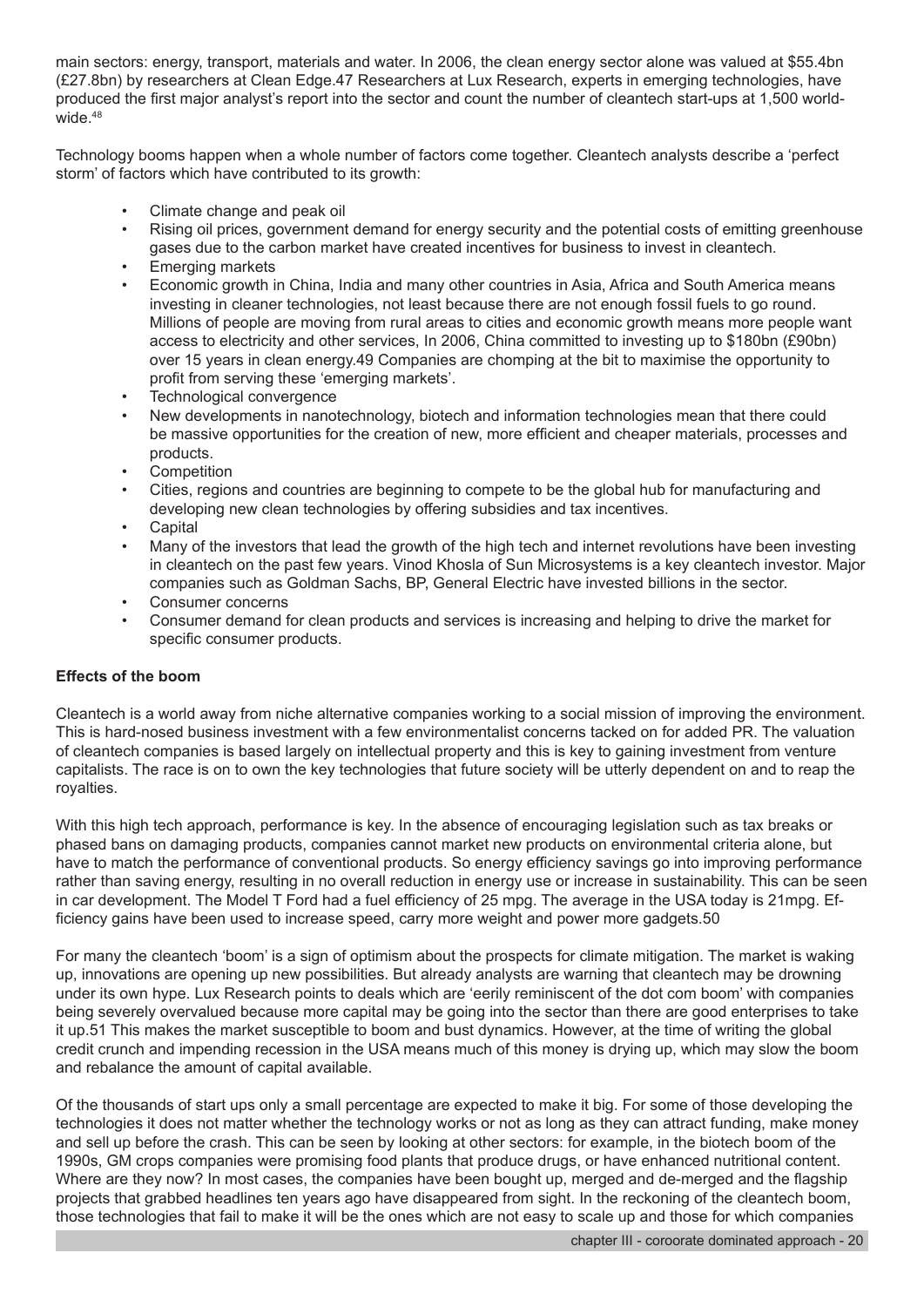fail to bring costs down to a marketable level. There are many reasons why a technology may fail this market test. The effectiveness and sustainability of the technology is only one of many factors, and as far as the market is concerned, not a very important one at that.

So the big companies and investors are jostling for position and playing a waiting game – looking to see which technology or exciting start up will live up to its hype and waiting for the carbon price to reach a level that makes these technologies viable. Meanwhile solutions to climate change are hanging in the balance.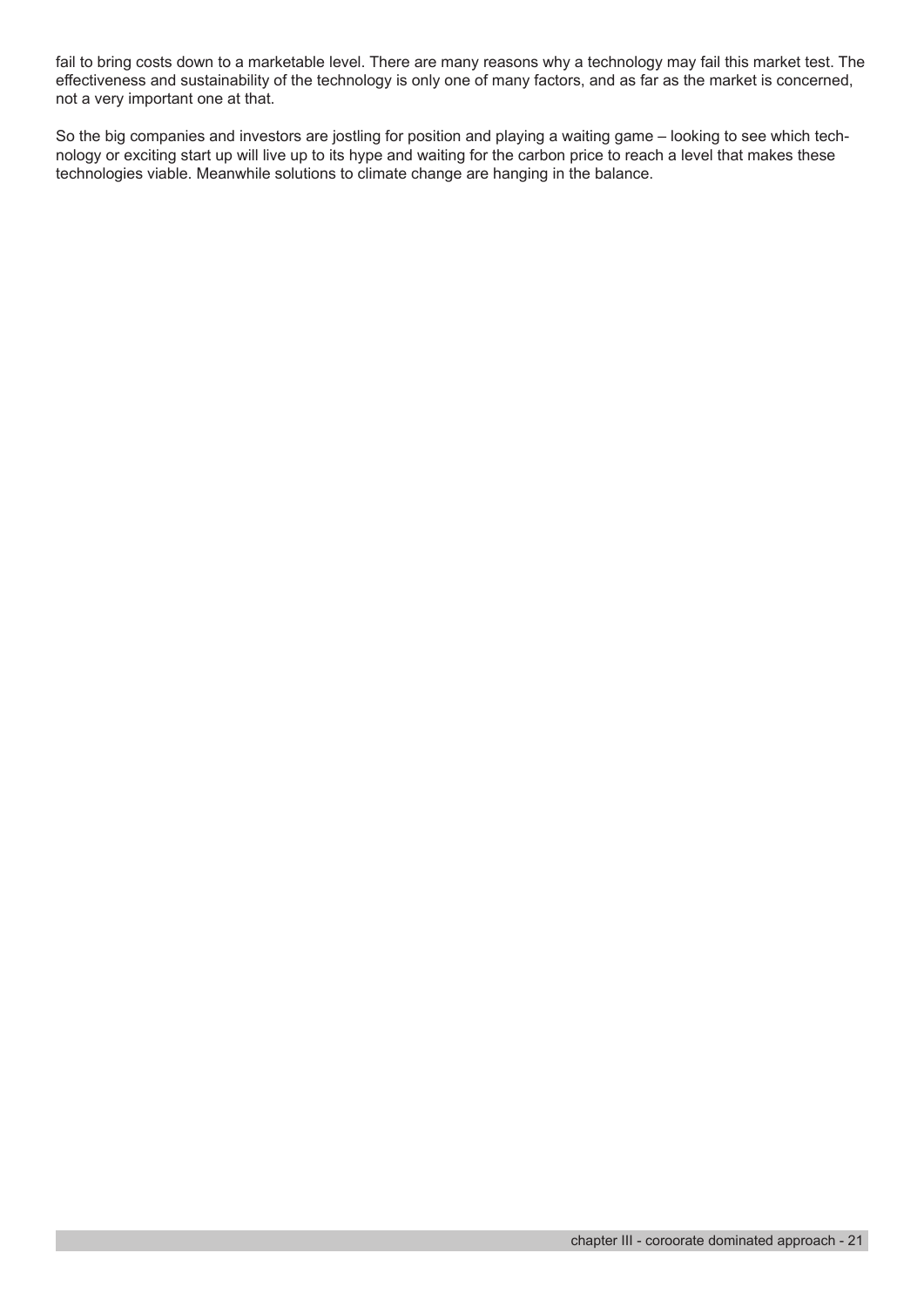# CHAPTER IV: THE TECHNOLOGIES - ENERGY PROVISION

# **Hydrogen**

Hydrogen; the smallest and lightest element on the periodic table, and most abundant element in the universe. As humanity basks in the radiance of the vast hydrogen reactor at the centre of the solar system, hydrogen has a poetic rightness as an alternative fuel. It burns cleanly and the only exhaust gas is water vapour. All climate and energy security problems solved at a stroke.

Sadly, it's not that easy. Hydrogen is a carrier of energy not a source in its own right – a primary energy source – coal, gas or electricity generated from other sources – is required to produce it. Using hydrogen as a vehicle fuel (the main application being considered) would be colossally expensive to introduce, doing so would probably mean a commitment to long-term fossil fuel consumption and, most importantly, producing the hydrogen and compressing or liquefying it to use as a vehicle fuel could have a worse impact on the climate than using petrol.

#### **How it works**

Hydrogen can be produced from fossil fuels, including coal and gas, through a process of thermal decomposition. It can also be produced from water through electrolysis.

In vehicles, hydrogen gas can be burnt directly in an internal combustion engine, or used in a reaction with oxygen from air and a catalyst in a fuel cell to produce electricity to power a motor, with heat as a by-product. Very large cells used to power buildings can also use the heat for space heating or water heating, making them more efficient overall than smaller cells.

# **Hydrogen Current Position**

#### **Status of technology**

Experimental. Not currently in commercial use as a transport fuel. There are key technical barriers to be overcome before hydrogen could be considered as a developed technology. These are in hydrogen production, transport, and storage technologies, as well as fuel cell technologies for use in vehicles. There are also significant safety concerns around the widespread use of hydrogen technology.

#### **Support being received**

The hype about hydrogen has died down with many governmental schemes introduced in the early 2000s now less active and much focus on future vehicle fuels switching to agrofuels. In the USA, President George W. Bush announced '\$1.2bn (£0.6bn) in research funding so that America can lead the world in developing clean, hydrogen-powered automobiles.'52 in 2003. The US Department of Energy Hydrogen Programme supports research and development into hydrogen.53 Their timeframe for adoption of the technology recognises that 'the hydrogen economy will take several decades to achieve'.54

The EU has provided  $\epsilon$ 470m (£372m) of funding over the next six years for an industry-led programme of research, technology development and demonstration activities.55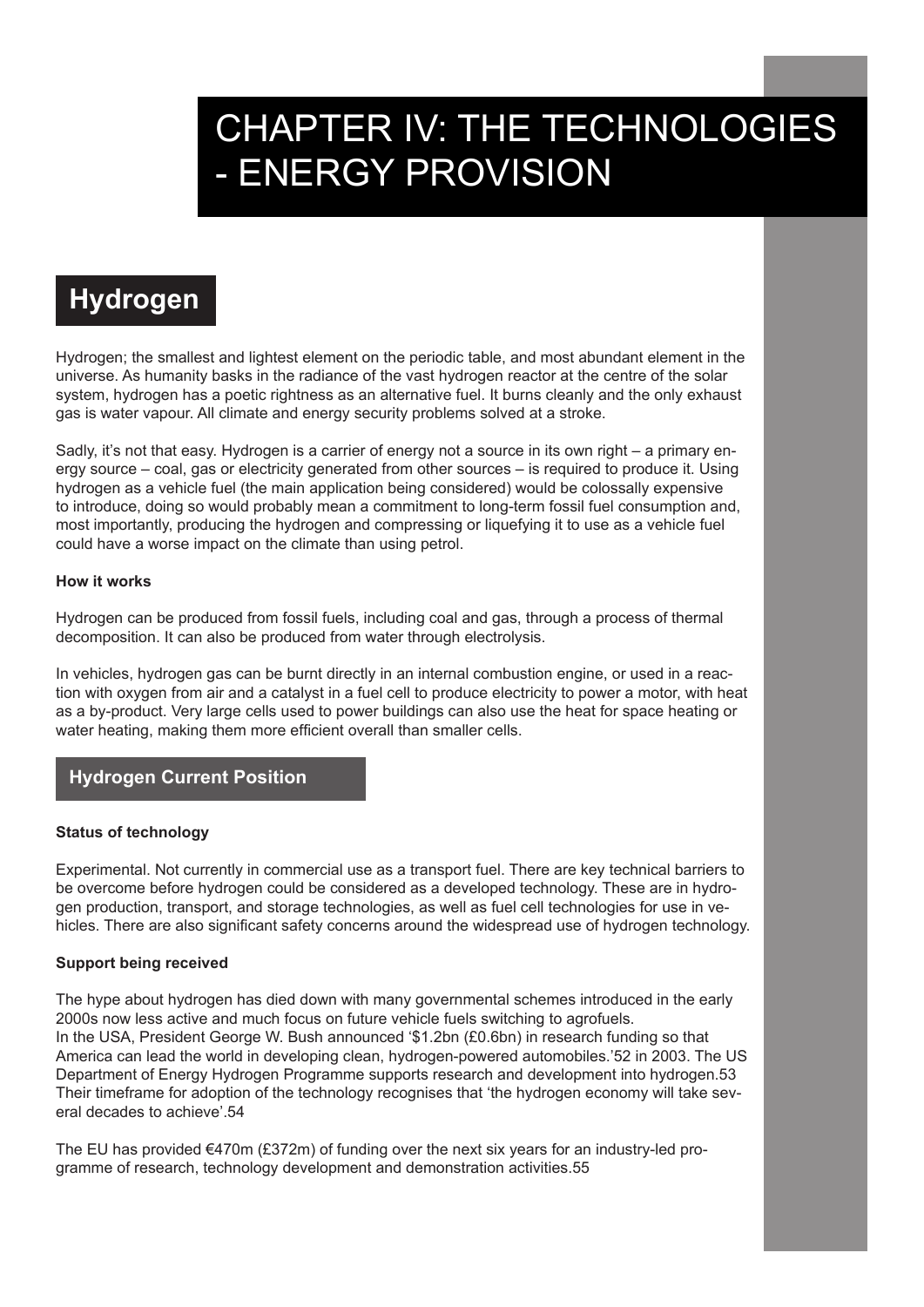#### **Major players**

Shell Hydrogen. Most major car manufacturers produced hydrogen prototypes including: BMW, Honda, Toyota, Renault, GM, Ford.

# **Hydrogen Issues**

#### Producing hydrogen usually requires fossil fuels

There are no naturally occurring deposits of pure hydrogen to tap into, unlike coal or oil. Hydrogen only comes bonded to other elements; it takes energy to separate it. Like a battery, it needs an energy source to produce it – gas, coal or electricity.

Hydrogen is not a new product at all. There is over a century's experience of industrial production (for nitrate fertilisers and oil refining). Much of what could be done to economise has been done. It is still very expensive. Manufacturing hydrogen from natural gas is currently the cheapest method and the one with the longest track record. But gas is rapidly being depleted and a switch to using it for making large amounts of hydrogen will make gas run out even sooner.

More importantly, manufacturing hydrogen from gas has a major climate impact. In producing the hydrogen, the gas is split to form hydrogen and carbon dioxide. This 'clean' fuel only gives off water vapour from a car exhaust, but the carbon dioxide has already been emitted at the factory. This climate friendly renewable fuel is actually a carbon-emitting fossil fuel.

As gas is the cheapest way of making hydrogen, it's what manufacturers predominantly use and will continue to use. Manufacturing hydrogen from natural gas emits 9.1 kg carbon dioxide per kilogram of hydrogen.56 Its climate impact is worse than petrol,57 even before taking into account the substantial extra emissions from liquefying or compressing it, then transporting it.

Hydrogen production using natural gas would only be low carbon if the carbon dioxide is captured and stored (see section on carbon capture and storage). The emissions from transporting the gas cannot be captured and these are increasing. As the European fields reach the end of their life, gas is being shipped in liquid form from the Middle East. To be liquefied, gas must be cooled to –163°C,58 with all the energy consumption that implies, so the emissions from using gas effectively increase.

Hydrogen can be produced without using fossil fuels by electrolysis of water. Put simply, an electrical charge breaks the bond between the hydrogen and oxygen in H2O. This requires a great deal of energy, much more than producing hydrogen from coal or gas, and is also more expensive. This method is potentially also more carbon intensive, depending on the source of electricity. Powering BMW's new hydrogen car with electrolysis hydrogen using electricity from the UK grid would create around four times the emissions of its petrol equivalent.59 The only genuinely carbon-free hydrogen would use renewable electricity to power electrolysis of water. Creating enough hydrogen by this method to supply a significant proportion of vehicle fuel use would massively increase the overall demand for electricity.

Using electricity to produce hydrogen is much less efficient than using electricity directly. Using renewable electricity to produce hydrogen would save 220kg of carbon dioxide emissions per megawatt-hour of final energy output compared to electricity generated from fossil fuels.60 Using renewable electricity directly as electricity saves 370kg of carbon dioxide if it replaces gas-fired generation, and 890kg if it replaces coal-fired generation.

Replacing the UK's vehicle fuels with electrolysis hydrogen would take more than the country's present electricity consumption.61 Is it possible to double electricity generation while doing away with fossil fuel use? Or is electrolysis hydrogen as a vehicle fuel a non-starter?

When the Bush administration used the 2003 State of The Union address to announce the kickstart of the hydrogen economy for vehicles, they neglected to mention any of the emissions that come with making it. Under the National Hydrogen Energy Roadmap plan, fossil fuels would be the source of the vast majority of hydrogen, but 10% would come from electrolysis of water, powered by dedicated nuclear power plants.62 Timeframe

Dr Joseph Romm ran the US Department of Energy's Office of Energy Efficiency and Renewable Energy from 1993- 98, during period when the 'hydrogen economy' became big news. Yet, although Romm is a confessed believer in the possibility of clean hydrogen, he is firm in his belief that in 2030 less than 5% of vehicles will be powered by it.63 Even if the technologies were available for hydrogen to be able to reduce greenhouse gas emissions, this timescale is far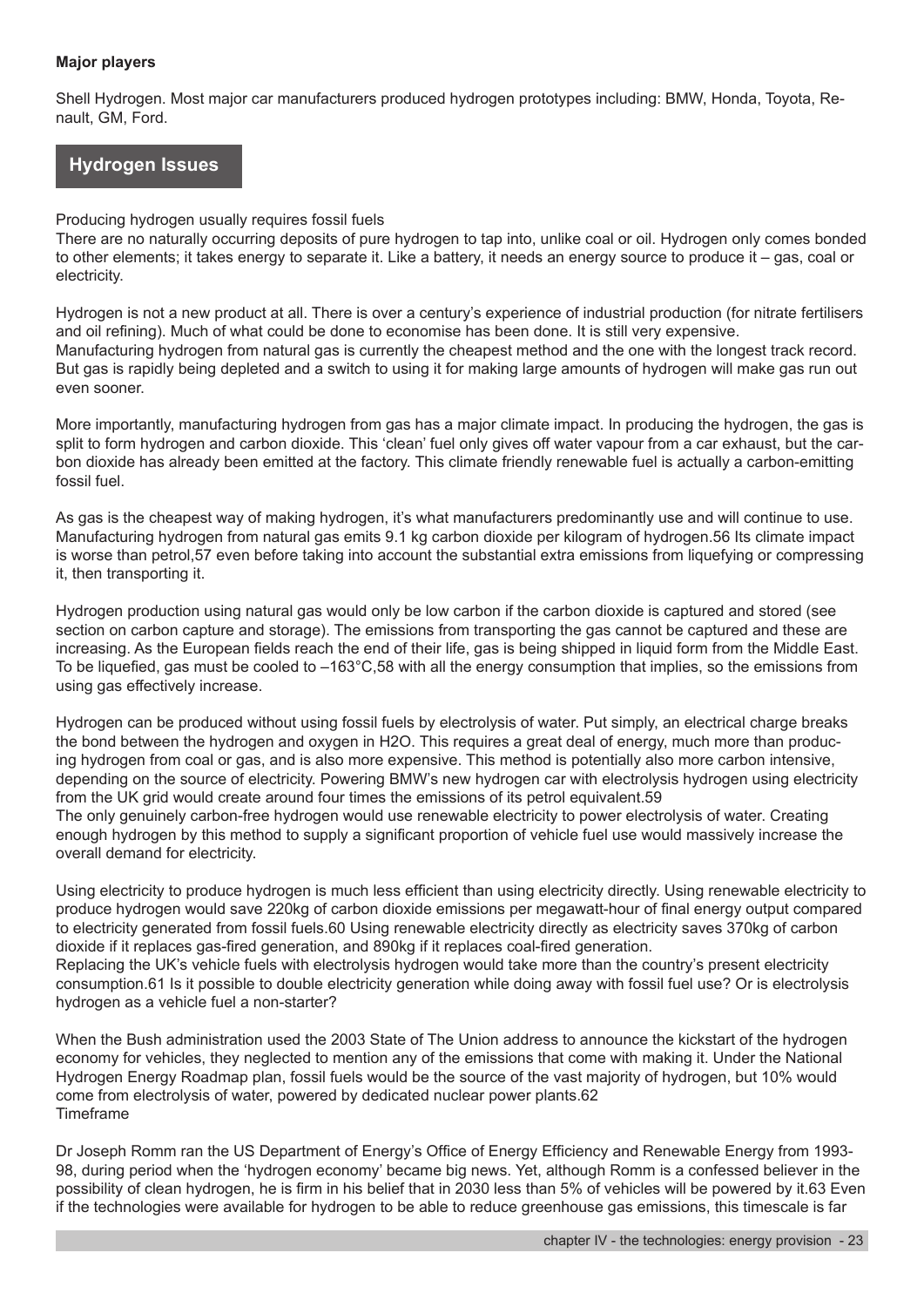too long for investment in hydrogen to be a practical way out of the current emergency.

#### **Energy required to compress or liquefying makes it entirely impractical as a vehicle fuel**

At room temperature and pressure, hydrogen has one three-thousandth of the energy of petrol.64 To be practical as a vehicle fuel, hydrogen needs to be either compressed or liquefied. To be liquefied, hydrogen needs to be cooled to -253°C.65 The energy used to do this is equivalent to 30 - 40% of the energy the hydrogen contains.66

It takes 12.5-15 kilowatt-hours of electricity to liquefy 1kg of hydrogen.67 With the UK's emissions from generating electricity, that's 6kg-7.2kg of carbon dioxide emissions.68 A gallon of petrol – which contains around the same amount of energy as 1kg of hydrogen69 – releases around 8.8kg carbon dioxide.70 In other words, hydrogen causes 68-82% of the emissions of burning petrol just for the liquefaction process.

Hydrogen can also be left at room temperature as a gas but compressed. Compression takes less energy than liquefaction, but compressed hydrogen contains less energy than liquefied hydrogen. By volume, at the sort of pressure likely to be used in cars, hydrogen gas contains around one-tenth of the energy of petrol. This means a fuel tank ten times the size of a petrol tank would be required to maintain driving range.71 This also means that more tankers, pipelines and other infrastructure would be needed. A study examining the possibility of trucks carrying compressed hydrogen in tubes showed that for every 200 miles the truck drives, it uses energy equivalent to 20% of the fuel it delivers.72

As a liquid, hydrogen needs to be maintained at -253° centigrade constantly until the point of use. This takes a further significant quantity of energy. By now, not only are the emissions about the same as burning petrol, but around half the energy has effectively been lost.

There are certainly good cases for having a few very inefficient devices – it's far handier to power a camera off a battery than a small diesel motor. But using grossly inefficient technology for such a huge energy consumer as the world's vehicle fleet would be wildly impractical.

As electric vehicle advocate Alec Brooks put it, '…fuel cell vehicles are energy pigs. Fuel cell vehicles that operate on hydrogen made with electrolysis consume four times as much electricity per mile as similarly-sized battery electric vehicles.'73

BMW's hydrogen vehicle, the H7, uses hydrogen not to power a fuel cell, but directly in an internal combustion engine. Being even less efficient than a fuel cell, it means it has a smaller driving range, a mere 125 miles on 8 kilos of hydrogen.74 The fuel is kept in liquid form in an insulated tank. The insulation cannot prevent the fuel warming, only slow it down. The fuel gradually reverts to gas as it warms and pressure in the tank increases. This is not a safety issue as, like a petrol car, a valve allows it to escape. It is, however, an economic issue. The H7 is preprogrammed to start jettisoning fuel after less than a day. A full tank takes less than a fortnight to empty itself.75

Joseph Romm, despite being a hydrogen advocate, is incredulous at the BMW design, commenting 'BMW has managed to develop the least efficient conceivable vehicle that you could invent'.76

This inefficiency means that it is more expensive for the owner, worse for the climate and not a practical solution. As David Talbot put it in Technology Review, '...a car like the Hydrogen 7 would probably produce far more carbon dioxide emissions than gasoline-powered cars available today. And changing this calculation would take multiple breakthroughs - which study after study has predicted will take decades, if they arrive at all. In fact, the Hydrogen 7 and its hydrogen-fuel-cell cousins are, in many ways, simply flashy distractions produced by automakers who should be taking stronger immediate action to reduce the greenhouse-gas emissions of their cars.'77

#### **Cost of infrastructure**

With current technology, installing the infrastructure to supply just 40% of the light-duty vehicles in the USA alone has been estimated to cost over \$500bn (£250bn).78

Don Huberts, CEO of Shell Hydrogen, confirms this estimate: 'The initial investment has been estimated by Shell at around \$20bn (£10bn) for the U.S. alone, to supply 2% of the cars with hydrogen by 2020 and to make hydrogen available at 25% of the existing gasoline retail stations. In the subsequent decades, further build-up of the hydrogen infrastructure will require hundreds of billions of US dollars.'79 Much greater emissions reductions could be achieved elsewhere for these amounts of investment.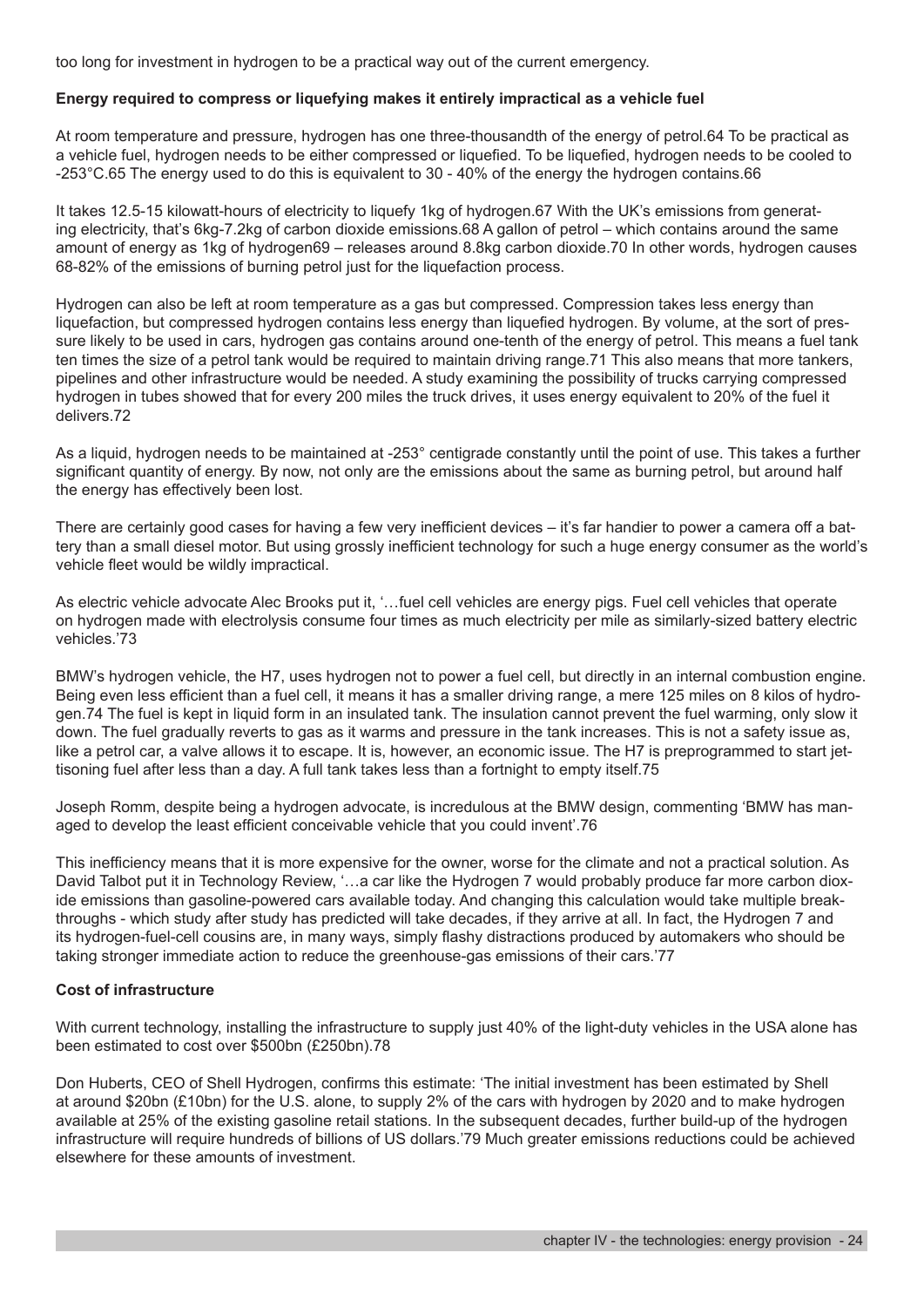#### **The cost to the consumer**

At present, hybrid petrol/electric cars are doing well commercially because they are more economical. It's easy to sell someone the environmentally friendly option when it's going to be cheaper for them. No driver, irrespective of their environmental feelings, will buy a car if they can't afford it.

In December 2002, Yozo Kami, Honda's engineer in charge of hydrogen fuel cells, said it would take at least ten years to get the price of a hydrogen car down to \$100,000 (£50,000). Honda's is one of the cheapest prototypes.80 Fuel cells of the type used in cars (proton exchange membrane cells) have a short lifespan. The industry is aiming at around 4,000 hours of use, which might equate to ten years of driving. As it stands, a good prototype can only manage about 1,000 hours.81 Buying a car that costs £50,000 and will be useless in three years isn't going to appeal to anyone.

And even once the industry were scaled up, the costs of infrastructure for hydrogen as a vehicle fuel are still likely to be at least twice high as for petrol.82 In 2003, Shell Hydrogen's CEO Don Huberts bluntly conceded, 'at the end of the day, hydrogen and other alternative fuels will be three to four times as expensive as oil based products, and if no one wants to pay for that, we can't make those fuels.'83 To some extent this effect may be offset by rising oil prices, but, again, if this is the best possible result, would the investment be more useful elsewhere?

#### **Safety**

Being a small molecule and very light, hydrogen is particularly leak prone. It is also odourless. Natural gas can have varying or no odour, so an odorising agent is added to it. But odoriser cannot be added to hydrogen as not only might it damage the fuel system technology (especially in sensitive fuel cells) but it wouldn't actually work - the hydrogen would be substantially lighter and would separate from its smell.

Worse still, hydrogen is not only leaky, invisible and odourless, but it burns invisibly too. A raging fire could be undetectable until you stepped into it and went up in flames. NASA developed a way of detecting leaks in its hydrogen tanks by getting someone to walk round pushing a broom in front of them to see if the bristles caught fire.84 It is a very dangerous substance to be handling in large quantity, in populated areas, at thousands of forecourts with untrained members of the public.

Hydrogen is flammable over a wide range of concentrations and has ignition energy twenty times smaller than natural gas or petrol. 'Operation of electronic devices (cell phones) can cause ignition',85 and 'common static (sliding over a car seat) is about ten times what is needed to ignite hydrogen'.86 Electrical storms several miles away can generate enough static for ignition.87

But surely, with it being so volatile and also with it being a new technology needing public confidence, the motor manufacturers have taken extra care and got all this covered, right?

Wrong. In May 2003 Toyota recalled all its prototype hydrogen vehicles after a leak was discovered in the tank of one. Not by engineers, but by the driver noticing a strange noise when refuelling.88

Safety is not just an issue for filling stations and vehicles. Tankers on the roads are also a problem. Because compressed hydrogen carries so little energy value, more tankers would be needed. A study in the USA suggests that fifteen times the number of tankers would be needed than using petrol and one out of seven accidents involving trucks would involve a hydrogen truck. Every seventh truck-truck collision would occur between two hydrogen carriers.89 All the new infrastructure would need serious safety testing before rolling out nationally and globally. Even with a massive and unflinching political, industrial and financial push, the turnaround would take a couple of decades. Even if hydrogen offered a means of making major cuts in greenhouse gas emissions, there isn't that sort of time available.

#### **Hydrogen is highly reactive**

Hydrogen bonds easily with other substances. Its reactivity causes metals, including steel, to become brittle. Pipelines, tanker trucks and other storage and supply equipment would need to be made of higher grade materials and/or replaced more frequently. The infrastructure costs could be astronomical.

Higher strength materials are more susceptible to hydrogen embrittlement.90 Lower strength materials are, of course, more susceptible to rupture. There are some possible ways around this. There are proposals to have filling stations producing their own hydrogen. This would remove the delivery fleet and pipeline issues. However, putting a hydrogen production plant in every filling station would be phenomenally expensive and, with production dotted at thousands of small sites scattered round the country, completely rule out any chance of carbon capture and storage if fossil fuels were being used (see section on carbon capture and storage). Also, the smaller scale plants at filling stations would be even less efficient than making hydrogen centrally, cancelling out much of the saving from avoiding transport.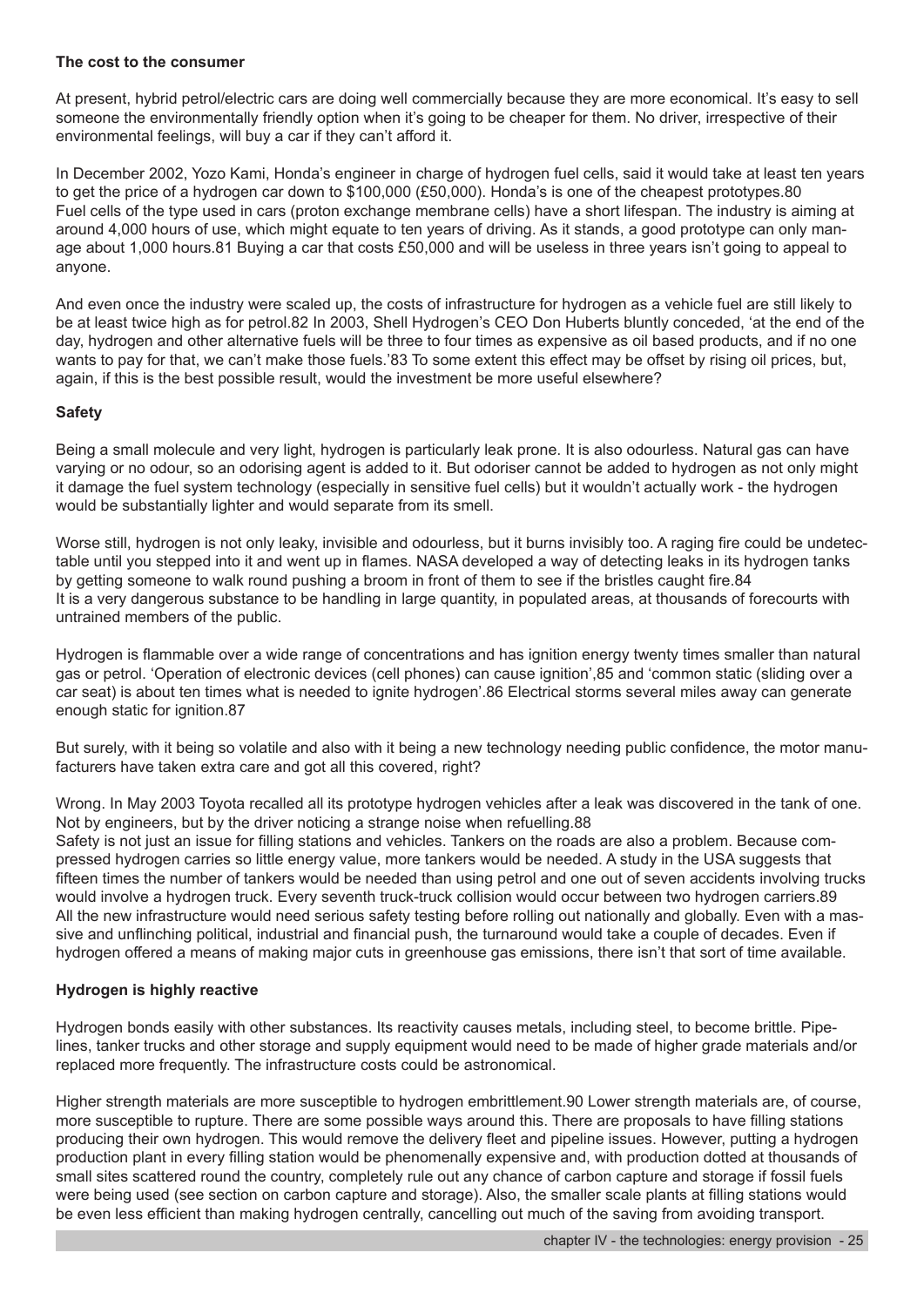Astonishingly, some manufacturers are looking at on-board hydrogen manufacturing from a variety of sources. As the manufacture of hydrogen takes place in the car itself, there is no possibility of carbon capture and storage. Perhaps the most preposterous suggestion is for the use of petrol as the source fuel. Rather than burning it directly, the car uses petrol to make hydrogen as fuel for its fuel cell. In 2004, Renault was reported to be working with a company called Nuvera Fuel Cells to develop this.91 The energy consumption and greenhouse gas emissions of such a vehicle would be greater than for a hybrid petrol vehicle.92

#### **Hydrogen may commit us to coal**

Hydrogen requires large amounts of energy to produce, large amounts of energy to store and large amounts of energy to distribute. To increase the demand for natural gas by making it the primary fuel for hydrogen means the price of gas would go up, making coal even more viable for electricity generation.

Yet the gas supply is only temporary too. Investing hundreds of billions in infrastructure to make a global hydrogen economy means a commitment to many decades of hydrogen use. When gas supplies peak, predicted for the middle of this century, coal will become the cheapest way of making hydrogen.

#### **Hydrogen has been spun beyond all relation to reality**

Shell is the most visible company pushing the idea that Iceland will be 'the world's first hydrogen economy,' implying that Iceland is leading the way and other countries can follow. In April 2003, Shell opened a hydrogen filling station in Reykjavik, and proudly said that they had immediately signed up three of the city's buses.93

Iceland is a peculiar case, not only peculiar because it is sat on more renewable energy than it can use (a few huge hydroelectric plants and lots of geothermal energy); it is also little more than a city state. It has a population of 300,000 – the size of Bradford – and two-thirds of them live in one city. Those first three buses are 4% of the Reykjavik's entire fleet. So three or four filling stations cover most of the country. That simply cannot be scaled up to the UK, or anywhere else.

In 2001 Shell produced a report called Energy Needs, Choices and Possibilities: Scenarios to 2050. It describes several possible futures. One talks of 'developing a new "fuel in a box" for fuel cell vehicles'.94 BMW's admittedly inefficient hydrogen combustion car the H7 uses over a litre of fuel to go 2km, yet in Shell's scenario 'a six-pack of fuel (12 litres) is sufficient for 400 km,' or over 16 times the efficiency of the H7. Even more curiously, it talks of this fuel in a box as being 'distributed like soft drinks through multiple distribution channels, even dispensing machines'.95

For Shell, all the safety problems of having hydrogen vending machines seemingly don't exist. Presumably they disappeared around the same time as this mysterious safe canister material was invented. Shell neglects to say whether these will be high-pressure gas canisters (remember, strong containers embrittle faster, weaker ones break easier), or ones holding liquid at -253°C (necessitating a huge electricity bill for the vending machine, or else a super-insulated canister that leaks the fuel and, if it's been sat in some underused vending machine, may be empty by the time it's bought). One of Shell's current slogans is 'real energy solutions for the real world'.96

Shell appears to be deliberately ignoring the serious and currently insurmountable engineering and safety problems of hydrogen. Its scenarios could not possibly be in place by its projection of 2025. Has the company that invented greenwash been taken in by its own hype or is this just a decoy to distract consumers from the need to reduce fossil fuel use?

# **Scores: Hydrogen**

**Effectiveness** at reducing greenhouse gas emissions: 1/10 Living up to the hype (**science to spin ratio**): 1:10 **Democratic ownership and control:** 1/10 – perpetuates dominance by big energy corporations **Social justice:** 3/10 – no new side-effects, but perpetuates existing energy inequality **Sustainability:** 2/10 – even if not reliant on fossil fuels, perpetuates negative impacts of vehicle use. **Scalability:** 2/10 – massive infrastructure needed, even more expensive (therefore elitist) than current vehicle technologies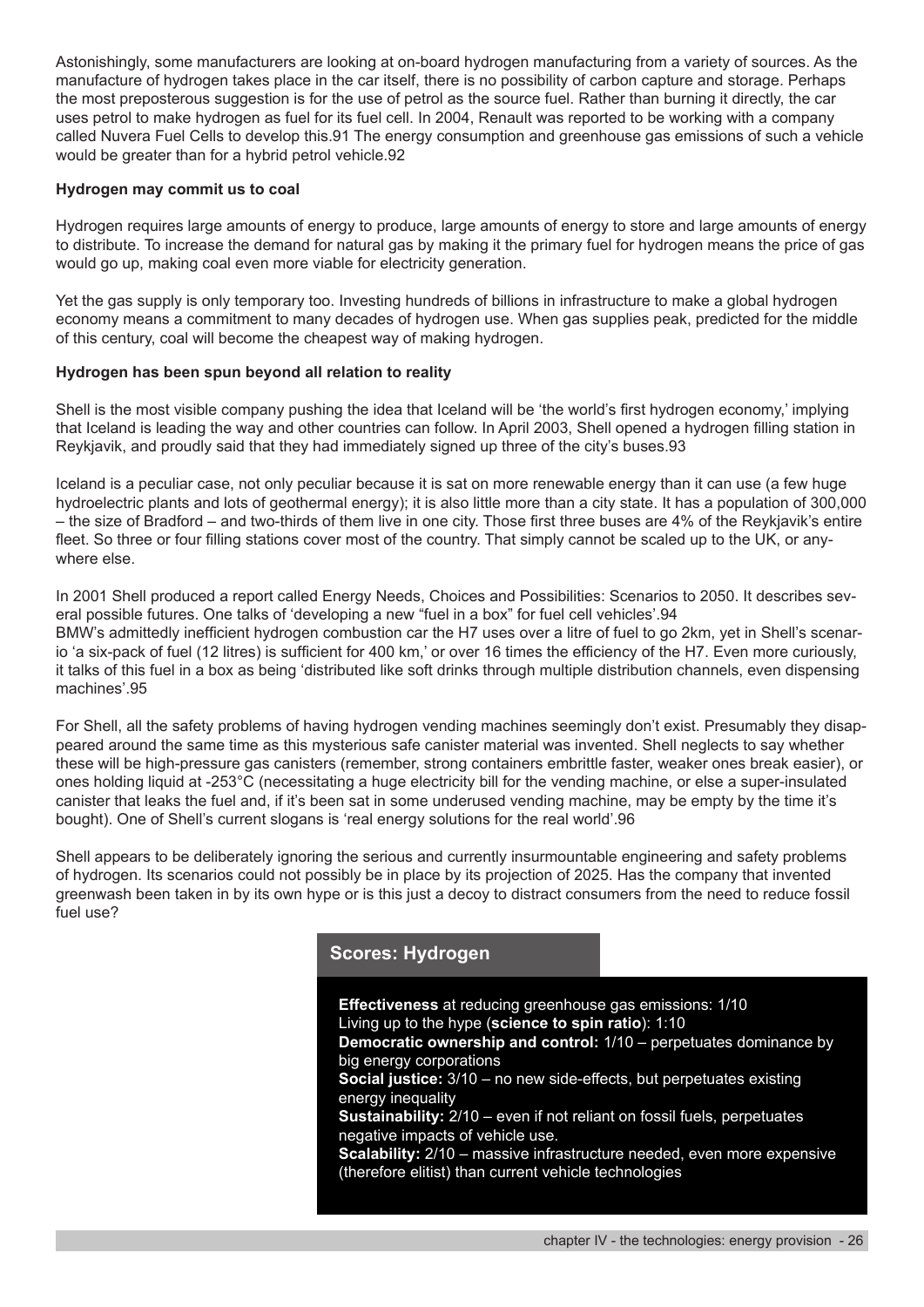#### **Conclusion**

For hydrogen to be viable as a vehicle fuel it needs numerous technological breakthroughs in all major areas including production, distribution and storage. The fuel and vehicles, even with some optimistic assumptions about technological breakthroughs, will be more expensive than conventional vehicles to buy, more expensive to refuel, and will not last as long.

For hydrogen to reduce greenhouse gas emissions would require a glut of renewable electricity or universal carbon capture and storage within a decade. The likelihood of the infrastructure that would make it work being put in place within four or five decades is slim. So, the technical and economic issues mean it cannot be a climate change solution.

# **BMW's Hydrogen 7: emissions comparison**

#### **Producing the hydrogen:**

- Electrolysis requires 39 kWh of electricity to produce 1 kilogram of hydrogen.<sup>97</sup>
- The BMW H7 has an 8kg hydrogen tank, giving a 200km driving range.<sup>98</sup>
- 39 kWh electricity to produce 1kg hydrogen x 8 kg capacity of tank = 312 kW/h electricity per tank
- 312 kWh electricity divided by 200 km driving range = 1.56 kW/h electricity per km driven.
- UK grid electricity has carbon dioxide emissions of 480g CO<sub>2</sub> kw/h.99



• 480 gCO2 /kWh x 1.56 kW/h = 749gCO2 /km to make the required hydrogen gas from electrolysis.

Manufacturing hydrogen from natural gas emits 9.1 kg CO2 per kg hydrogen <sup>100</sup> 9,100g CO2 x 8kg H2 in the tank = 72,800g CO2/tank 72,800 divided by 200km driving range = 364g/km to make the required hydrogen gas from natural gas.

#### **Then it has to be liquefied:**

- It takes 12.5-15 kilowatt-hours of electricity to liquefy 1kg of hydrogen.<sup>101</sup>
- 12.5 15 kWh electricity x 480  $qCO2$  /kWh =  $6$  7.2kg CO2/ per kg hydrogen liquefied.
- With a tank capacity of 8kg and a driving range of 200km the car travels 25km per kilogramme of hydrogen.
- 6 7.2 kg CO2 for 25km or 240-288 gCO2 /km for liquefaction

#### **In total:**

749 g CO2/km for hydrogen production + 240-288 g CO2/km for liquefaction = 989-1033g/km for liquefied hydrogen produced via electrolysis

or

364 g CO2/km for hydrogen production + 240-288 gCO2 /km for liquefaction = 604 – 652 gCO2 /km for liquefied hydrogen produced from natural gas

#### **For comparison:**

The petrol car the H7 is based on, the BMW 750, emits 271g/km.<sup>102</sup> A Toyota Prius emits 104g/km, a Renault Megane emits 117g/km, a vicious gas guzzler like the Porsche Cayenne emits 310g/km.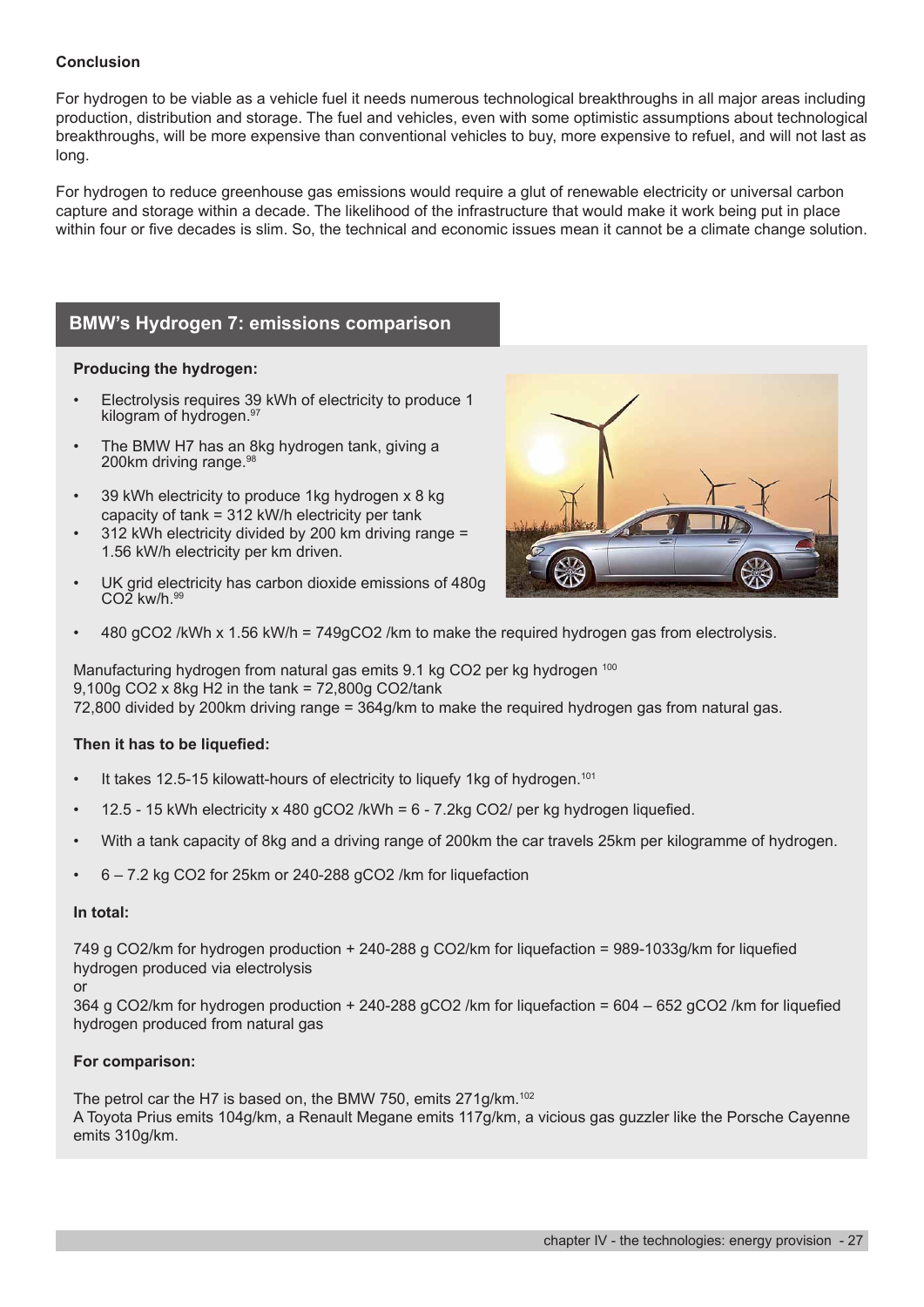

#### **Introduction**

Agrofuels have been trumpeted as the 'green' solution to cutting oil use for transport, but in fact threaten an environmental and social justice disaster.

Agrofuels rely on industrial scale agriculture, the growth of which has been dependent on deforestation and cheap fossil fuels. The dream of swapping fossil fuels with energy from plants fundamentally misunderstands what a fossil fuel is. The fossil fuels we burn took four centuries to produce.103 The biosphere is simply incapable of creating enough energy to support this kind of demand in the long term. Providing this amount of energy would require minimum 50% increase in human use of biosphere productivity, before factoring in any loss of energy for conversion to fuels.104 Agrofuels is a term coined by critics of the way that the term biofuels is used to put a green spin on what is essentially a new growth area for agribusiness giants such as Cargill and Archer Daniel Midland.

#### **How does the technology work?**

Agrofuels are liquid fuels produced from agricultural crops, primarily used for road transportation.

'First generation' agrofuels include bioethanol, which is used as a replacement for petrol, produced by fermenting and distilling the sugars in feedstocks such as maize or sugarcane, and biodiesel created from vegetable oils, mainly soya, rapeseed oil, or palm oil.

'Second generation' agrofuels mainly use one of two processes. The first converts cellulose from feedstocks such as wood, switchgrass or agricultural waste into ethanol. The second uses gasification and the Fischer-Tropsch process to convert various types of biomass to biodiesel. The carbon component of the biomass is gasified in steam, producing hydrogen and carbon monoxide (C + H2O  $\rightarrow$  H2 + CO) which the Fischer-Tropsch process converts to hydrocarbons and water.

Another branch of second generation (or 'third generation') agrofuel research involves growing large quantities of algae, some species of which contain relatively large proportions of fats and oils, and converting them to biodiesel or biobutanol.

# **Agrofuels Current Position**

#### **Status of technology**

First generation agrofuels are on the market and currently expanding rapidly. Second-generation agrofuels are not yet on the market, with most still at the experimental or speculative stage. For the most part, agrofuels are not currently price-competitive with fossil fuels except when subsidised. Second generation agrofuels require breakthroughs in genetic engineering of plants, microbes and enzymes to increase the efficiency of processes to break down feedstocks and increase yields per hectare of land. Algae production appears to work technically but faces huge obstacles to commercial viability.

#### **Proportion of current use**

Less than 1% of global vehicle fuel use.

#### **Support being received**

The global market for agrofuels has boomed in a short time, helped by government subsidies and targets to replace a proportion of fossil-based transport fuel with agrofuels.

The UK government has introduced a 'Renewable Transport Fuel Obligation' requiring 5% of road transport fuel to be replaced with agrofuels.105 On 21st February 2008, Transport Minister Ruth Kelly announced that this policy was under review, stating that; 'we are not prepared to go beyond current UK target levels for biofuels until we are satisfied it can be done sustainably.'106

The EU's current target is for 5.75% of road transport fuel to be from agrofuels by 2010,107 and in March 2007 a new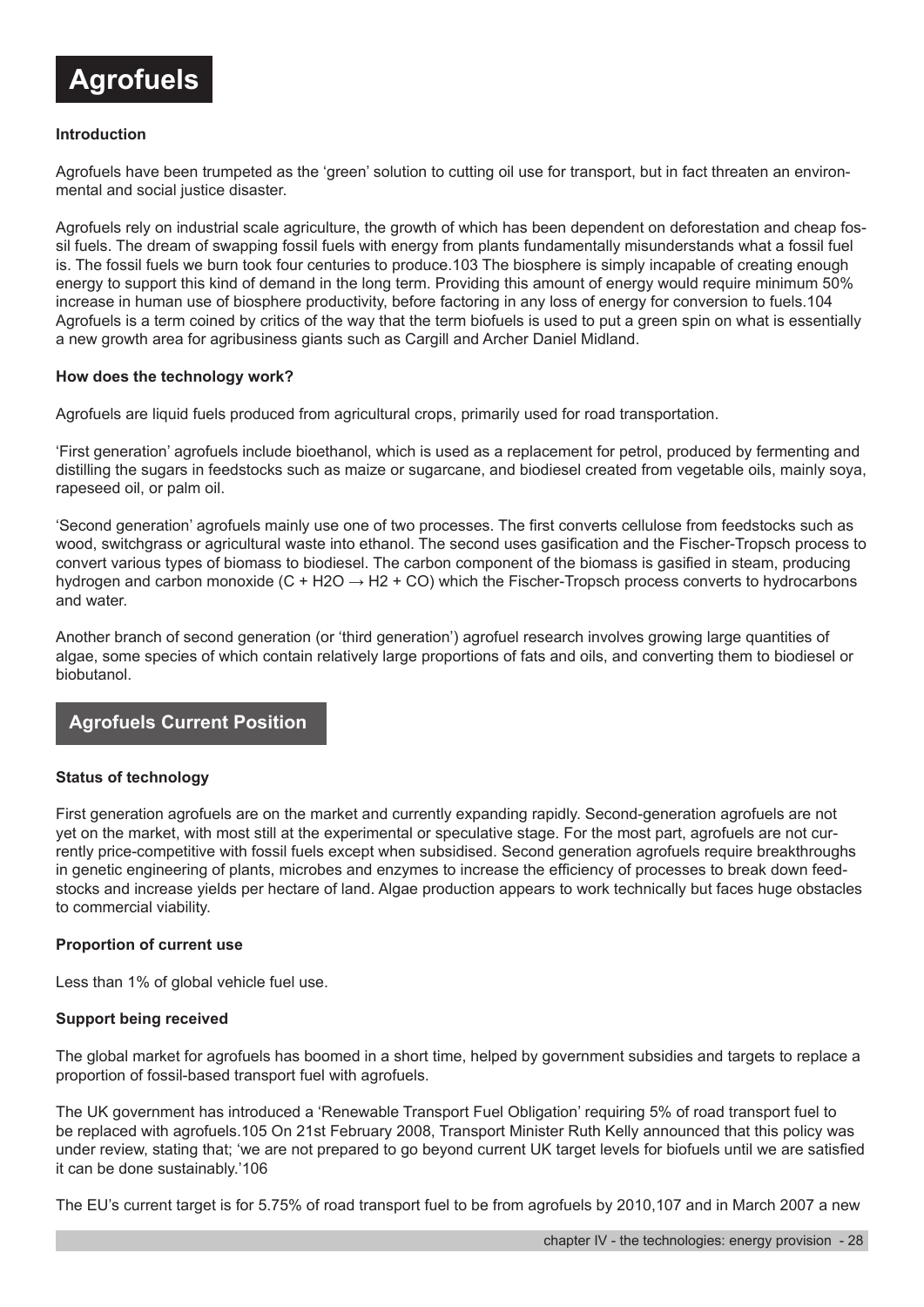target of 10% by 2020 was announced.108 An unpublished paper from the European Commission's own Joint Research Centre has criticised this new target saying that 'the uncertainty is too great to say whether the EU 10% biofuels target will save greenhouse gas or not.'109 In January 2008, the EU's Environment Commissioner Stavros Dimas admitted that the negative impacts of hitting the target on communities and the environment had not been properly thought through, though the target has not been dropped.110

The US Energy Policy Act 2005 mandated the substitution of 7.5bn gallons of gasoline per year with agrofuels. In his 2007 State of the Union address, President Bush announced a mandatory fuels standard to require 35 billion gallons of agrofuels in 2017. The production of maize based ethanol in the USA is projected to reach 5.9 billion gallons in 2006/07 and 9.7 billion gallons in 2010/11.111 The primary motivation for this is lessening reliance on Middle Eastern oil, not solving climate change.

 Jean Ziegler, the United Nations Special Rapporteur on the right to food, has called for a 5-year moratorium on agrofuel production.112

#### **Some major players**

- Agrofuel companies (UK): Refining and distribution companies currently operating or with plants under construction:
- Argent Energy, Associated British Foods, D1 Oils, Earl's Nook Ltd. (formerly Biofuels Corporation), Ensus, Greenergy, Green Spirit Fuels, Ineos, Abengoa
- Oil companies: Investment, refining and distribution
- BP, Shell, Petrobras, Conoco Philips
- Agribusiness: supplying feedstock
- Cargill, Archer Daniels Midland, British Sugar, Pioneer
- Second generation agrofuels: Biotech and synthetic biology companies
- DuPont, BASF, Syngenta, Monsanto, Novozymes, Synthetic Genomics, Amyris Synthetic Biology, LS9, Mascoma
- Investors:
- Khosla Ventures, Virgin Fuels

# **Agrofuels Issues**

Though agrofuels currently supply only a very small percentage of world transport fuel use, their impacts are already significant and the full implications of replacing fossil fuels with agrofuels are beginning to be seen. Rainforests are being destroyed in Brazil, Malaysia and Indonesia as agrofuel plantations expand, destroying carbon stores which are vital to regulation of ecosystems. Competition for land between food crops and fuel crops is already contributing to rising global food prices and subsistence farmers losing their land; rising maize prices have caused food riots in Mexico. And evidence has emerged that many agrofuels ultimately increase rather than reduce greenhouse gas emissions.113

#### **Climate impact**

Agrofuels have been promoted as 'carbon neutral' because the carbon released when the fuel is burnt is largely equivalent to that absorbed from the atmosphere as the plant grows. However, agrofuels still have a significant climate impact which is often greater than the impact of burning fossil fuels.

New studies published in Science have shown that converting forest or grassland to grow agrofuels, or displacing current agricultural activity onto new land, leads to greenhouse gas (GHG) emissions that, in the cases investigated, are significantly worse than the fossil fuels they were supposed to replace.114 These results have been sufficiently compelling to prompt the UK government to begin a review of its policy on agrofuels.115

Agrofuels' impacts on the climate include energy used to refine and transport agrofuel and feedstock, fuel for agricultural machinery, and nitrous oxide emissions from fertilisers used on crops. In addition, even more serious impacts are created by the expansion of agricultural land to grow agrofuel crops.

These impacts are caused by deforestation, peat drainage, soil degradation and forest fires. Deforestation releases the large amounts of carbon stored in forest vegetation – the IPCC estimates that a fifth of current greenhouse gas emissions result from deforestation. Peat drainage allows waterlogged peat soils to dry out, releasing massive quantities of stored carbon; a report by Wetlands International shows that every tonne of palm oil produced on peatland results in up to 33 tonnes of carbon dioxide emissions, or 10 times as much as petroleum.116 Forest fires (often set deliberately to clear land) release carbon from vegetation and soils very quickly; in 1997/98, fires partly set by palm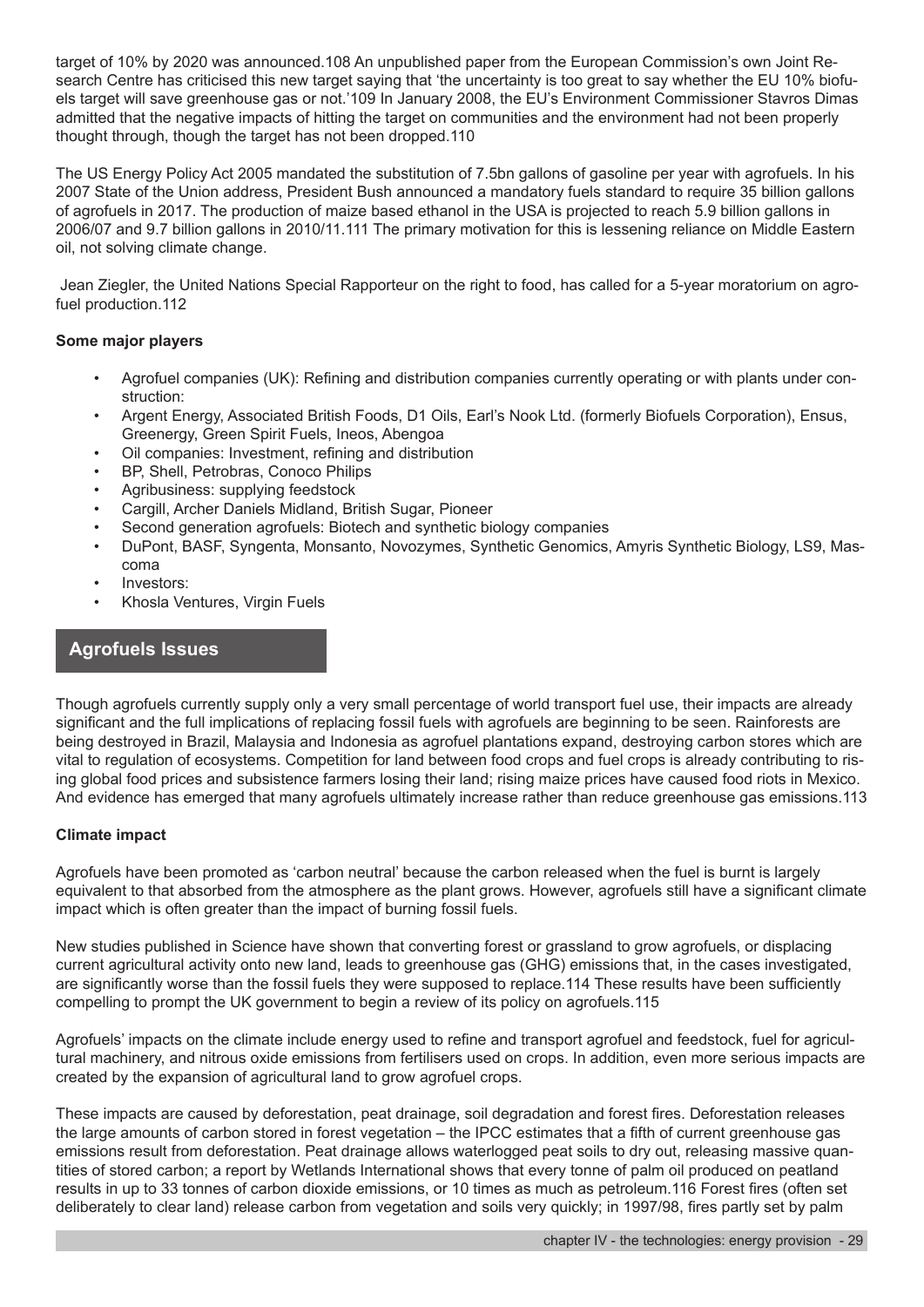oil plantation owners spread across millions of hectares of degraded peatlands and forest in Indonesia,117 releasing greenhouse gas emissions equivalent to up to 40% of annual global emissions from fossil fuels for the 1990s.118 The feedstock with the highest greenhouse gas emissions is palm oil, as this is most likely to be associated with deforestation and peatland conversion. Malaysia and Indonesia are roughly equal as the world's largest producers of palm oil.119 Indonesia has the highest deforestation rate of any major forested country and oil palm plantation expansion has been named as the main driver of this,120 with 6.4 million hectares of plantations already and 20 million hectares expansion planned over the next 20 years.121

Soils and plant biomass are the two largest biologically active stores of terrestrial carbon, together containing approximately 2.7 times more carbon than the atmosphere.122 Where converting wild ecosystems to cropland releases carbon dioxide, this is known as the 'carbon debt' of land conversion. If an agrofuel crop has less total greenhouse gas emissions than the fossil fuels it displaces then this 'carbon debt' may be paid back over time. Until that point agrofuels from converted lands have greater greenhouse gas emissions than the fossil fuels they displace.123 A recent report for the UK Treasury found that when tropical forest is cut down, 'Two to nines times more CO2 is released than would be saved by using an equivalent area of land to grow biofuels for 30 years. Put another way, to pay back the initial release of CO2 [the carbon debt] from clearing the forest would take 60 to 270 years of growing biofuels (using current technologies).'124

It's not just palm oil. One study shows that US corn-based ethanol, instead of producing a 20% greenhouse gas saving, nearly doubles emissions over 30 years and increases greenhouse gases for 167 years. Agrofuels from switchgrass, if grown on US corn lands, increase emissions by 50%.125

#### **Competition for land - food v fuel v forest**

Replacing even small quantities of oil with agrofuels requires a colossal quantity of feedstock and huge areas of growing land. Calculations by Greenpeace based on figures from the US Department of Agriculture and the International Energy Agency show that replacing just 10% of world diesel demand for road transport would require over 76% of total current global soya, palm and rapeseed oil production.126

Agrofuels do not have to be grown directly on virgin rainforest to be unsustainable. If agrofuel production uses land that is already under cultivation it displaces the agricultural activity that was already going on to somewhere else, and eventually, somewhere, a habitat is lost as more land is brought under cultivation. For example, according to the UN Food and Agriculture Organisation, diverting rapeseed oil production from food to fuel use has already driven a doubling of EU palm oil imports since 2000, driving further expansion into forest and peatland in Indonesia and Malaysia.127

Continuing on the current development track for agrofuels is likely to cause famine. Humanity faces a triple whammy in competition for land as populations rise, crops are diverted for agrofuels, and land and yields are lost to soil degradation and the effects of climate change - including sea level rise, drought and changing weather patterns. People in the Majority World are already suffering most from the impacts of climate change, and are having increasing difficulty buying food as agrofuel expansion causes food prices to sky rocket. As the UN's Food and Agriculture Organisation has pointed out, food will lose out to fuel in competition for land because the potential market for energy is so huge.128 Those who own cars are richer than those who do not.

At the time of writing, the World Food Programme is warning that it will have to cut food aid due to high food prices unless governments donate an additional half-billion dollars in 2008.129 Josette Sheeran of the World Food Programme said, 'This is the new face of hunger ...There is food on shelves but people are priced out of the market. There is vulnerability in urban areas we have not seen before. There are food riots in countries where we have not seen them before.' They attribute 30% of this change to agrofuel expansion.

In defending food sovereignty – the ability of people to have control over their food supply – localisation and control of production are key. Yet the drive for agrofuels runs totally counter to this, concentrating land ownership in the hands of large producers, increasing dependency on unstable global commodity markets and removing people from their land resulting in the loss of knowledge of local subsistence farming methods.

For agrofuel feedstocks to be grown, a choice must be made between between destroying ecosystems or taking over land currently used for growing food. Neither is a sustainable proposition.

#### **Biodiversity**

In March 2008, the Royal Society for the Protection of Birds (RSPB) launched an advertising campaign on agrofuels with the dramatic strapline 'Don't put wildlife in your tank'. Land use change driven by agrofuel expansion is of critical concern not only due to the loss of carbon stores but also because of the loss of habitats and associated biodiversity. Tropical rainforests are areas of high biodiversity, yet as yields for typical agrofuel feedstocks are highest in the trop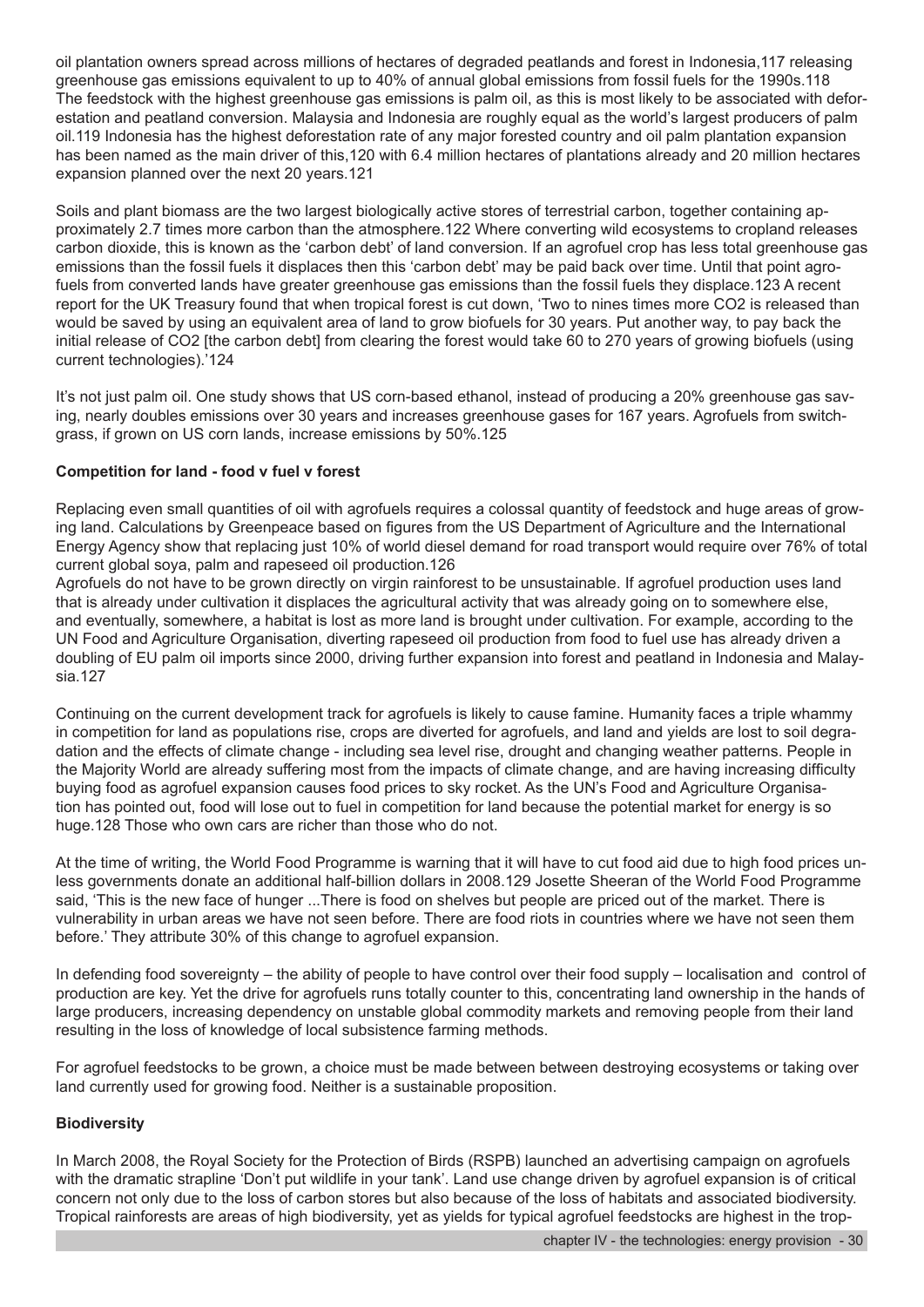ics, particularly for palm oil, soya and sugar cane, these important habitats are under threat. Other key habitats under threat due to agricultural expansion include the Cerrado in Brazil,130 the worlds most biodiverse savannah, and the Pantanal in Latin America,131 the world's largest tropical wetland area. In Europe, the policy of 'set aside', which has led to subsidies for farmers returning a proportion of their land to wildlife, looks to be abolished due to rising grain prices and pressure for agricultural expansion.132

#### **Monoculture**

Since agrofuel refineries require huge volumes of uniform feedstocks at the lowest possible price, agrofuel technology favours large scale, intensive and unsustainable farming methods. Monoculture farming has been described as creating 'green deserts'; vast areas of land with no biodiversity where one single crop is grown.133

Monoculture is energy intensive, heavily reliant on artificial inputs of fertilizer, herbicide and pesticide, pollutes land, rivers and seas, causes large scale habitat destruction and a loss of biodiversity, depletes soils of nutrients, depletes water supplies in areas where irrigation is necessary, concentrates land ownership and causes rural poverty and migration to cities.134 Throughout the global south, civil society groups are resisting the expansion of monoculture plantations in favour of sustainable farming practices and food sovereignty. Agrofuel expansion is heading in exactly the wrong direction.

#### **Second generation agrofuels do not solve the problem**

For many agrofuels advocates, second generation agrofuels, which convert cellulose into ethanol or produce fuel by gasifying biomass, are an answer to many of the sustainability issues associated with first generation fuels. However, second generation agrofuels face many technical barriers, are not proven to reduce greenhouse gas emissions, and do not solve the issues of food security or land competition. They also raise new concerns around the use of genetic engineering, synthetic biology and increased corporate concentration. Just as in the past oil companies bought solar companies,135 promising future renewables expansion to distract people from the destructive impacts of oil, the promise of more sustainable second generation technology in the future is serving as an excuse for the unsustainable expansion of first generation agrofuels today.

#### **Technical barriers**

To produce fuels from non food crops, enzymes or microbes must be used to break down cellulose. Cellulose is a difficult substance to work with and no effective system exists to easily convert it into a fuel. Once cellulose is broken down by enzymes it forms a mixture which is very dilute and must be distilled. The methods for pre-treatment and distillation are very energy intensive. Cellulosic ethanol is currently 'more costly and less efficient' than conventional corn ethanol.136 Commercial cellulosic ethanol production is currently very limited but growing. Canada's Iogen Corporation runs the first commercial plant which opened in 2004.137

Any improvement on this requires a technological breakthrough, with researchers looking into genetically engineering enzymes and microbes, and even creating entirely new microbes from scratch (termed synthetic biology), to break down cellulose. Synthetic biology company LS9 is designing entirely new microbes that convert feedstocks into a range of 'designer' hydrocarbon-based agrofuels.138 These technologies are a major focus of investment for both venture capitalists and governments. This is at the expense of investment into other emissions-reducing technologies. The US Department of Energy has diverted its entire budget for geothermal and advanced hydropower research into second generation agrofuels139 and the EU is giving stronger policy support to agrofuels than any other type of nonfossil fuel energy.

# **Using 'marginal land', non food crops and 'agricultural waste'**

Second generation agrofuels are supposed to be more sustainable because they are less likely to use food crops as a feedstock (so should not increase food prices) and can make use of land that is not appropriate for cultivation of food. This is the theory. In practice, 'marginal land' is a concept used only by people who do not live on it. 'Marginal land' is currently under severe stress in many places.140 Since such land is often used as pasture for livestock, second-generation feedstock production is still likely to displace agricultural activity, as well as damage ecosystems and biodiversity. Even if the feedstocks are not food crops, because of the volume of feedstock needed for refineries, second generation agrofuels will still rely on intensive monoculture farming methods and still increase competition for land which will drive up food prices.

Another proposed alternative is to use 'agricultural waste'. A joint report by the US Departments of Energy and Agriculture speaks of using 1.3 billion tonnes of dry biomass per year for 'renewable energy'. This would require most of the USA's agricultural wastes.141 However, using 'waste' removes nutrients which in sustainable farming practices would be returned to the land. Removing nutrients and organic matter without replacing them 'mines' the topsoil. Organic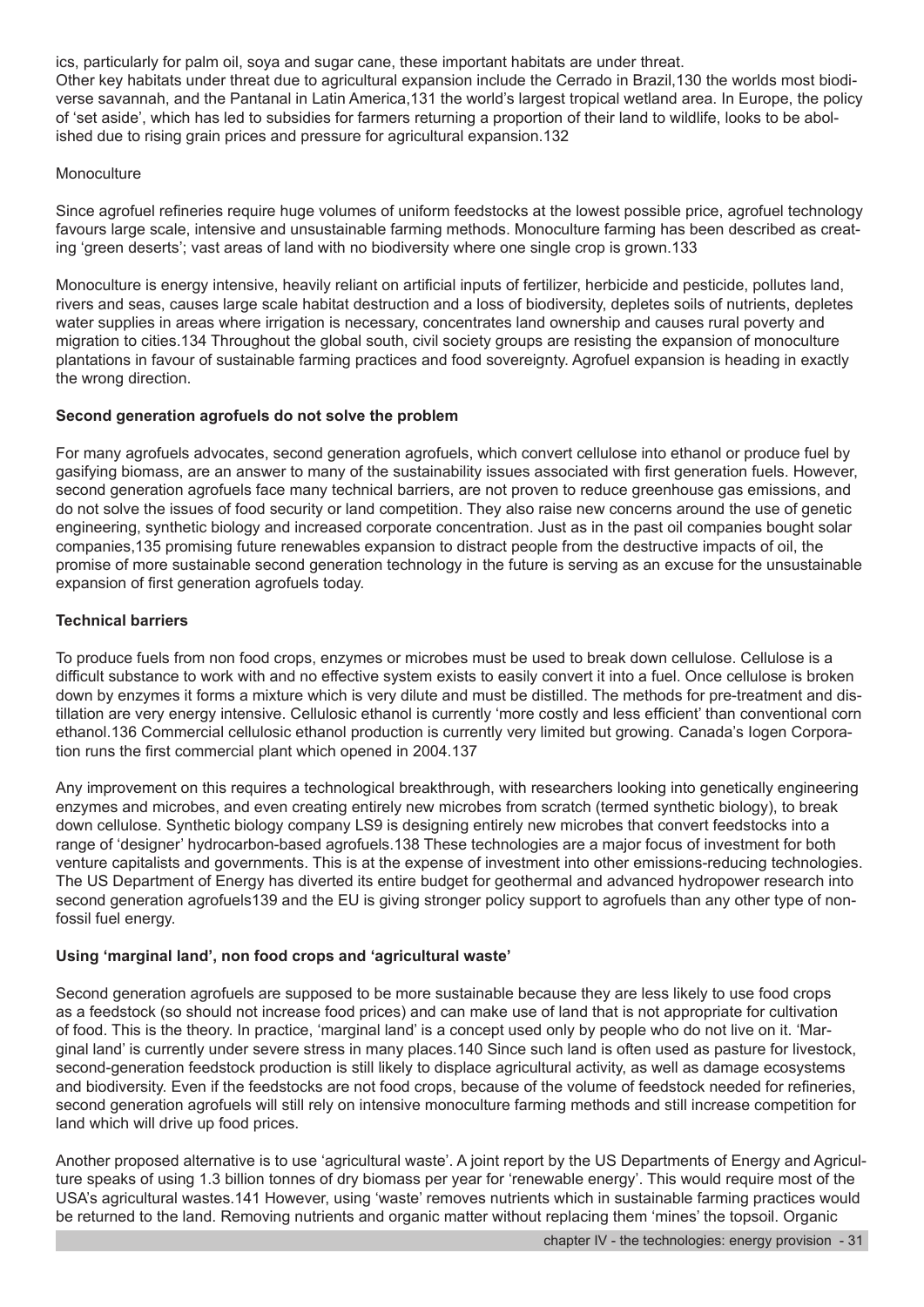matter returned to soil prevents erosion, improves soil structure and water retention, and gives the next crop its nutrition. Modern agriculture only addresses the nutritional component by adding fossil-fuel based fertilizers, and because the soil is unhealthy from a lack of organic matter, copes with insects and disease with oil-based pesticides.142 Using agricultural waste will also increase the costs and emissions associated with transporting feedstocks to refineries because sources will be widely dispersed.

### **Genetic modification (GM) and synthetic biology**

Agrofuel development is a major new area for biotech companies.143 Agrofuels provide a new market for existing GM crops including soya, maize and oilseed rape. The use of these technologies has been controversial for food crops and also, to a lesser extent, for animal feed crops, but the industry is hopeful that there will be less resistance to their use as a fuel. New varieties are being developed specifically for use as agrofuels: in some cases the emphasis is on increased yields, in others on designing crops that have properties that make them more suitable for using residues as animal feed.144 Biotech companies are also seeking to engineer plants which have higher cellulose content; new enzymes and microbes to break down cellulose; and plants whose cellulose can be broken down more easily.145 The use of GM technology for agrofuel production is worrying not only because of the potential for the spread of genetic contamination, but also because existing GM crops rely on unsustainable industrial scale monoculture farming practices including widespread crop spraying. Many existing crops are developed specifically to work with a proprietary herbicide (eg Monsanto's RoundUp Ready varieties). Use of herbicides is associated with increased skin and respiratory ailments, and cancer in workers and people living near the crop, and poses a significant threat to biodiversity. Despite the negative impacts, companies promote these crops as low carbon because they can be (though are not always) planted without tilling the soil – less tilling can (but does not always) reduce release of carbon dioxide from the soil.146

One particularly worrying area is the research going into genetically modified trees as a feedstock for second generation agrofuels. Poplar, eucalyptus and willow are all potential feedstocks and are being modified to grow faster and to have high cellulose and low lignin content (lignin strengthens the cell walls of plants making it harder to break down the cellulose).147 All the problems with GM are particularly acute with trees as they have long lifespans; their pollen and seeds travel long distances, and many plants and animals depend on trees within an ecosystem.148

In addition to conventional genetic modification, agrofuels investment is the major source of funding for a new breed of bioscience companies developing entirely new life forms. Gene maverick Craig Venter's new company, Synthetic Genomics, is developing a new microbe with lucrative commercial applications. The synthetic 'minimal genome' microbe based on mycoplasma genitalium149, dubbed 'Synthia' by genetics campaigners,150 acts like computer hardware. The theory is that short strings of genes could be inserted into Synthia's simple genome to make the microbe act like a miniature factory, engineering its metabolism to convert specific substances into other substances which could have commercial applications.151 Venter predicts that this could be 'the first billion or trillion dollar organism'.152 Research into this area has been supported by the US Department of Energy's Genomes to Life programme.153 The former head of this programme, Aristides Patrinos, is now president of Synthetic Genomics.154

The company hopes to put its new lifeform to work on the creation of 'second generation' agrofuels. Synthetic Genomics also hopes that that the microbe will in future perform other functions including creating hydrogen, sequestering carbon dioxide and producing drugs.155 Synthetic Genomics has recently gone into partnership with BP to study microbiology in oil fields to, amongst other things, improve methods for recovering oil.156 Other companies working in this area include LS9, Mascoma and Amyris.

With all the government subsides and venture capital sloshing around for 'cleantech' and talk about the possibilities synthetic biology holds for climate mitigation and curing disease, some big issues are being left out. Synthetic biology (synbio) has been called 'genetic engineering on steroids'157 and any concern people may have over GM applies equally to synbio. And just as biotech companies tried to sell the public the idea of GM on the basis that it would feed the world, synbio is also being sold on the issue of the day – climate change. Issues being ignored include the potential for the technology to be used to create bioweapons.158 With governments desperate for promises of solutions that don't impact on levels of consumption, the time is ripe for controversial technologies to advance with little regulatory oversight.

# **Certification will not solve the problem**

In response to the backlash against agrofuels, governments including the UK and EU are considering the introduction of sustainability criteria for agrofuels and applying certification to sources deemed sustainable. However. the proposed criteria will do nothing to increase the sustainability of agrofuels since they do not tackle the issue of agricultural expansion. An effective system would have to guarantee that feedstocks would not trigger significant emissions from land use change, for example by using a waste product or growing the feedstock on carbon-poor lands. This would exclude the majority of commercially available agrofuels.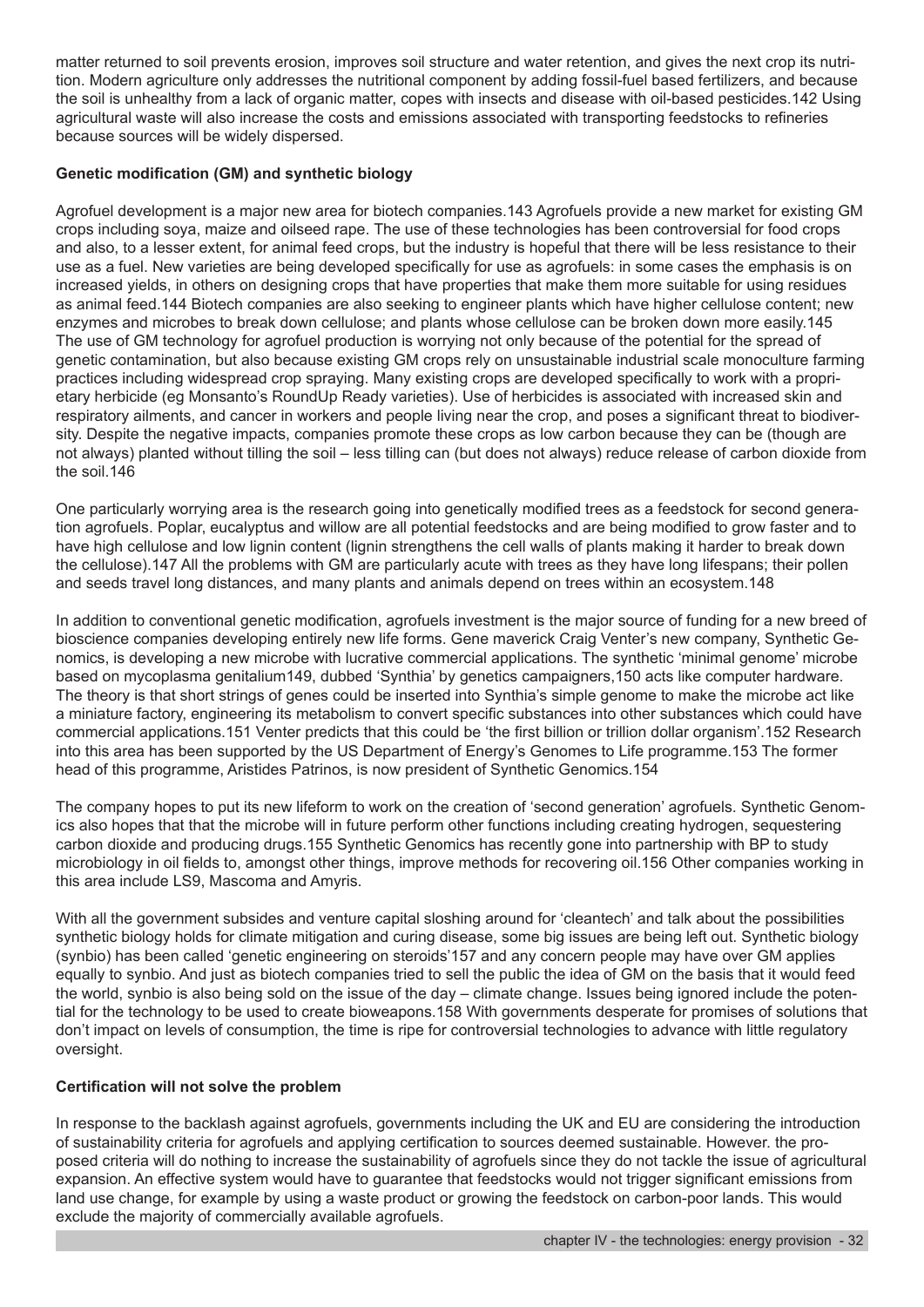#### **Biofuels v biomass**

Above all, any biomass that can be produced sustainably would be more efficiently used generating heat and electricity than being converted into a liquid fuel by energy-intensive processes. One study reports that typical EU-based biomass converted to liquid fuel for transport will only yield one tenth to one fifth the emissions savings per hectare of land compared to using the land for biomass to replace coal.159

#### **Conclusion: Car culture vs sustainability and human rights**

Agrofuels expansion is not about solving climate change. It is about keeping cars on the road. Humanity needs solutions to climate change that enable people to live decent lives. Agrofuels allow those who can afford it to maintain their lifestyles at the expense of the millions who will not be able to afford food, of the communities who are squeezed off their land, at the expense of biodiversity and vital ecosystems. As American environmentalist Lester Brown described it, agrofuels are a 'smash and grab raid by the 800 million people who own automobiles, on the fields that grow food for the planet's three billion poor'.160

# **Scores: First Generation Agrofuels**

**Effectiveness** at reducing greenhouse gas emissions: 1/10 Living up to the hype (**science to spin ratio**): 1:8 **Democratic ownership and control:** 2/10 – increased power of global agri-business offsets the limited opportunities for local production and use **Social justice:** 1/10 – food price rises, land-grabbing, workers' rights **Sustainability:** 1/10 – expansion is reliant on land conversion and damage to ecosystems

**Scalability:** 1/10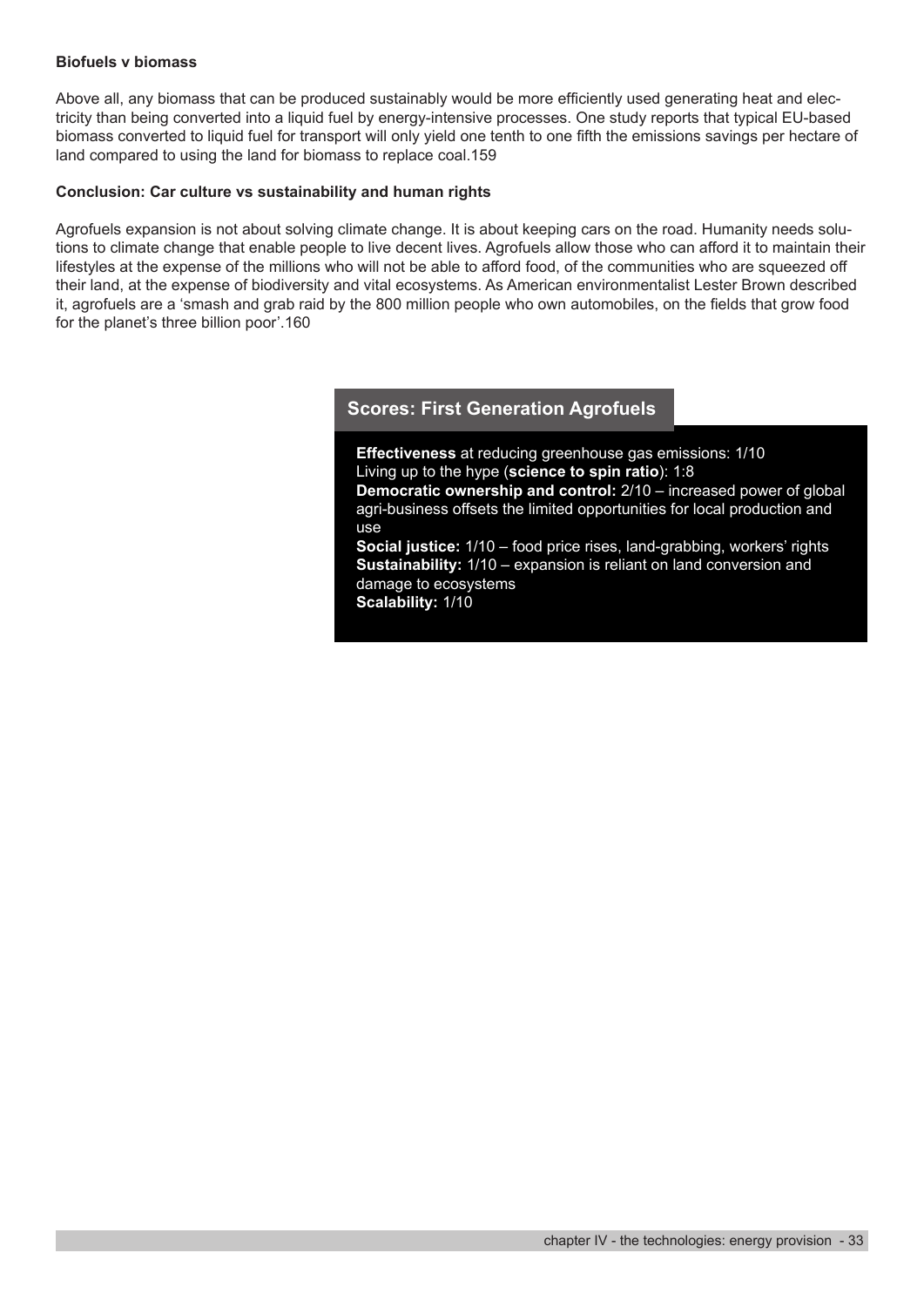# **Carbon capture and storage / 'Clean' fossil fuels**

Carbon capture and storage (CCS) is a major departure from other climate mitigation strategies as, rather than stopping a damaging activity or replacing fossil fuel use, it allows current activities to continue but captures the carbon emissions and buries them under the ground. CCS is a major plank of the European Union's strategy of moving towards 'sustainable fossil fuels'.161 The CCS approach fails to recognise the wider systemic problem of overconsumption or deal with the other impacts of that overconsumption.

CCS is also closely associated with enhanced oil recovery (EOR), where the carbon dioxide pumped into ageing oil wells makes more oil available, which in turn produces more emissions when burned. Companies' duty to pursue profit above other concerns means CCS would be used with EOR wherever possible unless this is actively prevented. For some environmentalists, CCS is a lesser evil than either nuclear power or devastating climate change. But could it work in time, and what are its side effects?

#### **How the technology works**

CCS is a system for capturing, transporting and storing carbon dioxide from large emitters. Most of the work is currently going into applying this technology to power stations but it could theoretically be used to capture the emissions from other large single-site emitters such as cement, iron or steel works and oil and gas refineries.162

#### **Capture**

There are three main methods for capturing carbon dioxide from a power station being put forward:163 Pre-combustion capture involves gasifying the fuel to separate it into hydrogen and carbon dioxide. The hydrogen is lighter so the two gases are easily separated and the carbon dioxide stream is relatively pure. The hydrogen is then burnt to power a generator and produce electricity.

Post combustion capture chemically 'scrubs' the carbon dioxide from the mixture of gases produced during the combustion process. This has the advantage that it can be retrofitted to existing plant.

Oxyfuel combustion involves burning the fuel in oxygen rather than air, meaning that the exhaust gas consists primarily of water vapour and carbon dioxide. When the water vapour is condensed out, the remaining carbon dioxide gas can be captured.

Each of these options requires a large amount of extra energy - 10-40% more depending on the technique used.164 This energy is used to compress the carbon dioxide for transportation and in the capture process - either to gasify the fuel, to 'scrub' the flue gas of carbon dioxide, or to extract oxygen from the air.

#### **Transport**

The most effective means of transporting the captured carbon dioxide is via pipelines, similar to the gas pipeline infrastructure that already exists. Tankers could also be used.165

#### **Storage**

There are three main options for storage of captured carbon dioxide:166

- 1. Geological storage in depleted oil and gas fields, saline aquifers (geological formations containing undrinkable water with high salt contents), or unmineable coal beds.
- 2. Ocean storage either by dissolving the carbon dioxide in ocean water or pumping it deep down to the ocean floor. Below a certain depth and pressure in the deep ocean, carbon dioxide liquefies and becomes denser than water so in theory should form a stable lake on the ocean floor.
- 3. Mineral sequestration in which the carbon dioxide reacts with quicklime (calcium oxide), to form limestone (calcium carbonate). The IPCC has estimated that a power plant equipped with CCS using mineral storage would need 60-180% more energy than a power plant without CCS.167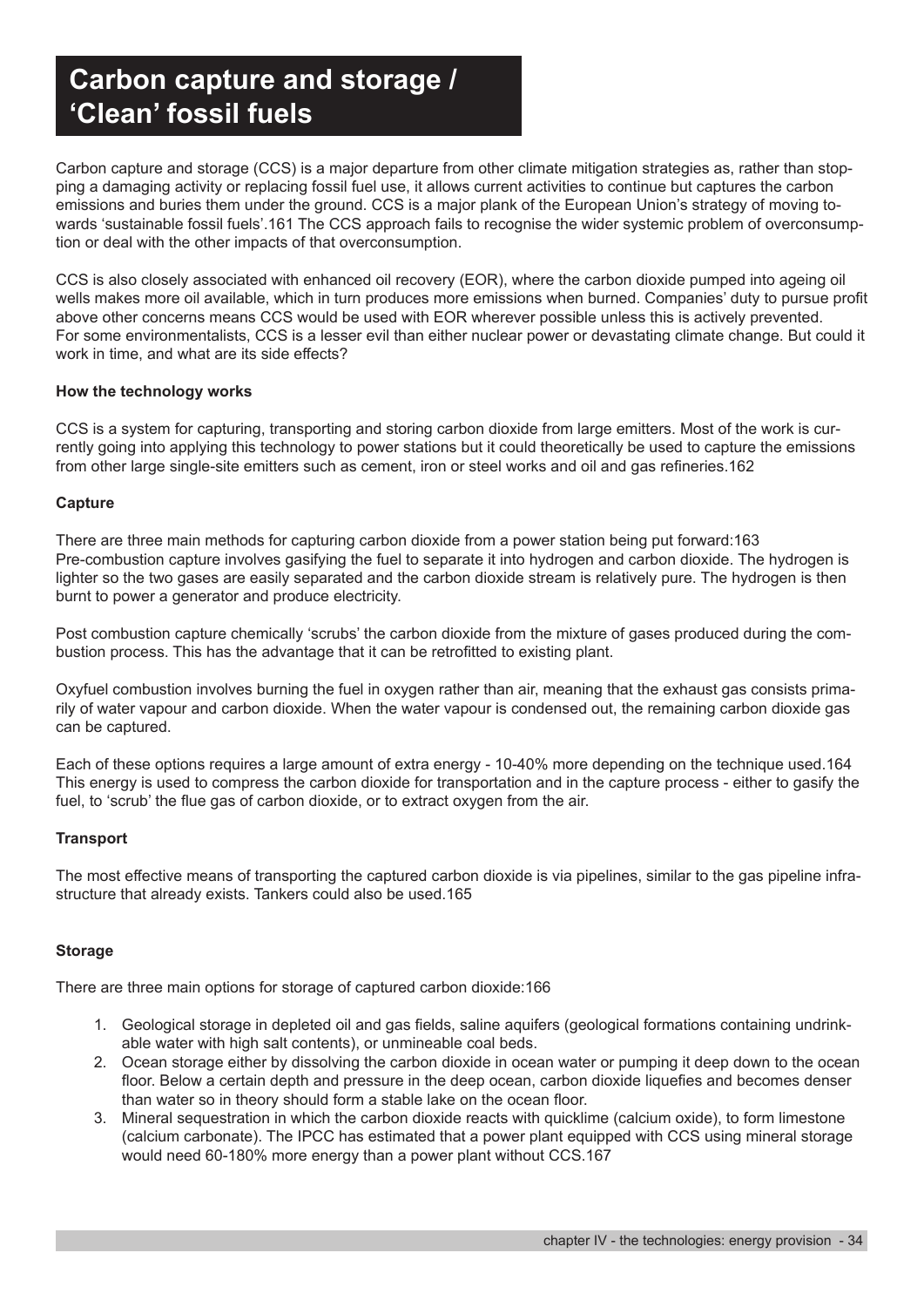#### **Status of the technology**

Aspects of this technology already exist to various levels of maturity as carbon dioxide is already used by the oil industry to enable exploitation of oil reserves that would otherwise stay in the ground. This technique is known as Enhanced Oil Recovery (EOR). Carbon dioxide pumped into ageing oil fields dissolves the oil, making it flow more easily so that it can be pumped. Norwegian oil company Statoil has been pumping carbon dioxide into the Sleipner field in the North Sea since 1996,168 this is simply for storage not for EOR. This carbon dioxide has been removed from gas deposits that have too high a carbon dioxide content to be allowed onto the market.169

At the capture stage, both pre and post combustion technologies are used in some commercial projects. Pre-combustion capture is used in fertilizer manufacturing.170 Post combustion capture is used in the natural gas processing industry.171 Applying this technology to power plants would require further development and demonstration projects. Oxyfuel combustion is at the demonstration phase.172 Pipeline transport of carbon dioxide is an existing technology (in the USA, over 2,500 km of pipelines transport more than 40 Mt/carbon dioxide per year).173 Of the storage options, the geology of oil and gas fields well understood because of the experience of the oil industry, however more research is needed to confirm whether these structures are suitable to store carbon dioxide for thousands of years.174 Less is known about storage in saline aquifers.175 Another proposed use is to store carbon dioxide in coal seams to enable the extraction of methane; this technology is also at a demonstration phase.176 Ocean storage and mineral carbonation are both at a research phase.177 Systems for injecting carbon dioxide and monitoring storage need further development, including adaptation from existing applications used by the oil industry.178 There is no method yet for determining how much can be stored and how to tell if things are going wrong.179

The IPCC suggests that from well selected storage sites, storage rates are likely to exceed 99% over 100 years.180 Leakage is possible from sites in two ways, either large scale leaks during transportation or injection,181 or gradual seepage over time from abandoned oil wells or damage to the geological structure as a result of earlier oil and gas exploration.182 Potential sites would have to be well surveyed to minimise the possibility of seepage.

Although the technologies needed for various aspects of a CCS system exist to varying degrees of development, there are no examples of a fully integrated CCS system in existence.183

#### **Support for the technology**

Many governments are currently supporting the development of carbon capture and storage, including demonstration projects in the USA, UK, Norway, EU, Australia and China.

Developing a fully integrated CCS system would require numerous demonstration projects adapting various systems for capture with different designs of power plant and testing out options for storage. These programmes would need to be run for a number of years in order for the technology to be properly demonstrated. The UK government anticipates that this would take at least 15 years.184 The EU estimates that CCS could be commercially available in 2020185 and that 12 demonstration plants of 300MW would be required costing at least €5bn (£4bn).186 The UK has announced a competition for a demonstration project to apply post combustion CCS to either a new or old power plant.187 The USA's main demonstration programme, FutureGen, will not be operating until 2015.188 The UK government's scenario envisages emissions reductions from CCS not starting until 2020, and increasing from a very low base of initially saving 300,000 tonnes of carbon per year.189 For comparison, the UK's largest coal plant, Drax, alone produces over 20 million tonnes of carbon dioxide each year.190

#### **Major players**

Companies likely to bid for UK CCS demonstration competition:

- Powerfuels, E.On, Scottish Power, Scottish and Southern Energy, Centrica, Progressive Energy, Conoco Philips, RWE
- Members of Futuregen
- American Electric Power, Anglo American, BHP Billiton, China Huaneng Group, CONSOL Energy, E.ON, Foundation Coal, Luminant, Peabody Energy, PPL Energy Services, Rio Tinto Energy America, Southern Company Services, Inc, Xstrata Coal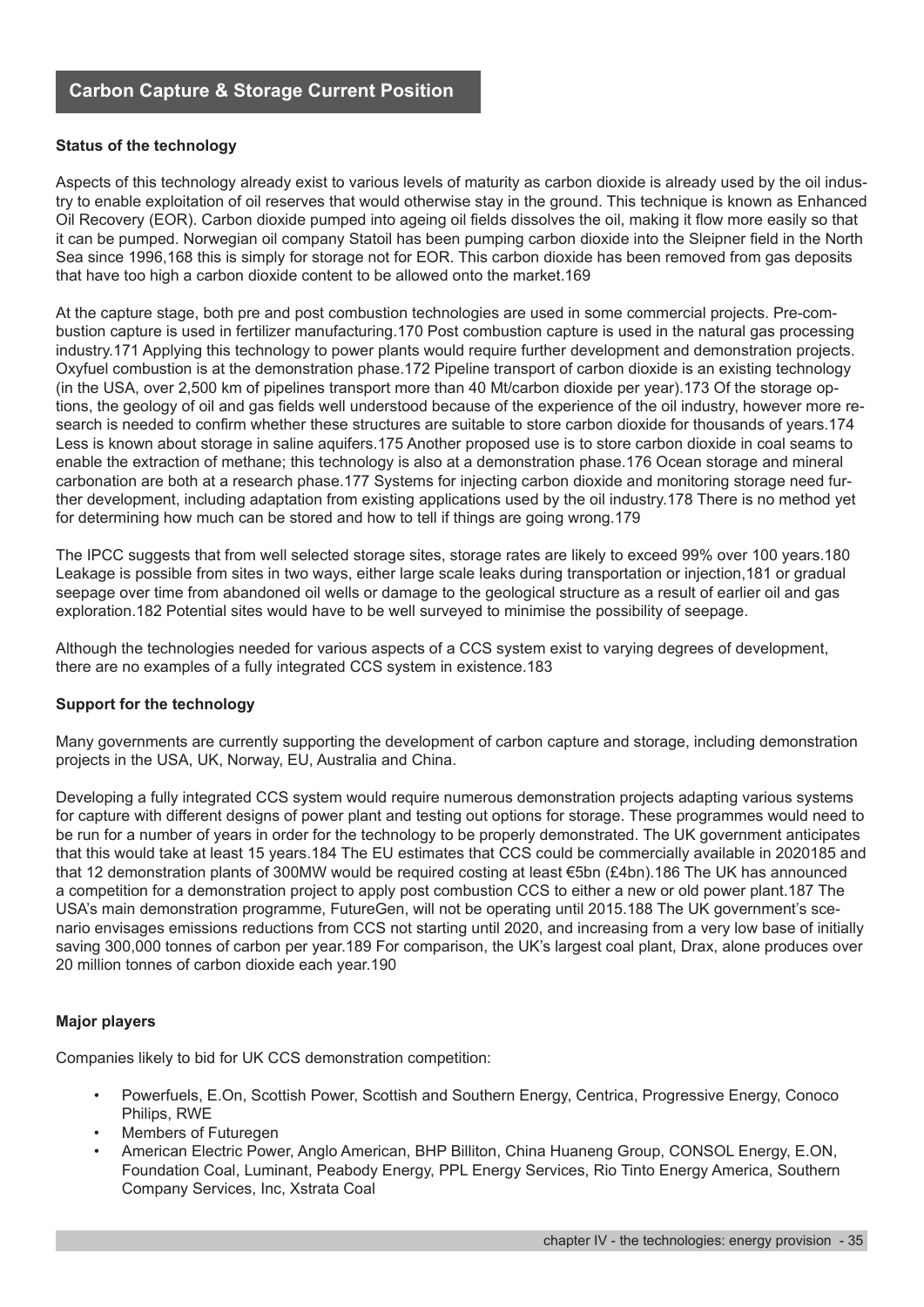#### **Delaying action on climate change**

CCS is only useful as a solution to climate change if it can be used now and scaled up. A study by MIT suggests CCS will not be operating on a commercial scale until 2030. Shell says it will not be in widespread use until 2050. But even taking the optimistic projections of various governments, if CCS will not be available on a large scale until at least 2020 it cannot contribute to peaking global greenhouse gas emissions by 2015 or to managing the energy descent in time to avoid devastating climate change. CCS will not so much smooth the transition to a low carbon economy as delay it.

The optimistic timescales already look like they are beginning to slip. Despite statements from senior executives saying, 'developing commercially viable CCS should be a priority for companies and governments all over the world', Shell, along with its partner Statoil, ditched a CCS demonstration project in Norway which would have enabled EOR from their Draugen and Heidrun oil fields due to lack of profitability.

The US government's FutureGen project, a joint initiative between the government and the coal industry, is also floundering. Having originally planned a single demonstration plant and completed a tendering process to determine the location, the Department of Energy announced in January 2008, just six weeks after the location of the project was announced, that the project is being restructured and the money will instead be shared between a number of projects.191 This has put the date the demonstration plants are supposed to begin operating back from 2013192 to 2015.

For all the spin, governments and companies have not been prepared to put their money where their mouth is on CCS, waiting for the carbon market to kick in and make the projects economically viable. The projected dates of 2016 and 2020 may well be overoptimistic. When will real emissions reduction action begin? Other technologies are available now.

#### **The potential to reduce carbon emissions is over-hyped**

The IPCC estimates that by 2050 20-40% of global fossil fuel emissions would be technically suitable for capture including 30-60% of emissions from electricity production and 30-40% of emissions from industry.193 Actual emissions captured would inevitably be less than this, and there would be additional emissions resulting from the processes of CCS which can itself consume up to 40% of the energy produced by a power station depending on the method used.194 In addition, energy used to extract and transport coal takes up to quarter of the energy coal produces at the power station. These emissions cannot be captured. The most comprehensive assessment, made by Peter Viebhan of the German Aerospace Centre suggests that CCS can reduce greenhouse gas emissions from coal power stations by little more than two thirds.195 This is less than the deep cuts which scientists are saying need to be made.

#### **Justifying the expansion of coal**

Choosing CCS means choosing coal. While CCS could theoretically be used for capturing emissions from a range of large point sources of carbon dioxide, most of the interest is in capture from coal power stations. Coal is a much more abundant resource than oil and gas (reserves exist to last up to 147 years at current rates of production according to the World Coal Institute196), coal reserves are widely geographically spread, and coal is cheap. CCS is expensive, so to become competitive the fuel needs to be cheap.

CCS is already being used as an excuse for the expansion of coal. For 20 years, no new coal power stations have been built in the UK.197 With many of the UK's coal power stations coming to the end of their life and expected to close by 2015,198 the coal industry is using the possibility of future CCS technology to push the government into granting permission for a new generation of coal plants. German energy company E.ON is planning two new 800 MW coal power stations at the site of its current plant at Kingsnorth in Kent.199 The plant will emit more than 8 million tons of carbon dioxide a year.200 Nationally there are another six coal power stations in the pipeline.201 It is assumed that new plants will be built 'capture ready', so that CCS technology could potentially be added if it becomes commercially viable.

In practice, this means little more than designating space for a future carbon capture plant at the site. It is unclear whether the government will require all plants to be capture ready in any case.202 Emails between the Department for Business Enterprise and Regulatory Reform (BERR) and Kingsnorth's owner, E.On, have revealed that E.On vetoed BERR's suggestion of including CCS in the conditions for the plant.203 Since then, E.On have announced that Kingsnorth will be entered into the government's competition for funding for a CCS demonstration plant.204 If they do not win will they cancel their plans?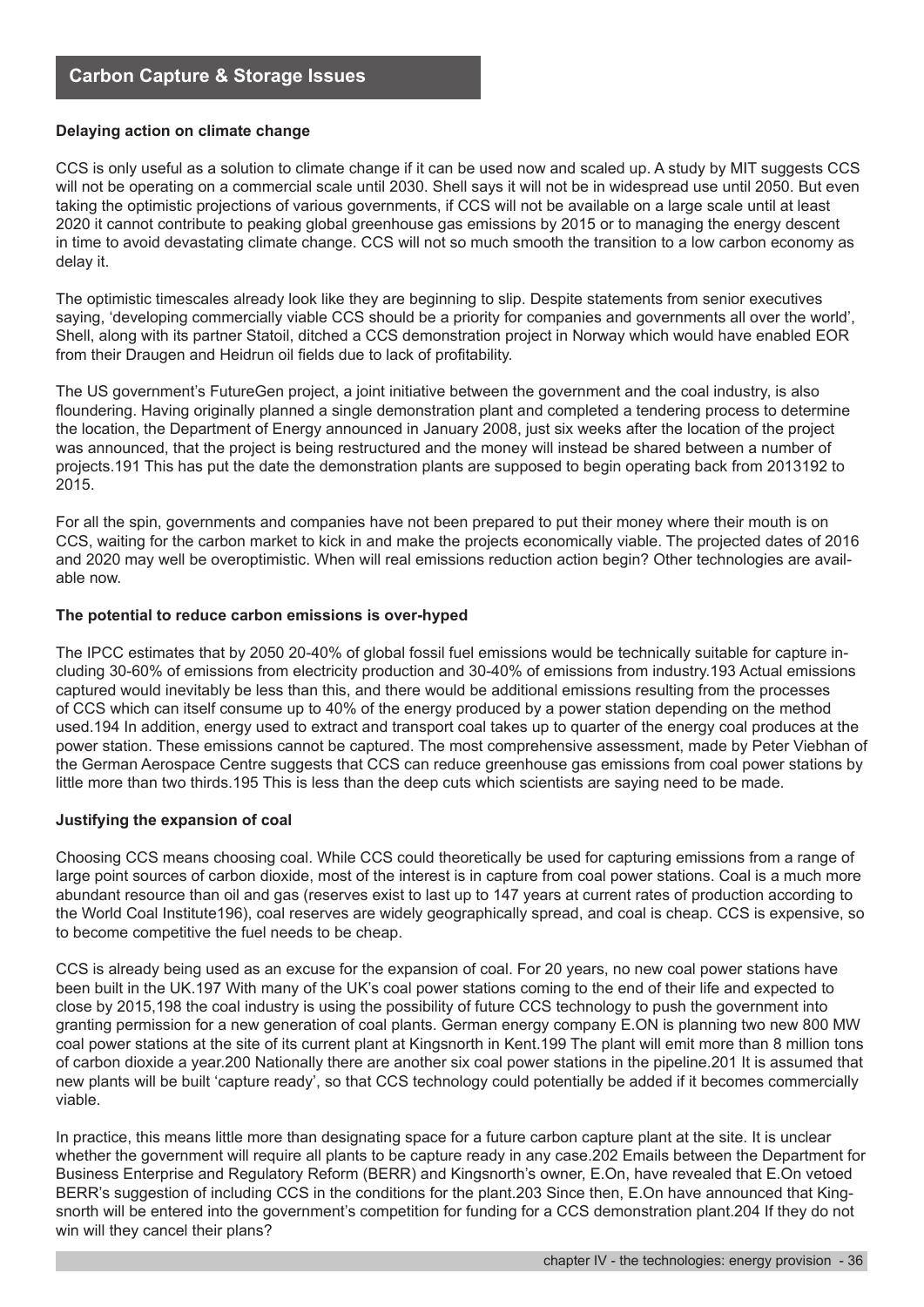The new Kingsnorth plants are expected to open in 2013. In the best case scenario, where the new plants would be adapted for carbon capture straight away when the technology becomes available and economically competitive (the technology may be available and tested as a complete system by 2020, but it could take a decade for the system to be applied to all existing plant)205 there will be a significant overlap where the new plants are emitting huge quantities of carbon dioxide with no CCS in place. Building new coal plants in Kent is also problematic. Kingsnorth power station is a long way from potential storage sites in the North Sea oil fields. If coal and CCS are to be used then it makes more sense to concentrate plants further north than to build pipeline infrastructure across the country. The government has acknowledged this, saying, 'we will need to recognise that for some projects the scope for CCS (eg because of geographical location or other technical limitations) may be limited'.206 In addition, retrofitting existing plants is much less economical than building new plants with carbon capture once the technology is ready. The EU estimates the cost of retrofitting 'capture ready' plants to be €600,000 – 700,000 (£475,000-554,000)per mega watt of capacity.207 So building new coal plants under the excuse of future CCS increases medium term emissions and the eventual cost of emissions reductions.

Expanding coal use means more mining. In 2007, work began at the new Ffos-Y-Fran open cast mine in Merthyr Tydfil, Wales, one of the largest in Europe.208 The mine covers 400 hectares209 with the edge of the site only 36 metres from people's homes210 and is dubbed a 'land reclamation scheme' by the mining company, Miller Argent.211 11 million tonnes of coal will be excavated212 resulting in 30 million tonnes of carbon dioxide emissions.213 Ten new coal mines were approved by the Labour government in 2006.214 The UK government's commitment to 'securing the long term future of the coal industry',215 seems to outrank reducing emissions.

#### **Sustainability impacts of coal**

CCS means burning more coal than is used in a conventional coal plant, so bar the impact of the carbon dioxide which is captured, all the other unsustainable impacts of coal are multiplied. Coal is the dirtiest of all fuels, from its mining to disposal of waste products. It releases toxic pollutants into the air, water and land, and destroys habitats. The coal industry claims that with 'clean coal' technology these impacts are reduced, but even with the most cutting edge technology harmful emissions from coal plants are not eliminated, and in most cases they remain higher than for other forms of electricity generation. These technologies are expensive and with the expense of CCS already added to the cost of electricity generation it is highly unlikely that they would ever be universally applied. Sustainability impacts of carbon storage

The main impact of geological storage of carbon dioxide is from leakage. Large scale leaks would have a global impact on the climate. Can anyone be sure that significant leaks would not happen because of human error or technical faults? The effect of seepage of carbon dioxide on ecosystems is little understood. In places where carbon dioxide leaks naturally from the earth ecosystems are adapted to it. There is a danger of significant ecosystem disruption if carbon dioxide seeps into an ecosystem that is not adapted to it. Carbon dioxide dissolved in water creates a mild acid, and seepage could pollute drinking water sources or contribute to ocean acidification. There is a concern that companies wanting to minimise the cost of transportation of the carbon dioxide will use less than perfect sites that are closer to the sources of emissions. If this technology is used, any leaks would have to be found and remedied, yet the technology to ensure this does not exist. There are significant legal questions around who will be responsible for long term storage – similar questions around responsibility for nuclear waste have proven intractable. With ocean storage of carbon dioxide there is a distinct likelihood that this technology would contribute to the acidifica-

tion of the oceans caused by climate change, which is already a grave concern. There is also little chance of effectively monitoring ocean storage. This approach is extremely risky and should not be pursued.

#### **Pumping fossil fuels that would otherwise stay in the ground**

The close association between CCS and enhanced recovery of oil, or methane from coal beds, is one key incentive motivating CCS' backers. Oil and gas reserves which are already accessible contain sufficient carbon to cause devastating climate change if burned. Accessing more fossil fuels does not make sense as part of a system for emissions reductions.

In 2005, BP sought government support for a CCS demonstration plant at Peterhead in Scotland. The project, a £500 million pre-combustion capture natural gas plant, would have been used for enhanced oil recovery (EOR) at BP's Miller oil field.216 However, government support was not received and the project was cancelled. If it had gone ahead, BP claimed that 26 million tonnes of carbon dioxide would have been sequestered.217 The carbon dioxide would have been used to pump an extra 40 million barrels of oil. Based on the emissions from an average barrel of oil, these 40 million barrels would have produced 12.68 million tonnes of carbon dioxide.218 If captured carbon dioxide is used for EOR then it is by no means 'carbon free' energy as companies like BP claim.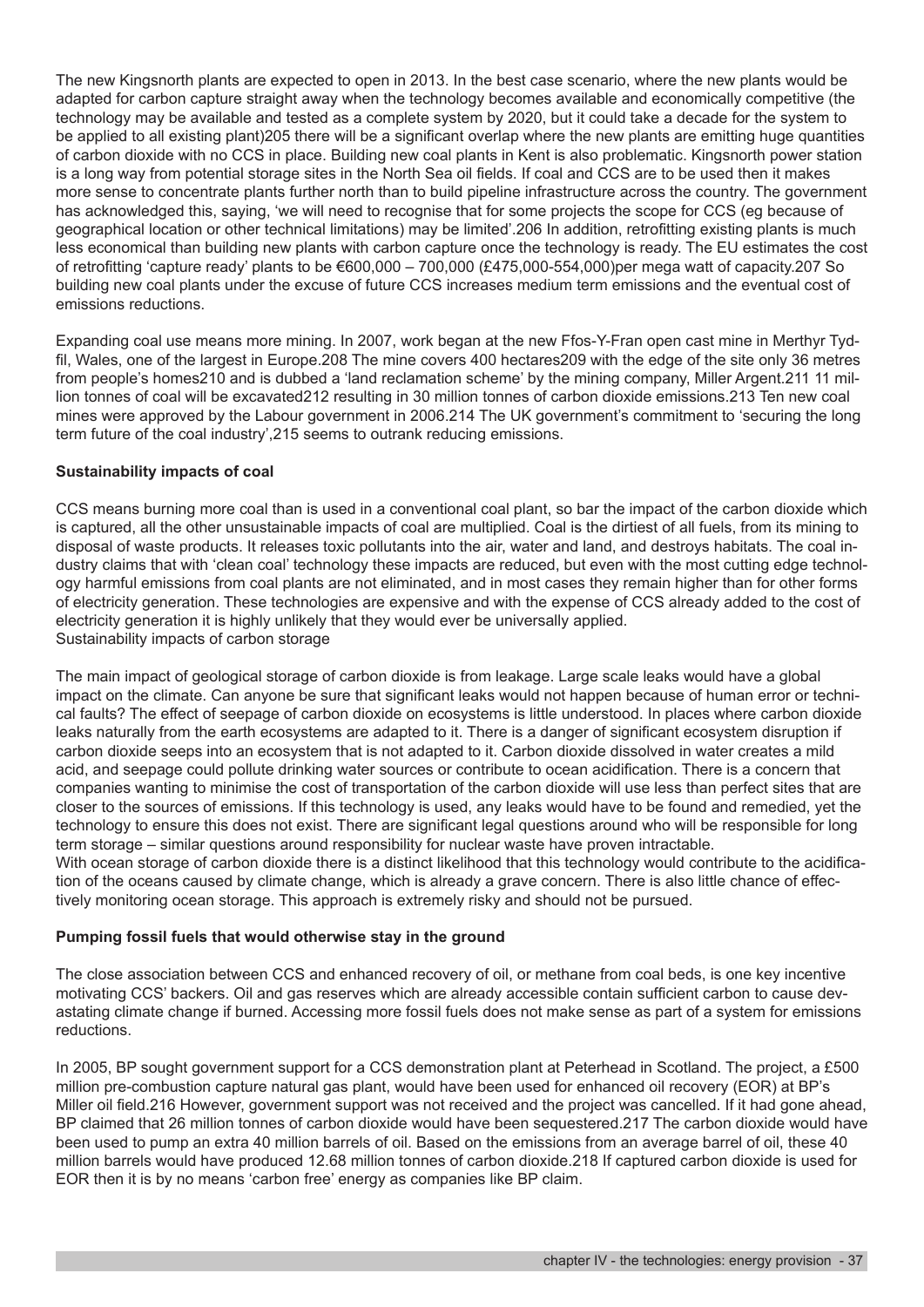#### **Conclusion**

Its proponents claim that CCS offers a route to gradually wean ourselves off fossil fuels while rapidly cutting carbon emissions. However, this thinking prolongs business-as-usual, preserving the dominance of the fossil fuel industries and diverting attention and investment from more sustainable methods of emissions reduction.

For CCS to be part of a sustainable solution, it would have to be used as a strictly interim measure, not longer than the lifespan of a power station, to enable gradual transition from high emission fossil fuel use, building up of renewables capacity and changes to lifestyles and economies to use less energy. It would not be used to enhance recovery of fossil fuels, to perpetuate the dominance of the fossil fuel industries, to justify the expansion of the coal industry while CCS technology is not available, or to divert funding away from renewables. Since this scenario is a long way from reality, and is unlikely to emerge in time to be useful, CCS will not be an effective solution to climate change.

# **Scores: Carbon Capture & Storage**

**Effectiveness** at reducing greenhouse gas emissions: 3/10 – unlikely to be available in time, and emissions reductions are offset by the effect of enhanced oil recovery

Living up to the hype (**science to spin ratio**): 1:7

**Democratic ownership and control:** 1/10 – perpetuates dominance by big energy corporations

**Social justice:** 3/10 – no new side effects, but perpetuates injustices of the coal industry

**Sustainability:** 3/10 – absolute sustainability limited by coal reserves, also mining has negative impacts on ecosystemsScalability: 4/10 – only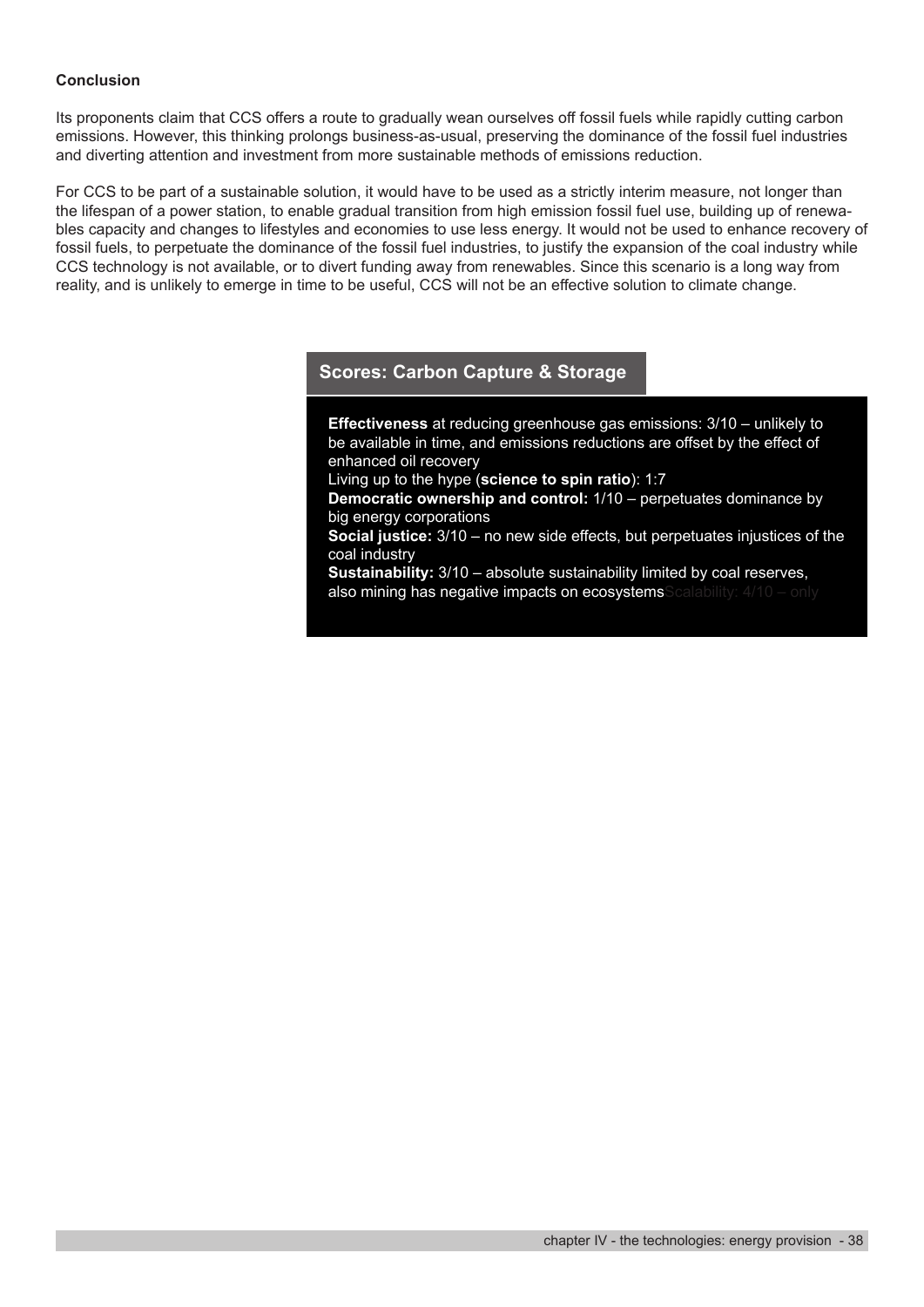# **Nuclear Power**

The arguments around nuclear power are well rehearsed elsewhere,219 but this report would not be complete without an analysis of whether nuclear power is a useful technology in the fight against climate change and what the impacts would be of a new generation of nuclear power plants.

The nuclear industry has jumped on the climate change issue as a last ditch attempt to survive in the face of long-term public opposition, cost escalation and the intractable issue of what to do with nuclear waste. The industry has orchestrated a well-executed spin campaign and has succeeded in putting 'the nuclear option' back on the table.220 The arguments used are that nuclear power is 'clean' and has low emissions of carbon dioxide, the uranium can be sourced from friendly countries such as Australia and Canada without the need to deal with 'unstable' Middle Eastern countries, that the supply is constant (unlike wind or solar) and that it will fill the gap in energy supply that some commentators have predicted as likely to happen when the current generation of coal and nuclear electricity plants come to the end of their life between 2015 and 2030. However, nuclear power is not carbon neutral, would not be on-stream in time to plug the energy gap or avoid dangerous climate change, and has huge environmental impacts, not least from the huge quantities of radioactive waste created, which no country has yet developed an effective way of dealing with.

# **Nuclear Power Current Position**

#### **Status of technology**

Nuclear power is a mature technology, and significant further developments in efficiency and cost-effectiveness seem unlikely. However, it is not necessarily dependable since most plans are for new designs of reactor which have not been built before.

#### **Proportion of current usage**

18% of UK electricity generation.221

#### **Support being received**

There have been no nuclear power stations built in the UK for 20 years, but a new generation of nuclear power stations was announced in the 2006 Energy Review.222 The government was forced to review this decision after Greenpeace successfully challenged the policy in the High Court because it had not been adequately consulted upon. The judge ruled that the government's consultation had been 'misleading', 'seriously flawed' and 'procedurally unfair'.223 After further consultation, on 10 January 2008, Secretary of State John Hutton announced the government's resolution to go ahead with plans for new nuclear power stations.224. Ten new reactors are expected.225

#### **Major players 226**

- Electricity generators: British Energy, EDF Energy, E.On, RWE
- Construction: AMEC, Balfour Beatty, Carillion, Sir Robert McAlpine
- Nuclear engineering and design: Areva, EPR, Westinghouse, Atomic Energy of Canada
- Nuclear fuel and services: British Nuclear Fuels Ltd (BNFL), Unreco

# **Nuclear Power Issues**

#### **Nuclear power is not a solution to climate change**

Nuclear power is presented as clean energy because no carbon dioxide is emitted during the electricity generation process. But other energy is required for every other stage in the process including the mining, milling and transportation of the uranium, the construction and decommissioning of the power plants, and the reprocessing, storage and (eventual) disposal of nuclear waste. At present, most of this energy comes from fossil fuels.

Life-cycle assessments of the greenhouse gas impacts of nuclear power have produced widely varying and probably incomplete results.227 It is difficult to incorporate an assessment of emissions from waste disposal without knowing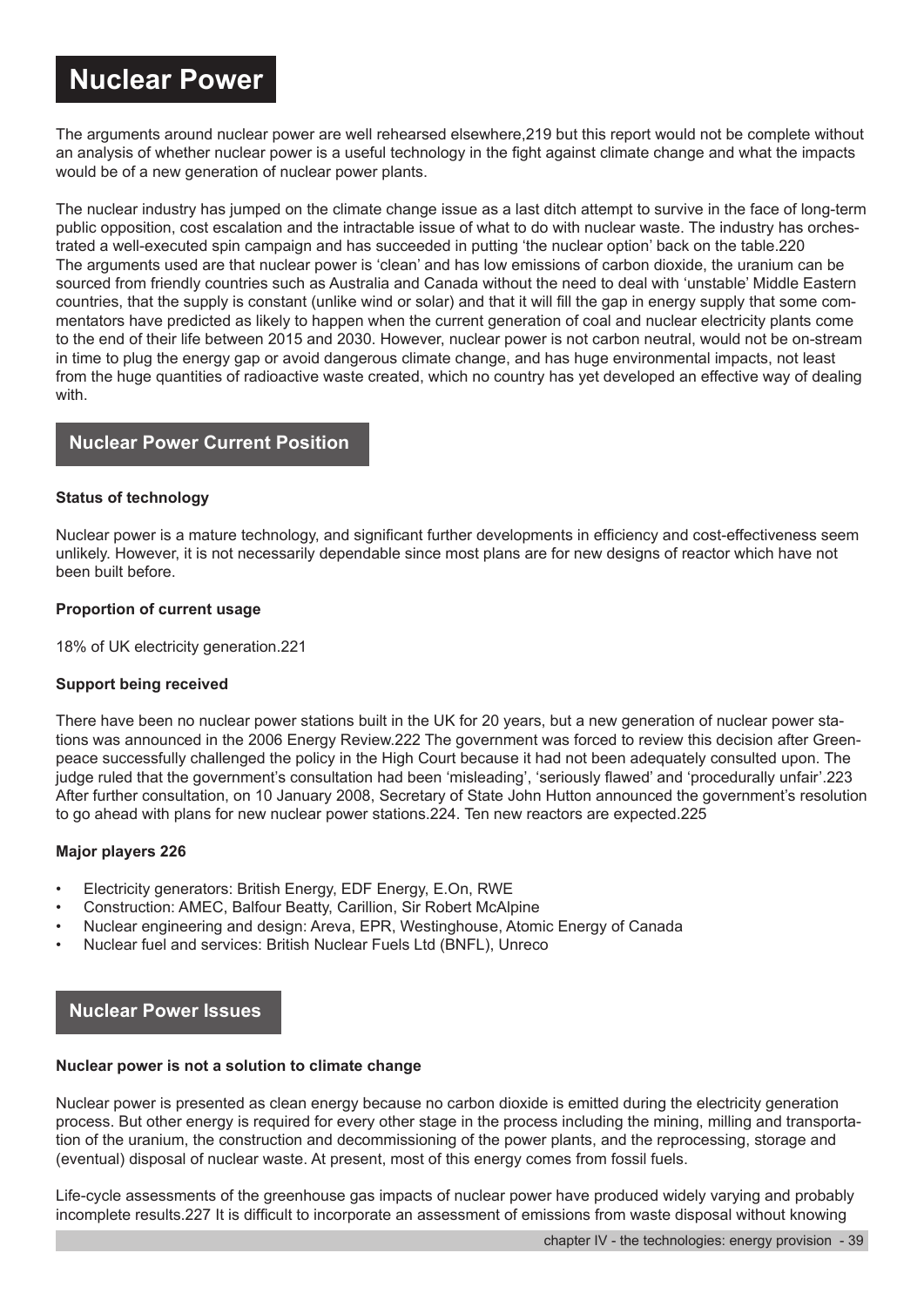how waste will be disposed of, so not all studies incorporate this essential component.

#### **But what are the likely emissions levels? The UK government estimates the carbon dioxide**

equivalent emissions per kilowatt hour (kWh) of electricity produced from nuclear power at 7-22g.228 Natural gas is responsible for 450g CO2 e/kWh.229 A study by Sydney University's Integrated Sustainability Analysis suggests that the figure is more like 10-130g CO2 e/kWh with an average of 65g CO2 e/kWh.230 Another study by Storm Van Leewen calculates that taking into account best practice and the reality of errors and problems in the nuclear cycle, emissions of carbon dioxide are in the range of 88-134g CO2 e/kWh231. On this basis, emissions are certainly less than gas, but likely to be far from carbon-neutral.

All of these studies assume that the ore used is as high-grade and easy to mine as that in current use. However, as the easily mineable and high grade uranium runs out lower grades and more energy intensive mining techniques would have to be used, significantly increasing emissions.

The Sustainable Development Commission, the government's main advisors on sustainability issues, says that in the most optimistic scenario, a programme of new nuclear power plants could reduce carbon dioxide emissions in the UK by 4-8% by 2035.232 This does not, however, take into account the delays associated with the nuclear industry. The new 'third generation' reactor technologies have not been built anywhere in the world. The first under construction, at Olkiluoto in Finland, was supposed to be a showcase for the simplicity of the new design, but has been beset by delays and cost overruns.233 The reactor is four years from completion and has already seen cost overruns of €1.5 billion (£1.2bn). It was 24-30 months behind schedule after just 27 months of construction.234 In fact no nuclear power station has ever been built in the UK without delays and cost overruns and many have also failed to generate as much electricity as promised.235 Even with the Sustainable Development Commission's optimistic figures, new nuclear power plants would take at least a decade to build, with the first not on stream for at least fifteen years. Even aside from the other issues, this is too little too late to help.

Outside the UK, there are even greater issues with increased use of nuclear power. Nuclear power is, of course, closely associated with development of nuclear weapons, including the possibility of terrorist 'dirty bombs'. Even if other issues could be ignored, this means that nuclear would never be suitable for use in politically unstable countries, or countries facing economic or other crises which could lead to lapses in safety standards and increased likelihood of devastating accidents. As climate change worsens, the number of countries facing such crises will increase - new nuclear power stations make this prospect even more terrifying.

#### **Waste**

No country has solved the issue of how to safely dispose of nuclear waste. All the high-level waste produced in the past 60 years of nuclear power generation is sitting in stores waiting for an answer. The answer will need to last for thousands of years.

If the problem of the existing stockpile of tens of thousands of tonnes of nuclear waste is not tackled during the era of cheap fossil fuels then it seems unlikely that will ever be solved. Without fossil fuels, how is it proposed to pack the waste away into secure canisters lined with lead, steel and pure electrolytic copper using remotely-controlled robots and dump them in the geologic storage repositories that are yet to be established?236

Reprocessing nuclear waste to produce more fuel may be able to reduce the need for new mined uranium (although not necessarily - the recent revelations about the UK's mixed-oxide fuel reprocessing plant at Thorp, which has produced almost nothing in its first six years of operation, suggest that this technology is still problematic)237. But reprocessing increases the amount of waste to be dealt with as large quantities of materials are rendered radioactive. The UK's proposed underground waste facility is waiting for a community to volunteer to host it. It is predicted that it will take 40 years to complete once the design is ready – after a community has stepped forward.238 It cannot be proved whether underground burial will totally prevent the waste from leaking back into the environment, polluting water supplies and the food chain.

The creation of nuclear waste is inseparable from the use of this technology. It exposes future generations to enormous danger, for the sake of short-term political gain and corporate profit.

#### **Impacts of uranium mining**

Uranium is mainly mined in vast open-cast pits. In some hard-to-reach seams uranium is removed through in situ leaching, where sulphuric acid, nitrous acid and ammonia are injected into the seam and pumped up again years later.239 This leaves a huge amount of radioactive waste in the environment. The ore is then milled. Typical grade uranium ore requires1000 tonnes of rock to be ground up to produce one tonne of useful fuel. The other 999 tonnes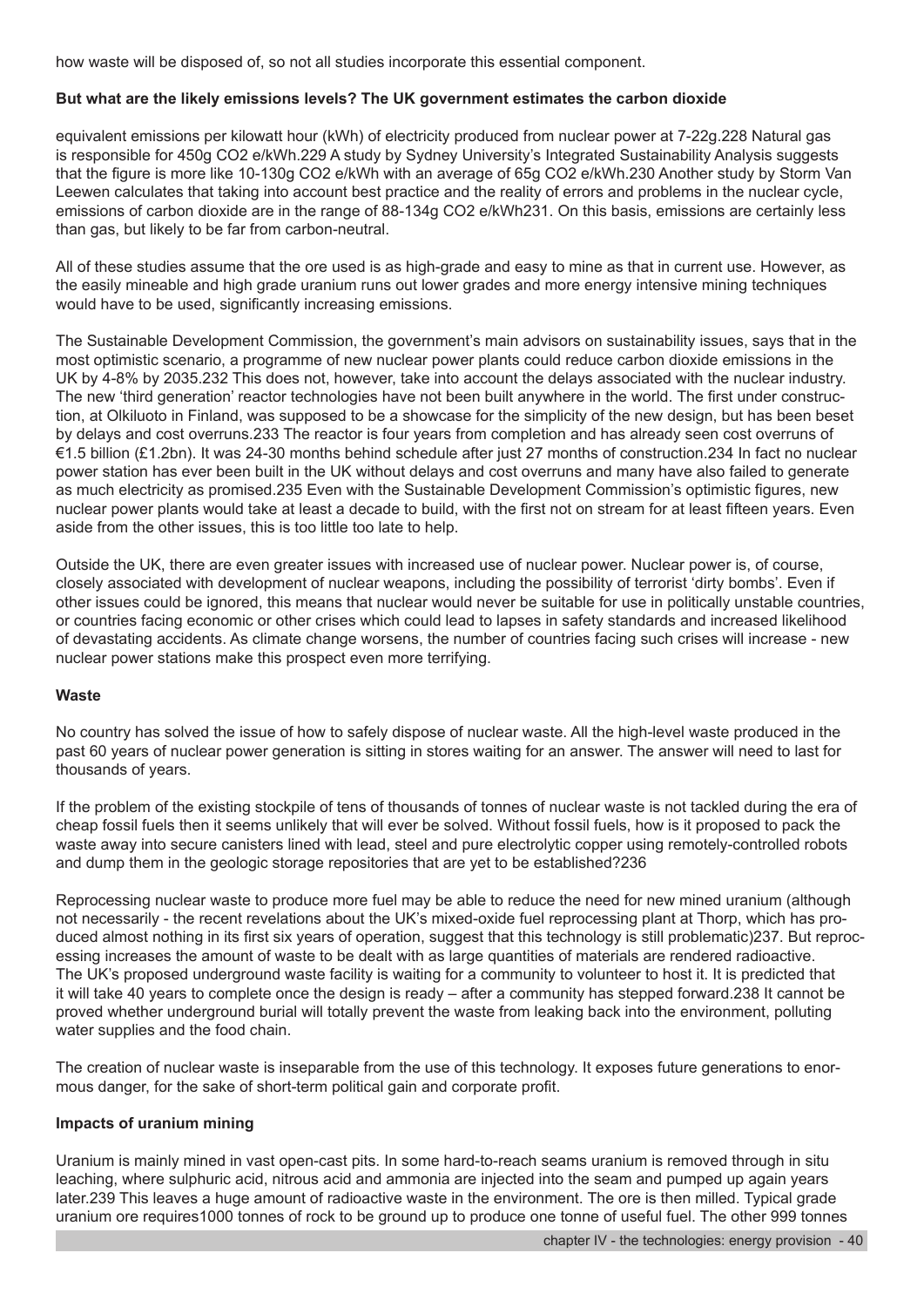of rock is radioactive indefinitely and is left in the environment where its radioactive products are free to be leached out.240 Treating this waste is regarded as ideal, not as best practice, and would take four times the energy currently used to mine the uranium.

#### **Cost**

The government has said that it will only allow the private sector to build new nuclear power stations without government subsidy. However, assistance given in the past has turned into huge subsidies and long-term government financial commitments including a bail-out of British Energy in 2002 which has left the government with liabilities amounting to £5.1billion.241 The industry claims that, because of higher fossil fuel prices and carbon pricing, nuclear power is now economically competitive. However, the economics of nuclear power are highly uncertain, particularly with the new generation designs that have never been built before. UBS Investment Research say that 'endorsing new nuclear is… a potentially courageous 60-year bet on fuel prices, discount rates and promised efficiency gains…'242 HSBC says that new nuclear would be a 'difficult pill to swallow for equity investors'.243

Government subsidies and sweeteners for nuclear power are often hidden from the public. Any company that builds a new nuclear plant would be liable for its waste and decommissioning costs, however the government may choose to place a cap on this or to transfer liability to the Nuclear Decommissioning Authority as has happened in the past. Other possible support the government may give includes underwriting commercial loans for new build, guarantees on cost overruns or tax breaks. Whatever deals the government strikes now with the nuclear industry, if anything goes wrong the taxpayer is likely to pick up the tab.

The estimated £62.7 billion costs for the UK's existing nuclear waste and decommissioning liabilities244 will come from public money.

The nuclear industry is thought to have demanded that the government guarantee a minimum carbon price for the life of the new stations.245 If the carbon price were to collapse the government would be obliged to make up the difference.

#### **Diverting investment from renewables**

The huge financial commitment to nuclear the UK government is planning would inevitably divert investment away from other, potentially more effective, ways of tackling greenhouse gas emissions from the energy sector. Amory Lovins from the US Rocky Mountain Institute has calculated that 'Each dollar invested in electric efficiency displaces nearly seven times as much carbon dioxide as a dollar invested in nuclear power.'246

In announcing the results of the UK government's Energy Review 2003, Patricia Hewitt, then Trade and Industry Secretary, admitted that investment in nuclear would come at the expense of renewables, saying, 'It would have been foolish to announce ... that we would embark on a new generation of nuclear power stations because that would have guaranteed that we would not make the necessary investment and effort in both energy efficiency and in renewables. That is why we are not going to build a new generation of nuclear power stations now.'247

It is clear that 'the necessary investment and effort in both energy efficiency and in renewables' has not been made in the intervening years, so why has nuclear suddenly become essential to the government's plans?

#### **Flooding and the impacts of climate change**

Nuclear power generation requires huge quantities of water, which is why all of the UK's nuclear power plants are by the sea. These locations are liable to flooding due to sea level rise and storm surges, which are made more likely by climate change. Many existing and proposed nuclear sites should not be used for this reason according to researchers from the Flood Hazard Research Centre.248 The Drigg facility at Sellafield, where intermediate level nuclear waste is stored, is likely to be destroyed due to rising sea levels over the next 500 years – well before the material it contains loses its radioactivity.249

#### **Conclusion**

For the UK government and the corporations involved, a programme of new nuclear power stations has two huge advantages as an approach to climate change – if one believes in the nuclear dream. Firstly, it allows the continuance of business-as-usual for the energy industry, with large centralised power stations owned by transnational corporations supplying a national grid – unlike wind, solar power or decentralised energy plans it requires no new tariffs or new industry structures. Secondly, it allows a semblance of business-as-usual to continue for consumers – politicians can pretend that with nuclear, no significant changes to our way of life will be necessary to prevent dangerous climate change.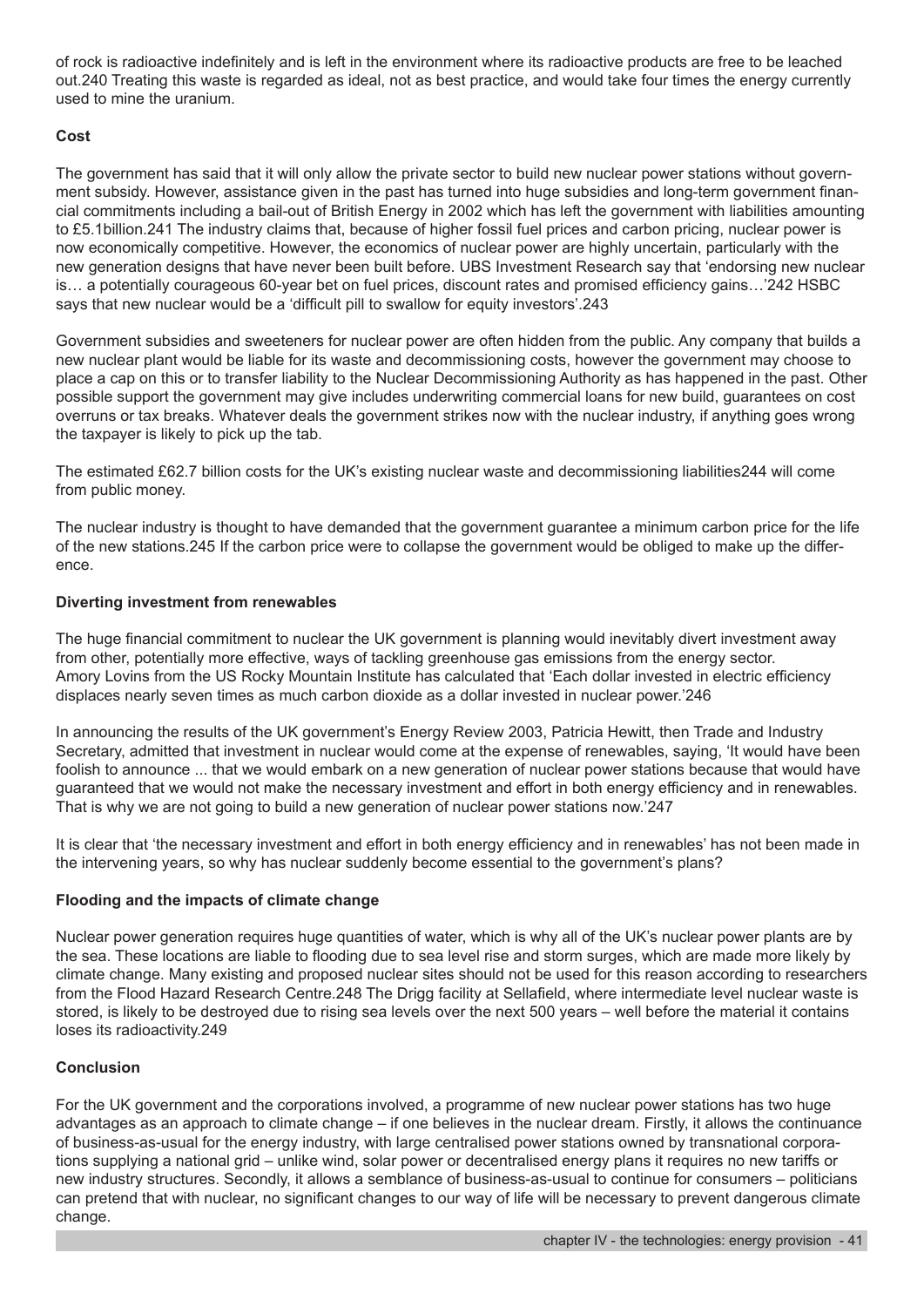A breakthrough in nuclear fusion technology has been 'about twenty years away' since around the 1950s, if the researchers are to be believed. Even if that were true today, it is not going to be developed and scaled up to be onstream in time to solve the current emergency. Despite this €10 billion (£7.9bn) is going into the fusion research project for the International Thermonuclear Experimental Reactor (Iter).250

#### **Scores: Nuclear Power**

**Effectiveness** at reducing greenhouse gas emissions: 4/10 Living up to the hype (**science to spin ratio**): 1:3 **Democratic ownership and control:** 1/10 – perpetuates dominance by big energy corporations **Social justice:** 1/10 – waste must be dealt with indefinitely by future generations **Sustainability:**  $3/10$  – absolute sustainability limited by fuel availability, waste problem gets worse the longer use continues **Scalability:** 5/10 – not suitable for all global need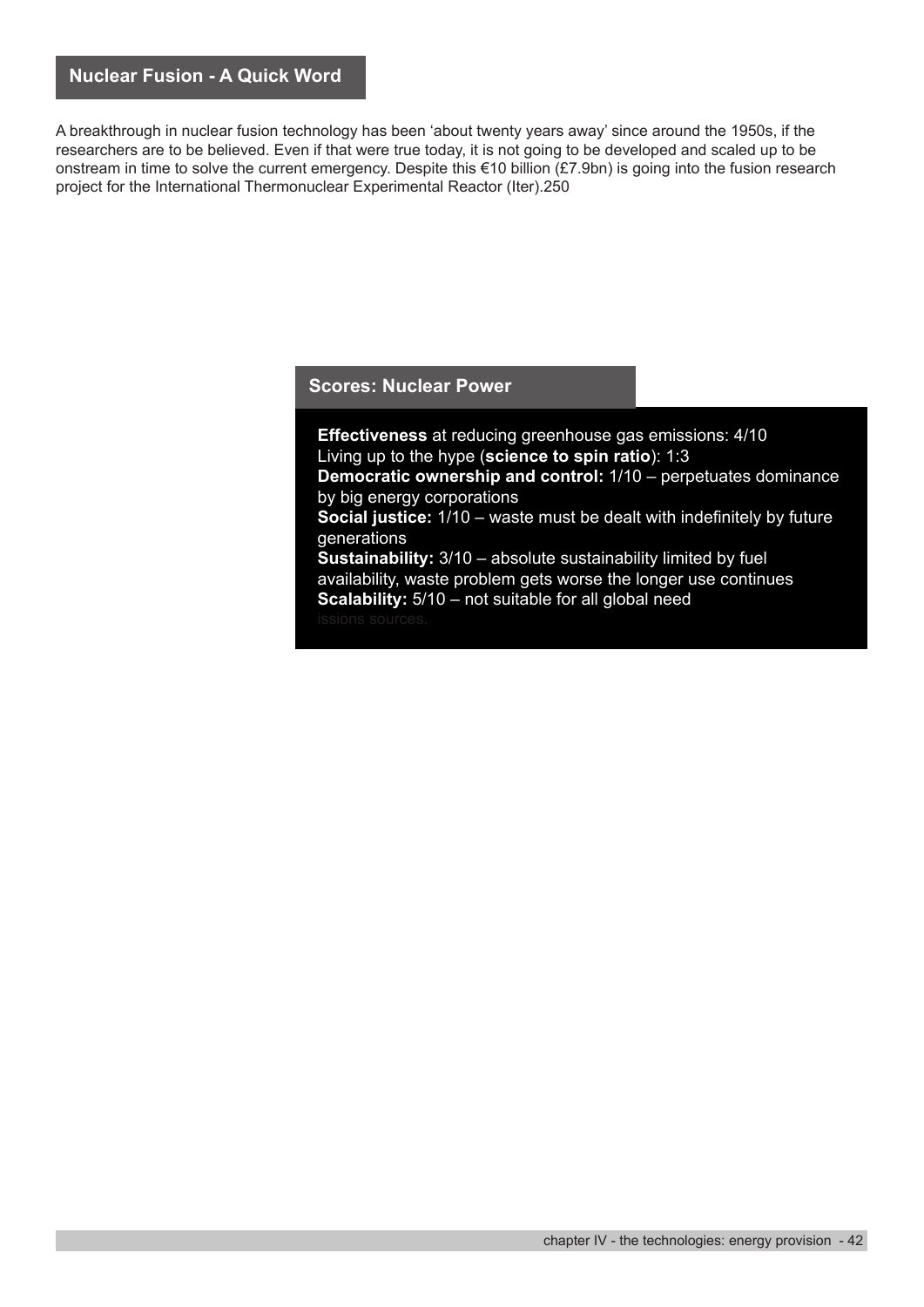# **How it Works**

#### **Photovoltaics (PV panels)**

In a photovoltaic panel, light energy induces an electric current in a semiconductor (usually silicon). PV functions anywhere there is light; it is effective even at low intensity but the greater the light intensity the greater the flow of electricity.

#### **Solar thermal**

Solar thermal technologies use sunlight to heat a fluid in a black container, either directly heating water or passing the heat to water via a heat exchanger. In the UK it is currently mostly used for domestic hot-water supply. Concentrated solar power (CSP)

CSP uses intense solar radiation to heat water to turn a turbine and produce electricity. There are various different designs but each uses mirrors to focus the sun's energy on a receiver in which a oil is heated to temperatures of 400- 1000°C,251 which in turn heats the water to drive a steam turbine. CSP requires intense sunlight, and has been used in California since 1985.252 There is a great potential globally for CSP to be used, particularly in deserts. Electricity is only produced in the daytime and is difficult to store for use at night.

#### **Passive solar**

The use of building design to maximise heat gain from sunlight and minimise heat loss, eg by increasing window area on the south-facing side of a building. It is a design issue rather than a separate technology in its own right.

#### **Solar Power Current Position**

#### **Status of the technology**

Solar energy technologies are already functional and are being developed further. There is considerable scope for rapid engineering improvements and for major economies of scale in manufacturing and deployment. Price per kWh is falling rapidly.253 Technological breakthroughs may be required to significantly increase energy storage potential (see below).

#### **Proportion of current usage**

Less than 0.1% of UK energy use (including PV and solar thermal).254

#### **Support for the technology**

The market for PV is greatest in Germany, the USA and Japan, with Germany taking a massive 58% share of the global market. This is due to government support for solar energy including feed in tariffs where users are paid a fixed rate for electricity returned to the grid.

In the UK, the Major Photovoltaics Demonstration Programme (PVMDP) which gave grants to install PV including to households, schools and public buildings, has closed and been replaced by the Low Carbon Buildings Programme covering a range of domestic low carbon technologies and energy efficiency measures.

New CSP plants are underway in Spain and the USA with potential markets in China. The high level of investment needed for large scale energy production is the main block to expansion of this technology.255

#### **Major players**

#### **Photovoltaics:**

• Manufacturers: Sharp, Kyocera, BP Solar, Avancis, Isofoton, SunTech, Siemens, Mitsubishi, Sanyo, RWE Schott Solar, Nanosolar, SolarWorld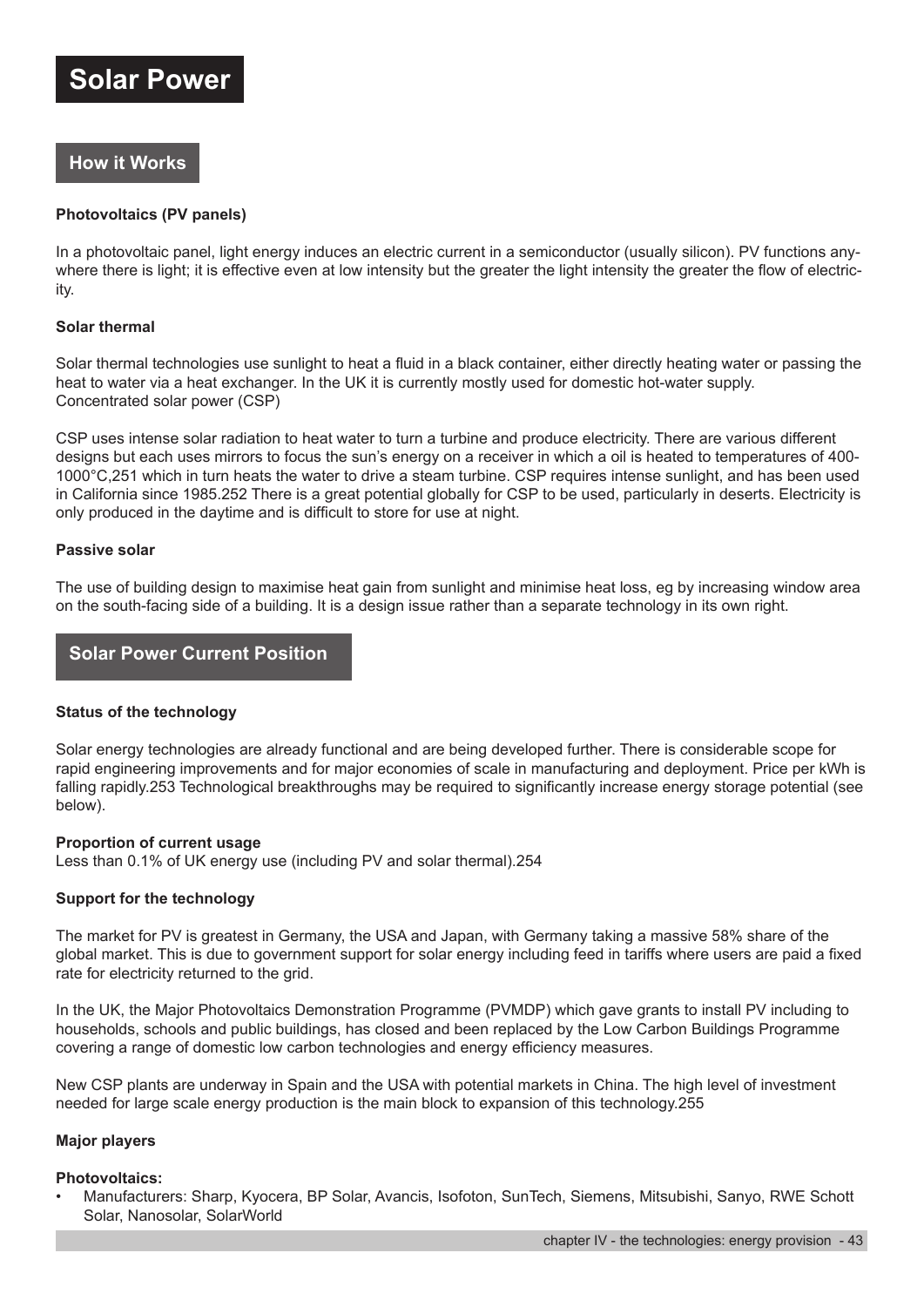- Installation: British Gas Interestingly, big energy companies such as British Gas are moving into the solar installation business which was previously the preserve of small companies. Their size means they can sometimes outcompete smaller companies, and British Gas is also going into partnership with local authorities and the government to offer incentives to customers installing with them.
- Concentrated solar power: Ausra, Flagsol, Acciona, Abengoa, Schott, Solar Millennium

#### **Solar Power Issues**

#### **Price**

PV is still very expensive. It currently takes 3 to 8 years for solar panels to produce the amount of energy it took to make them, but this is predicted to drop to 2 to 4 years .256 Solar panels currently have a 25-30 year life expectancy, but they only pay for themselves after 25-35 years.257 Industry claims that costs are coming down, falling roughly 20% every time the industry doubles global manufacturing capacity, which is every two years.258 Theoretically, solar also becomes more competitive when the full cost of emitting carbon is taken into account, but see the section on carbon trading in Chapter 3 for why this doesn't work in practice.

#### **Encouraging take-up**

Despite the fact that solar is the biggest area in cleantech investing, and even with projected increases in efficiency through new designs, it is hard to see that there will be a major transformative shift to solar in the UK without government schemes such as a 'feed in tariff' scheme similar to that introduced in Germany.259 In that scheme, small-scale renewable generation is encouraged through a guaranteed preferential tariff for up to 30 years. Other EU countries offer schemes based on similar principles. The Stern Review considers feed-in tariffs to be an effective way of encouraging the deployment of renewable power generation.260 One issue with this that in the UK, energy demand is highest in winter when light intensity is lower. Domestic users will sell to the grid when demand is low and buy from it when demand is high. So attempts to bring in a feed in tariff scheme would doubtless be resisted by powerful electricity companies for whom the economics of the scheme are unattractive. It may be that large scale investment in solar is not the best option for UK public money when other renewable energy options are cheaper now, though the technology certainly has a part to play for off grid and decentralised energy generation (see below). In other countries with greater solar resources and/or less developed distribution grids these issues may not apply.

#### **Storage**

All solar technologies work only when there is light –concentrated solar and solar thermal generally require intense direct sunlight. While hot water from solar thermal can be stored for hours or even days, storage for electricity is more difficult and less efficient, particularly on a large scale where few technologies currently exist. One idea is to use the excess electricity to pump compressed air into underground pipes and to release the air to turn a turbine at times of peak demand,261 but technologies such as this are in their infancy.

#### **Manufacture and disposal**

Some solar technologies use substances which are toxic or carcinogenic or cause harmful environmental impacts when disposed of. Substances which may be released in multicrystalline silicon PV module production are fluorine, chlorine, nitrate, isopropanol, sulphur dioxide, carbon dioxide, respirable silica particles and solvents.262 Levels of emissions of damaging substances are orders of magnitude smaller than the corresponding emissions of a coal plant. However some, such as silicon dioxide, may nevertheless be considered rather high for a technology with is considered sustainable.263

New 'thin film' solar technologies make use of new nanomaterials. Nanosolar have developed a nanoparticle ink which simply prints the semiconductor of a solar cell as though it were ink.264 Development of nano-materials has outpaced research into their safety, and there is no regulation to ensure that the public and the environment is protected from any adverse effects.265 The use of nanoparticles is particularly of concern as waste produced during the manufacturing process will be released into the environment causing unknown harm. Other new technologies use highly toxic substances such as cadmium.

Resource depletion may become an issue for some materials. For example, an estimated 30% of the current annual silver production would be required to achieve a 5% contribution to world electricity supply by current solar technologies.266 Other than aluminium frames, few of the materials from solar cells can currently be recycled.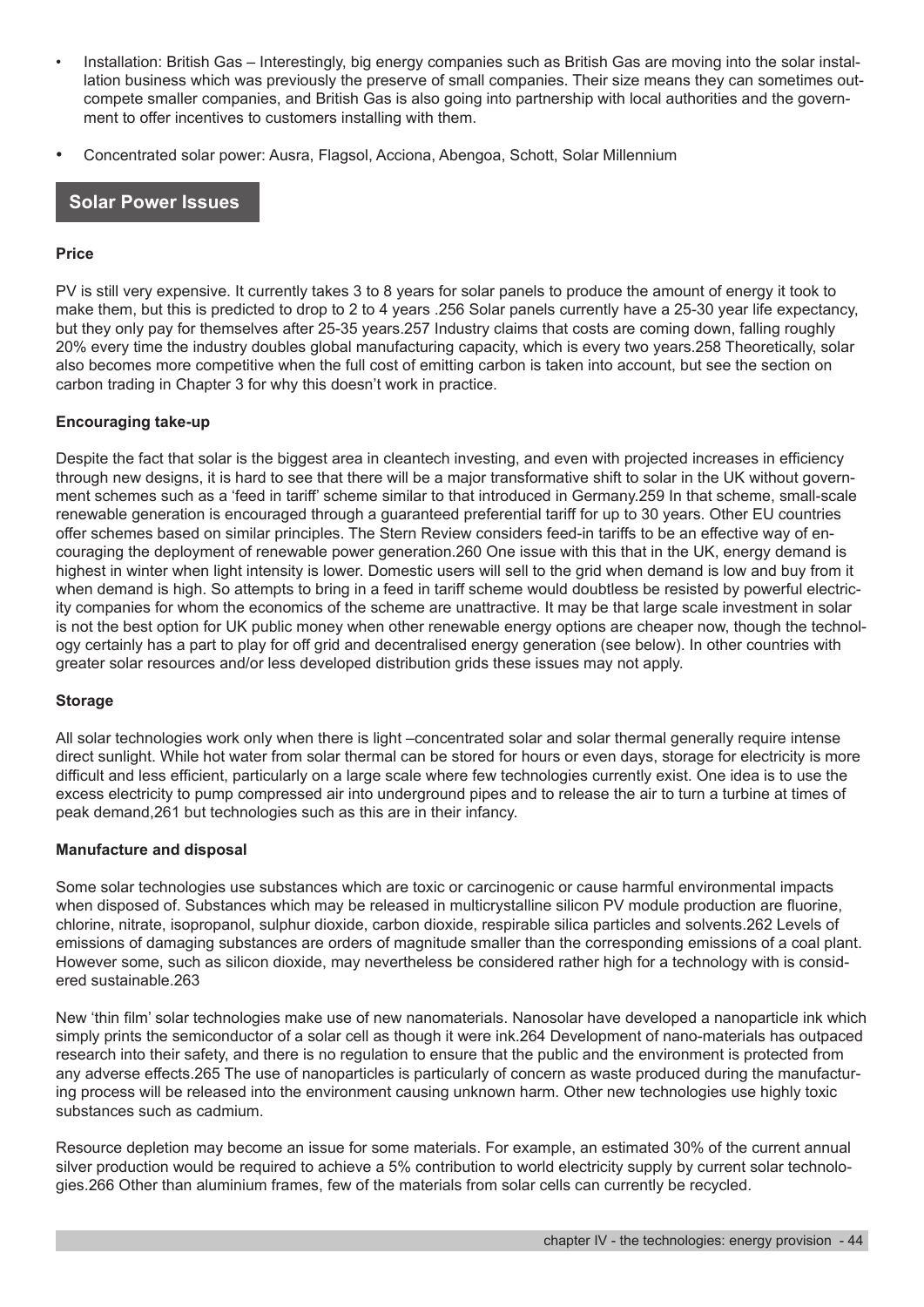#### **Conclusion**

Solar is one of the emissions-reducing technologies with the greatest potential for scaling-up to provide a significant portion of global energy needs. It also has the advantages of not needing significant new infrastructure and of being usable in isolated areas, both of which make it suitable for Majority World use. However, take-up will be hampered unless storage technologies can be developed.

In addition, solar is less attractive to traditional oil or power generation companies which have focused on ongoing sales of electricity or fuel, whereas solar mostly requires one-off sales of equipment. While there is undoubtedly money to be made in the coming decades by selling solar panels, margins are likely to be lower in the long term than for selling electricity or fuel.

#### Scores

Effectiveness at reducing greenhouse gas emissions: 8/10 - embodied energy of panels means not carbon neutral Living up to the hype (science to spin ratio): 1:3

Democratic ownership and control: 7/10 – only manufacture requires centralisation and high technology - use can be very decentralised.

Social justice: 7/10 – no new negative side-effects and potentially allows extension of electricity availability into off-grid areas. Possibility of energy 'colonialism' (see 'Extending the grid') could reduce this figure.

Sustainability: 6/10 – may be some problems with raw materials availability and impacts of manufacturing Scalability: 7/10 – could provide for a large proportion of global use, storage remains an issue.

#### **Scores: Nuclear Power**

**Effectiveness** at reducing greenhouse gas emissions: 8/10 - embodied energy of panels means not carbon neutral

Living up to the hype (science to spin ratio): 1:3

Democratic ownership and control: 7/10 – only manufacture requires centralisation and high technology - use can be very decentralised. Social justice: 7/10 – no new negative side-effects and potentially allows extension of electricity availability into off-grid areas. Possibility of energy

'colonialism' (see 'Extending the grid') could reduce this figure.

Sustainability: 6/10 – may be some problems with raw materials availability and impacts of manufacturing

Scalability: 7/10 – could provide for a large proportion of global use, storage remains an issue.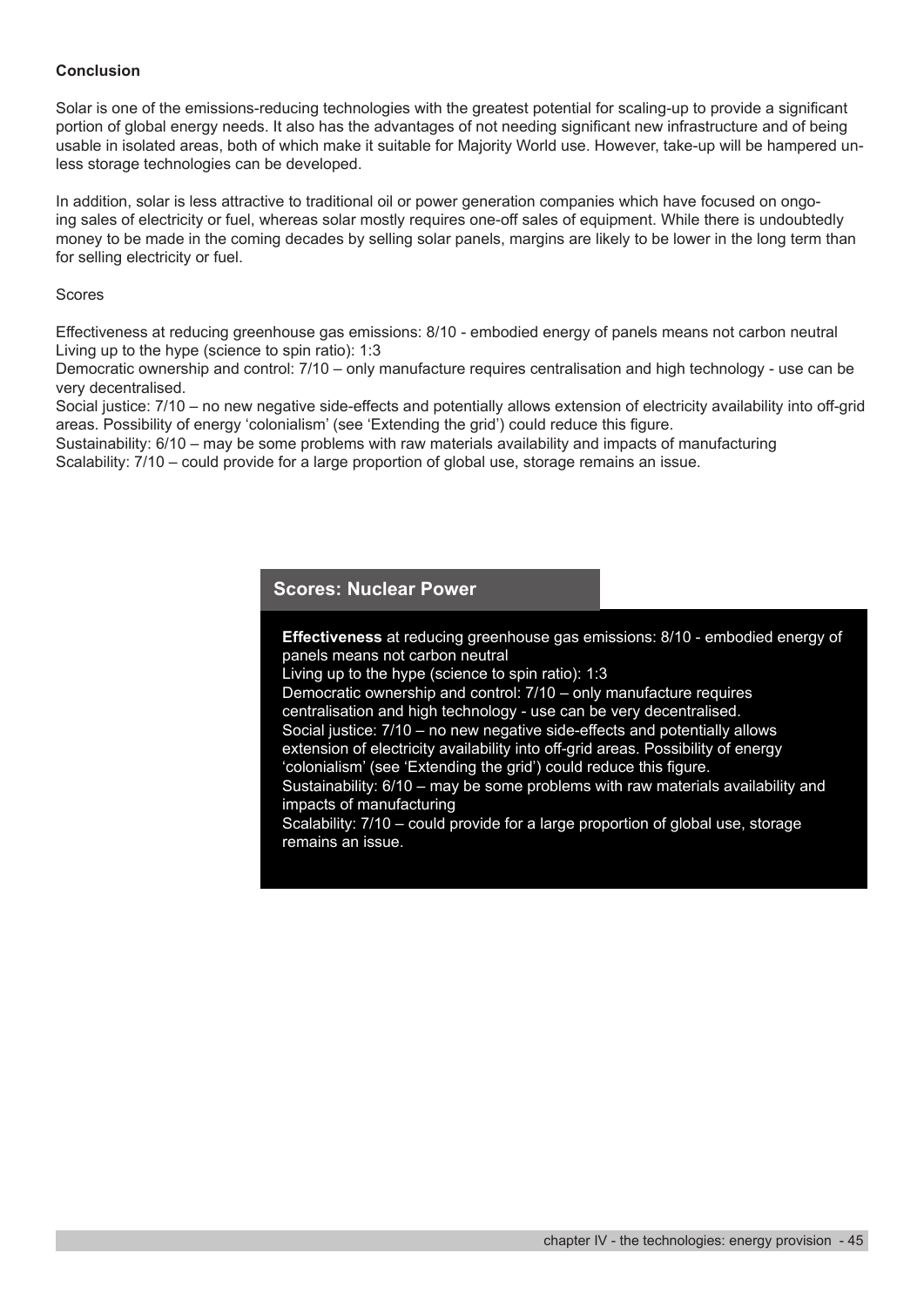

# **How it Works**

Wind turns blades connected to a turbine, generating electricity. Higher wind speeds generate more electricity, though most turbines shut down in very high winds.

# **Wind Current Position**

#### **Status of the technology**

Various types and sizes of wind turbines are in use and the technology is developing rapidly. They range in size from micro turbines providing energy for individual homes, to 80m offshore turbines each generating 3MW of electricity.267 Price per kWh continues to fall. Deployment is also advancing rapidly. As with solar power, technological breakthroughs may be required to significantly increase energy storage potential.

#### **Proportion of current usage**

Just over 1% of UK electricity generation in 2006 – this figure has more than doubled in two years.

#### **Support for the technology**

The global market for wind power has been expanding faster than any other source of renewable energy.268 The largest markets for wind energy in 2005 were Germany, Spain, the USA, India and Denmark.269 In Germany, premium tariffs for wind power encouraged investment.270

Investment in wind energy is encouraged by the UK government through the Renewables Obligation which requires power suppliers to buy a portion of the electricity they supply from renewables. The current level is 7.9% for 2007/08 rising to 15.4% by 2015/16.271 Another incentive is the Climate Change Levy which taxes businesses and public institutions using energy derived from non renewable sources.272

#### **Major players**

#### **Manufacturers:**

• Vestas, Nordex, Siemens, Clipper, GE, Enercon

#### **Large UK Windfarm Owners and Developers:**

• Falck, Scottish and Southern, RWE Npower, Scottish Power, E.On, Centrica, Fred Olsen Renewables, Vattenfall

# **Wind Issues**

#### **Intermittency**

Wind turbines produce electricity when the wind blows, not when you press a switch. The unpredictable nature of wind electricity production is known as intermittency. To keep the grid working demand has to exactly match supply. Pronuclear lobby groups have jumped on the intermittency issue to dampen interest in wind power.273

This issue could potentially be partly resolved by having more intelligently designed web of supply and demand management,274 though this would require significant behavioural change (consumers would have to get used to not assuming round-the-clock access on demand) and some new technology of its own, eg to communicate with electricity users and encourage them to use high-energy devices only when supply is available. Methods for predicting wind flow are improving,275 as are technologies for managing supply and demand.276 As with solar, developments in storage technologies could also solve this problem.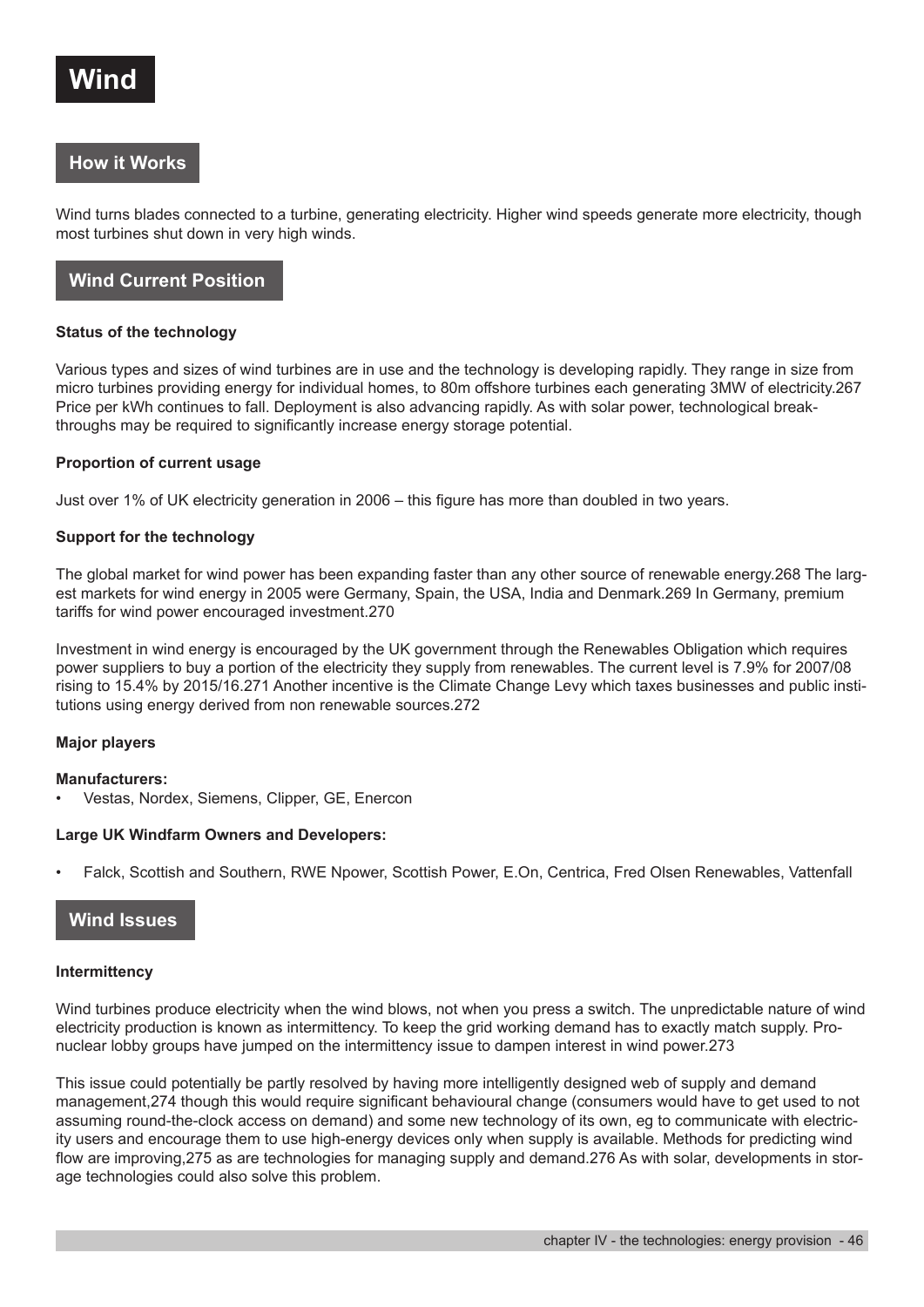#### **Landscape impact**

In the UK, some areas have seen considerable local opposition to the building of wind farms. While some of this opposition is purely aesthetic, and likely to evaporate as the real dangers of climate change become more widely known, and some is based on prejudice or encouragement by other vested interests, there are genuine objections to overcome. For example, there have been a number of wind farms proposed in the UK that have had significant negative environmental impacts277 such as requiring large numbers of trees to be felled to reduce turbulence. Building wind farms on peat requires the peat to be drained and give up the large amounts of carbon it stores.278 Building on birds' migration routes poses a risk to bird life.279 All these issues can be avoided with foresight and environmental impact assessments, and still leave the UK with huge potential for developing wind power, although when commentators give estimates of the UK's potential wind resource these factors are often not taken into account.

#### **Onshore or offshore**

The wind blows strongest at sea. Offshore wind gives the potential for bigger turbines generating more electricity, but some of the energy is lost in transmission, and undersea cables are expensive. The UK has four offshore wind projects already generating electricity280 six further wind farms are approved, and nineteen more are planned. Offshore wind avoids most of the aesthetic and some of the environmental objections faced by onshore projects but may still cause problems for birdlife.

#### **Conclusion**

Like solar, wind is one of the emissions-reducing technologies with the greatest potential for scaling-up to provide a significant portion of global energy needs, particularly in windy countries like the UK. Since larger turbines and turbines in exposed areas are more efficient, at present wind lends itself to deployment in large wind farms, though efficiency and costs improvements may eventually make small-scale wind viable for more than niche uses. As with solar, however, take-up will be hampered unless better storage technologies can be developed. Overcoming local objections to wind farms may require design improvements (eg to reduce danger to birds) and ownership structures which give more advantage to local residents.

#### **Scores: Wind**

**Effectiveness** at reducing greenhouse gas emissions: 8/10 - embodied energy of turbines means not carbon neutral Living up to the hype (**science to spin ratio)**: 1:2 **Democratic ownership and control:** 5/10 – as with solar, could be very decentralised but current centralised deployment perpetuates dominance by big energy corporations **Social justice:** 7/10 – no new negative side-effects and potentially allows extension of electricity availability into off-grid areas. **Sustainability:** 7/10 **Scalability:**  $7/10$  – could provide for a large proportion of global use, storage remains an issue.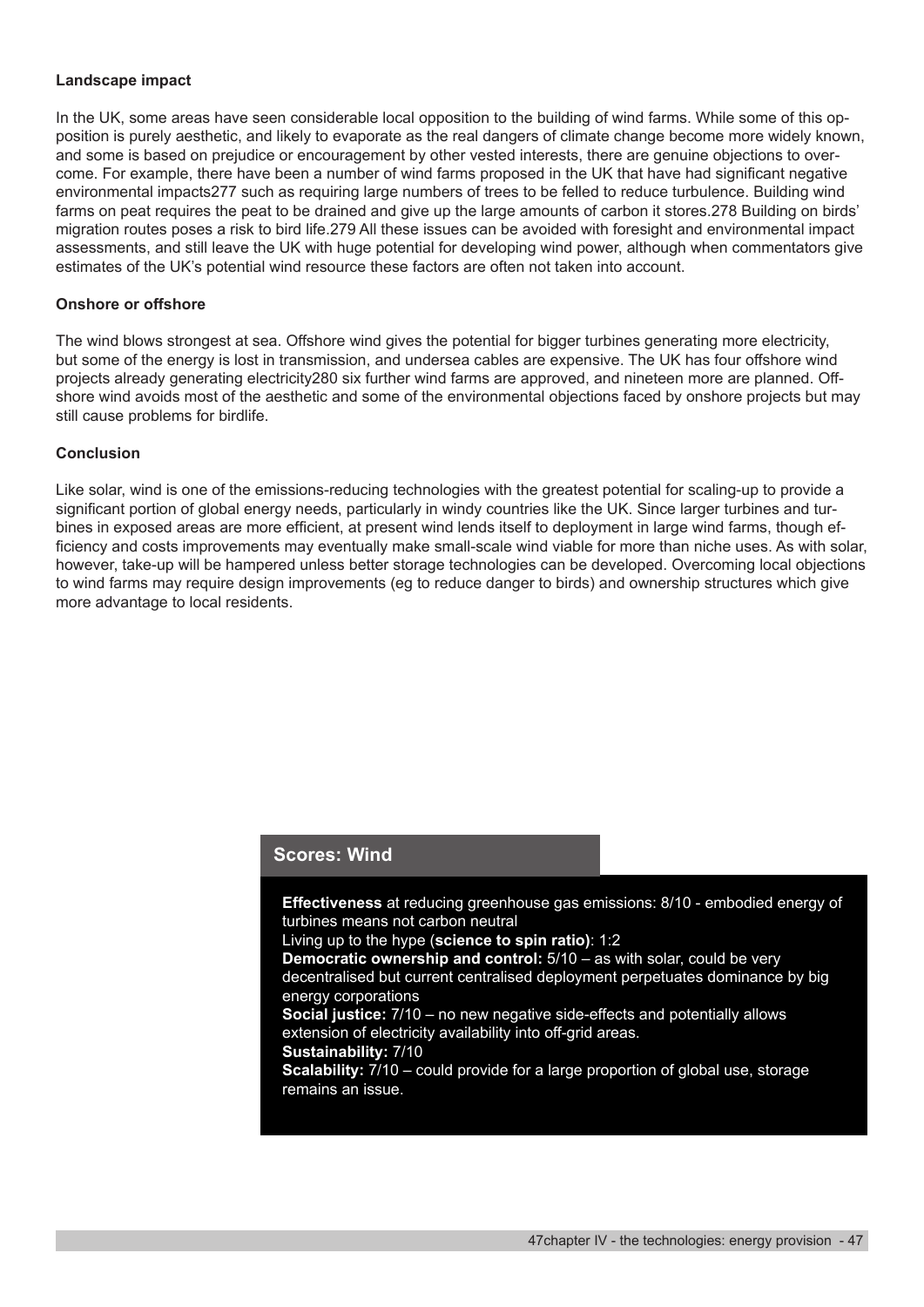# **Water Power - Hydroelectricity, Tidal Power, Wave Power**

# **How it Works**

#### **Large-scale hydroelectric**

A dam on a watercourse creates a reservoir. Water from the reservoir is gradually released through turbines to produce electricity. Some hydroelectric power stations can also be used to store energy. At times of low demand surplus power from the grid is used to pump water uphill into reservoirs to be released and generate electricity at peak demand.

#### **Small-scale hydroelectric (micro-hydro)**

Small plants use the flow of a river or stream to turn a turbine.

#### **Tidal power**

A tidal barrage works like a hydroelectric scheme, with a large barrier across an estuary which holds up the tidal flow (in or out) and releases water gradually, using the flow of the tide to turn a turbine or to push air through a pipe to a turbine. A similar system called tidal lagoons uses artificial pools which flood at high tide and empty on the ebb, using the flow of water to generate electricity.

Other tidal power designs work more like small-scale hydro, with underwater turbines moving with the flow of the tide.

#### **Wave power**

Several designs for exploiting wave power are being developed. Certain common elements can be observed, in particular, a wave power machine needs to resist the motion of the waves in order to generate power, ie part of the machine needs to move while another part remains still. Some designs include:

- Oscillating water column: a partially submerged, hollow structure installed in the sea. It is open to the sea below the water line, enclosing a column of air on top of a column of water. Waves cause the water column to rise and fall, which in turn compresses and decompresses the air column. This trapped air is allowed to flow to and from the atmosphere via a turbine.
- Buoyant moored device: this floats on or just below the surface of the water and is moored to the sea floor. In this type of device, the mooring is static and is arranged in such a way that the waves' motion will move only one part of the machine.
- Hinged contour device: a long articulated tube, the size of several railway carriages, with hydraulic fluid in the joints. The resistance to the waves is created by the alternate motion of the waves, which raises and lowers different sections of the machine relative to each other, pushing the fluid in the joints through hydraulic pumps to generate electricity. 281

# **Water Power Current Position**

#### **Status of the technologies**

- **Large-scale hydro** mature technology, in use since 19th century. Large dams are still being built around the world, particularly in the global South.
- **Small-scale hydro** developing. Effective designs are available, but deployment is mostly slow. China currently has over 50% of the world's small hydro capacity and is continuing to promote its use in rural areas.282
- **Tidal power** experimental and developing. Some tidal power is in use, but new designs may be needed to develop technologies which are widely applicable and avoid adverse local environmental impacts.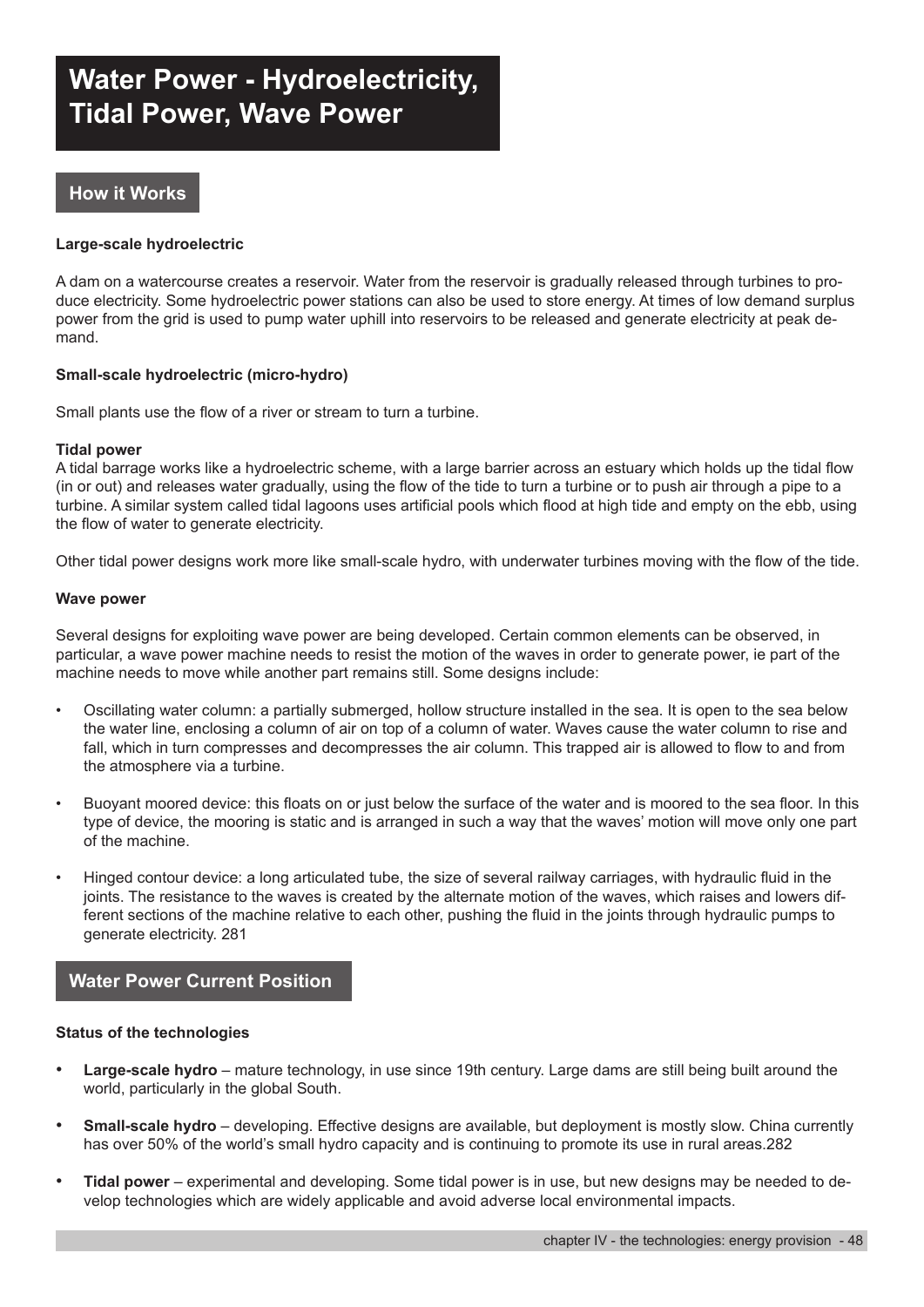**Wave power** – experimental and developing. Engineering improvements would be needed to create an efficient and widely applicable technology.

#### **Proportion of current usage**

- **Large-scale hydro** approximately 1% of current UK electricity generation, mostly in Scotland. One 100MW dam is under construction at Glendoe. 283
- **Others** less than 0.1%284

#### **Support for the technologies**

In the UK, expansion of large scale hydro is limited due to environmental concerns and the fact that most of the potential sites have already been used. Interest in large scale projects has shifted to tidal barrages, with construction and engineering companies lobbying for a tidal barrage on the Severn estuary.

Elsewhere in Europe, growth in hydroelectric schemes has been closely associated with growth in heavy industry, for example aluminium smelters which require huge amounts of cheap energy.

#### **Major players**

- **Large-scale hydro** In the UK the largest owner of hydroelectric systems is Scottish and Southern Energy.
- **Key players** in the international **hydropower industry** include construction and engineering companies such as: Norsk Hydro, Impreglio, Voith Siemens, Halcrow, Alstom, Mott Macdonald.
- **Severn Barrage:** The Severn Tidal Power Group (STGP) is a consortium of engineering and construction companies formed in 1981 to push for the construction of a Severn Barrage. Its members are Balfour Beatty, Taylor Woodrow, Sir Robert McAlpine and Alstom.

# **Water Power Issues**

#### **Large scale hydro**

There are major social and environmental issues with large scale dams.285 They gather silt behind the dam wall, block the flow of nutrients and wildlife downstream, fragment many of the world's major rivers and have displaced hundreds of millions of people. They are an environmental catastrophe in wildlife terms.

But is the energy produced from dams free from greenhouse gas emissions? No. When a dam is built and the land behind is flooded, the submerged plantlife decays, releasing stored carbon as ether carbon dioxide or methane. For several years after the land is flooded the immersed vegetation gives off a huge pulse of methane. Even after it subsides, methane production continues as seasonal drops in reservoir levels allow plants to grow which later get submerged.286 Methane is 20 times stronger as a greenhouse gas than carbon dioxide.287 Over a hundred years artificial reservoirs (about a quarter of which feed hydroelectric dams) will contribute about 7% of the global warming impact of all human activities.288

A study of the greenhouse gas emissions from the Curuá-Una dam in Brazil showed that, over than a decade after filling, cumulative emissions were nearly four times worse than if the same amount of electricity had been generated from burning oil.289 The effect varies widely from dam to dam; it is much worse in tropical areas where plant growth is more vigorous, and in reservoirs of new dams (where the entire lake floor may consist of decaying plant matter).290 However, studies in temperate areas show that the greenhouse gas contribution is still significant; at best it appears a dam gives one-tenth of the greenhouse effect of generating the same power from fossil fuels.291

However, decaying vegetation is not the only source of emissions from dams. The vast majority of dams are made from concrete and cement, sometimes millions of tonnes in a single dam. Manufacturing cement produces around 5% of global carbon dioxide emissions, at a rate of 1-1.2 tonnes carbon dioxide per tonne of cement. So large dams may be responsible for millions of tonnes of carbon dioxide emissions before they are even filled.

The World Commission on Dams has said: 'there is no justification for claiming that hydro-electricity does not contribute significantly to global warming'.292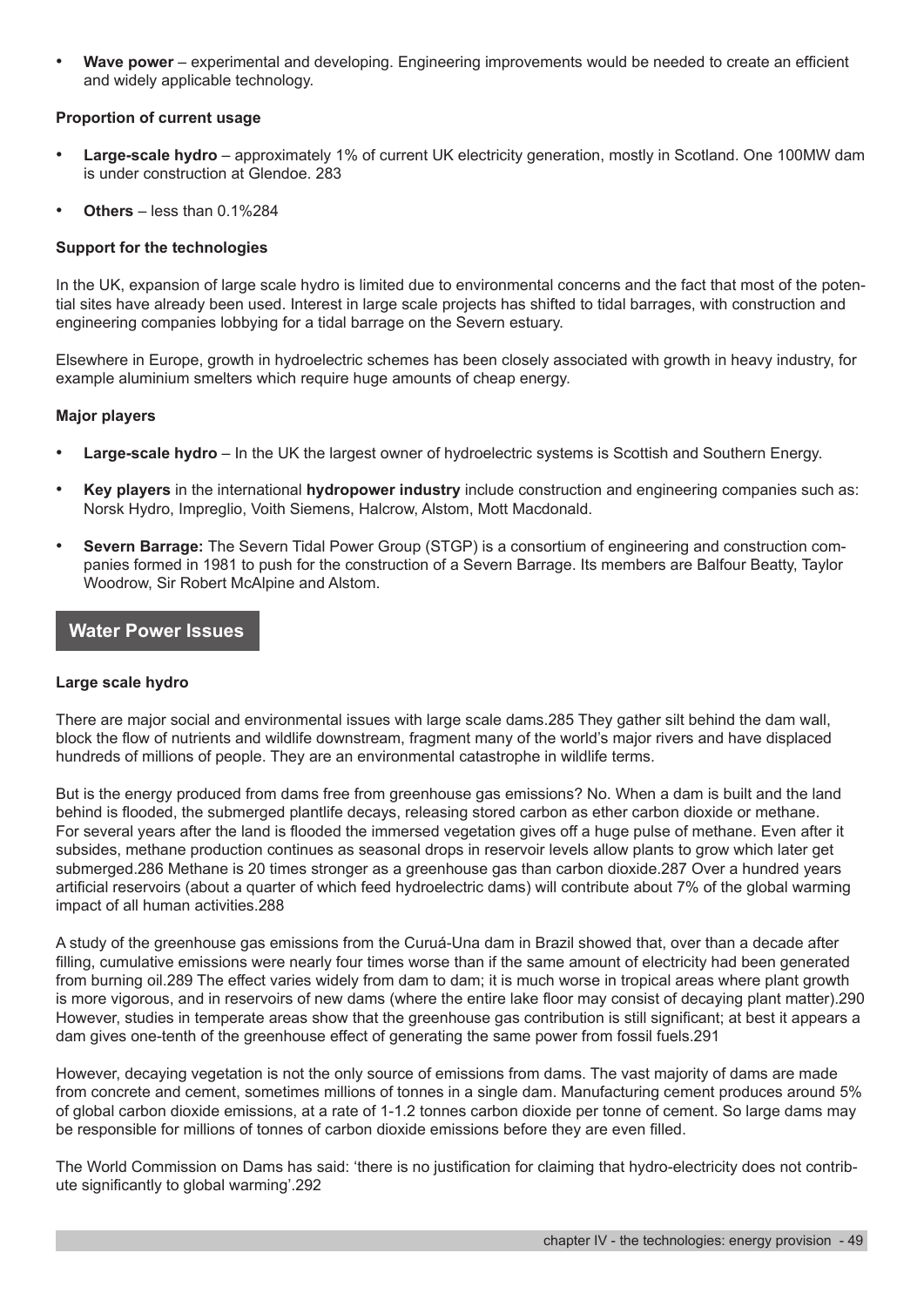#### **Small scale hydro**

Small scale hydro projects, particularly systems running off the flow of a river or stream, avoid the negative environmental impacts of larger hydroelectric schemes. They also have the advantage of being suitable for use in isolated areas away from power grids. While small-scale hydro is only suitable for some sites, and output is not entirely consistent as it will vary seasonally depending on the flow of the watercourse, there is nevertheless scope for considerable further deployment and development with few side-effects.

#### **Tidal power**

Currently only 3 tidal barrages exist worldwide,293 the largest on the Rance river in Brittany, France.294 The main reason why the technology has not been used more worldwide is that it is hugely expensive, only a limited number of suitable sites exist, and because of the destruction of the ecosystems of estuaries.295

#### **The Severn Barrage**

Since the 19th century there have been plans to build a tidal barrage across the Severn estuary as the site has the second greatest tidal range (difference in height between low and high tide) in the world, but none of the proposals have ever got off the ground. However, the UK government has indicated its support for a 'Severn Barrage'296 following a report from the Sustainable Development Commission which supported the scheme on condition that it was publicly owned and money was put into a 'compensatory habitat' for threatened wildlife.297

A 16km barrage in the Severn Estuary could supply 4.4% of UK electricity demand (17TWh) generating electricity for over 120 years, with construction costs in the region of £15 billion.298 However, the impacts on the local ecosystem are huge and irreversible. It would result in the the loss of the mudflat, saltmarsh and sandflat habitats which are internationally protected as a site for wading birds.299 The barrage would also have a significant adverse impact on fish populations as they get killed or injured in the turbines, their migration routes are blocked and the spawning grounds of many species would be beyond the barrier.300 A further disadvantage is that the project would produce power in two massive 'pulses' each day, which though predictable would potentially be difficult to accommodate for on a grid based on intermittent renewables.301

The Environment Agency chief executive Barbara Young has slammed the proposed Severn Barrage scheme saying: 'A project to deliver 5% of the UK's energy at the price of wrecking valuable wildlife is not the way forward...If you wrote someone a note, you would not reach for the Mona Lisa to write it on.'302 Friends of the Earth have proposed an alternative scheme using less intrusive 'tidal lagoons'. They claim that their scheme would be cost-effective and less ecologically damaging, protecting rare habitats.303

#### **Wave Power**

Waves are a powerful source of energy, but the energy is difficult to harness as any technology must withstand rough conditions and be able to generate from small as well as large waves. At present there is no reason to foresee significant side effects from increased deployment of wave power.

There are two wave power devices in the UK. Total capacity currently stands at 1.25 megawatts.304 According to the UK government the UK has wave power levels that are among the highest in the world. Wave energy has the potential to provide as much renewable energy as the wind industry, but the development of wave technology is currently at the same level as the wind industry was 10 years ago.305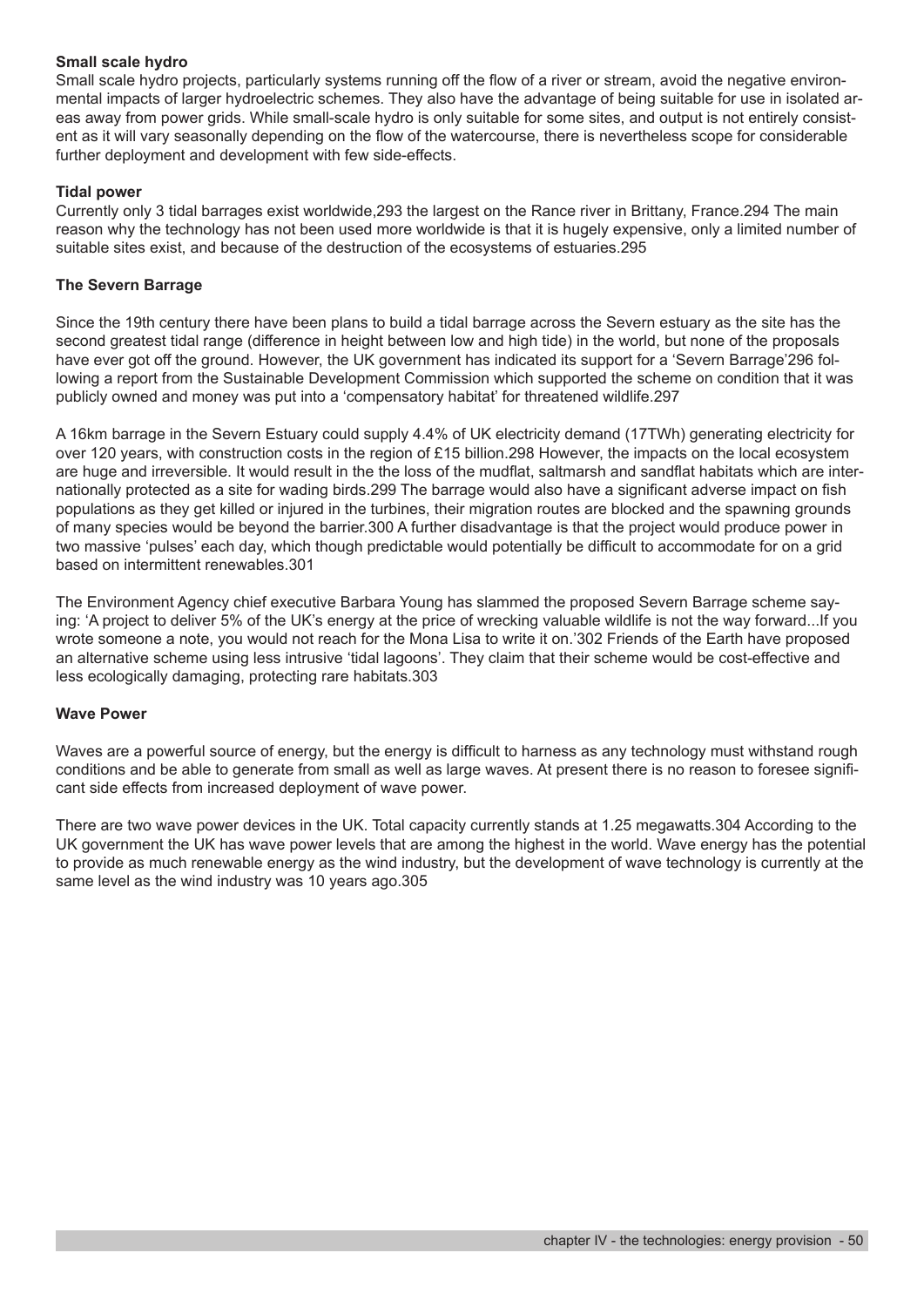# **Biomass**

# **How it Works**

Biomass as an energy source refers to the burning of wood, other plant material or dung, either for direct use as heat or to generate electricity.

In this section we include the use of biogas – methane for fuel captured from the decomposition of plant and animal waste in the absence of air. The methane can be used either for heating or for generating electricity. Landfill gas and incineration are dealt with separately – see below.

# **Biomass Current Position**

#### **Status of the technology**

Burning biomass is humanity's oldest energy technology – the majority of biomass fuel use globally is still made up of traditional heating and cooking fires and stoves.

#### **Proportion of current usage**

- 14% global energy use, mostly traditional biomass. Biomass is globally the largest contributor to renewable energy production.306
- Approximately 0.6% of UK energy use, including wood and other plant-based solid fuels and sewage gas.307

#### **Support for the technology**

Biomass is supported in the UK through the renewables obligation which requires electricity suppliers to use a set amount of renewable energy308, and through action plans to encourage the growth of fuel crops and promotion of biomass through management of forestry. The government also operates grant schemes such as the £400 million Environmental Transformation Fund which supports a range of renewable technologies in the UK309. In 2008/09, £10 million of this fund will go towards capital and infrastructure grants for bio-energy.

#### **Major players**

• EDF, Drax, Prenergy Power, E.On, SembCorp Utilities, RWE, ESD Biomass, Scottish Power, Renewable Fuels Ltd. Biomass UK.

#### **Biomass Issues**

#### Co-firing

The main use for biomass in large scale electricity production is in co-firing biomass with coal in power stations. This has been exploited in public relations campaigns by the coal-fired power generation industry to deflect criticism while climate change demands their closure. For example, Drax power station, the UK's largest coal-fired power plant, producing 7% of the UK's electricity, trumpets its co-firing even though this represents less than 2% of its total production. Drax made a big play of using locally sourced fuel, saying that 'Drax Power has already made much progress in promoting local supply partnerships for future forestry and energy crops',310 but has since been using olive pips transported from Italy as feedstock,311 with the attendant transport emissions.

Co-firing with biomass also faces major problems of scalability. For example, it has been calculated that if Drax, were to produce 10% of its output from biomass, it would require 750,000 hectares of 3-year rotation coppice. 312 On this basis, producing 10% of the UK's electricity from biomass co-firing would require nearly twice as much land as is currently in agricultural use in the UK.

Scottish Power's Longannet and Cockenzie plants have introduced biomass requiring 12% of Scotland's total agricultural land.313 This is to displace only 5 % of the company's coal requirement by 2013.314 There are no figures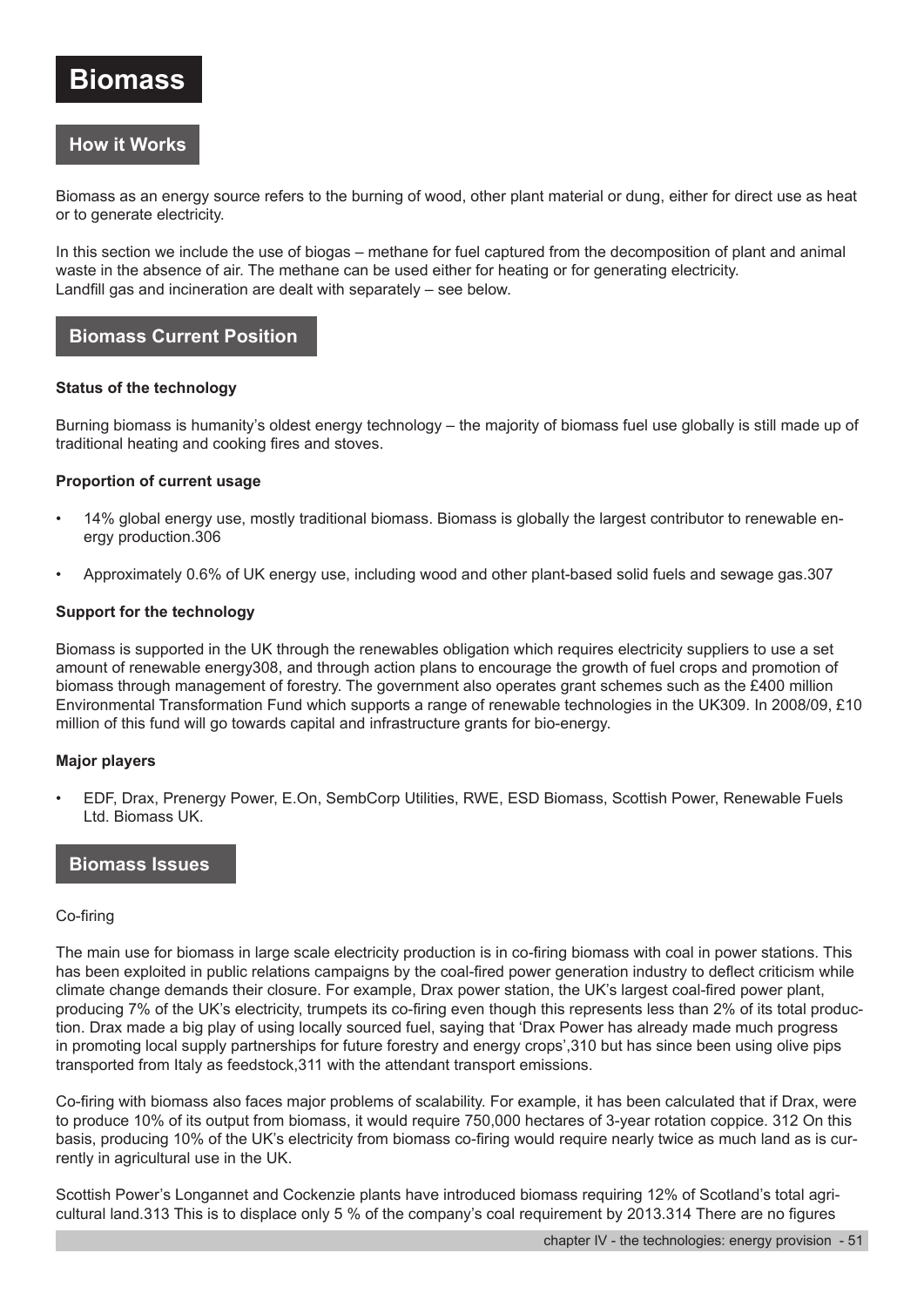currently available on levels of indirect carbon emissions due to land use for UK biomass.

#### **Large scale biomass power plants**

A new 350MW biomass power plant, the largest in the world, has been granted permission in Port Talbot.315 The plant £400 million plant316 will require 2.5-3 million tonnes of 'carbon neutral' wood chip each year, which the company, Prenergy, plans to import from countries such as Russia and the Ukraine.317

With large scale power plants such as this, and E.On's Stevens Croft plant in Scotland and Blackburn Meadows plant in Sheffield,318 a significant portion of the energy is wasted as heat.

#### **Sustainable use of biomass**

So co-firing coal with biomass or burning biomass in existing large plants is no solution. But biomass does have a role to play where it can be harvested and used sustainably on a smaller scale, either providing heat to individual buildings or for combined heat and power. To decide whether or not a biomass project is sustainable, the full life-cycle emissions from the fuel including from land use change, transportation and processing must be taken into account. Recycling waste products, including waste wood, has the potential to qualify as sustainable biomass where no harmful emissions are involved (as there are with conventional waste incinerators). Impacts on soil depletion from using agricultural waste should also be considered.

#### **Traditional biomass**

Traditional use of biomass also has its own associated issues: the World Health Organisation estimates that 2 million people in the Majority World, predominantly women and young children, die prematurely each year from breathing the fumes from indoor biomass stoves.319 In addition, efficiency of traditional biomass use (especially open fires) can be low and use of wood for fuel is a significant contributor to deforestation, especially in Africa. Users of traditional biomass need to be enabled to develop improved technologies.

#### **Biogas**

Biogas is usually produced from agricultural waste including manure, or from sewage. The material is broken down by the natural action of bacteria in a sealed container called a digester, allowing the gas to be piped off and burned for heating, cooking or power generation. The remaining solid waste can be used as fertiliser if it is not contaminated with other materials (use of sewage waste in this way can be hazardous).

Small biogas digesters using animal manure to supply gas to households or villages are already used in some parts of the Majority World, particularly India. Farm-scale biogas digestion plants are increasing in popularity in Germany and Scandinavia. Local use of materials makes most sense to avoid transporting bulky, smelly raw materials. While the technology could only supply a small portion of total energy needs, it has relatively few negative side effects and is suitable for use in areas without infrastructure such as electricity grids or piped natural gas.

#### **Scores: Biomass**

**Effectiveness** at reducing greenhouse gas emissions: 6/10 – potential reduced by transport and processing emissions

Living up to the hype (**science to spin ratio**): 1:3

**Democratic ownership and control:** 9/10 (biogas and traditional biomass use) 3/10 (electricity/heat generation from biomass) due to dominance by large energy corporations

**Social justice:** 7/10 (biogas)

2/10 (electricity/heat generation from biomass) food price rises, land-grabbing **Sustainability:** 10/10 (biogas)

3/10 (electricity/heat generation from biomass) current or slightly expanded levels should be sustainable but further growth relies on land-use change **Scalability:** 3/10 (overall)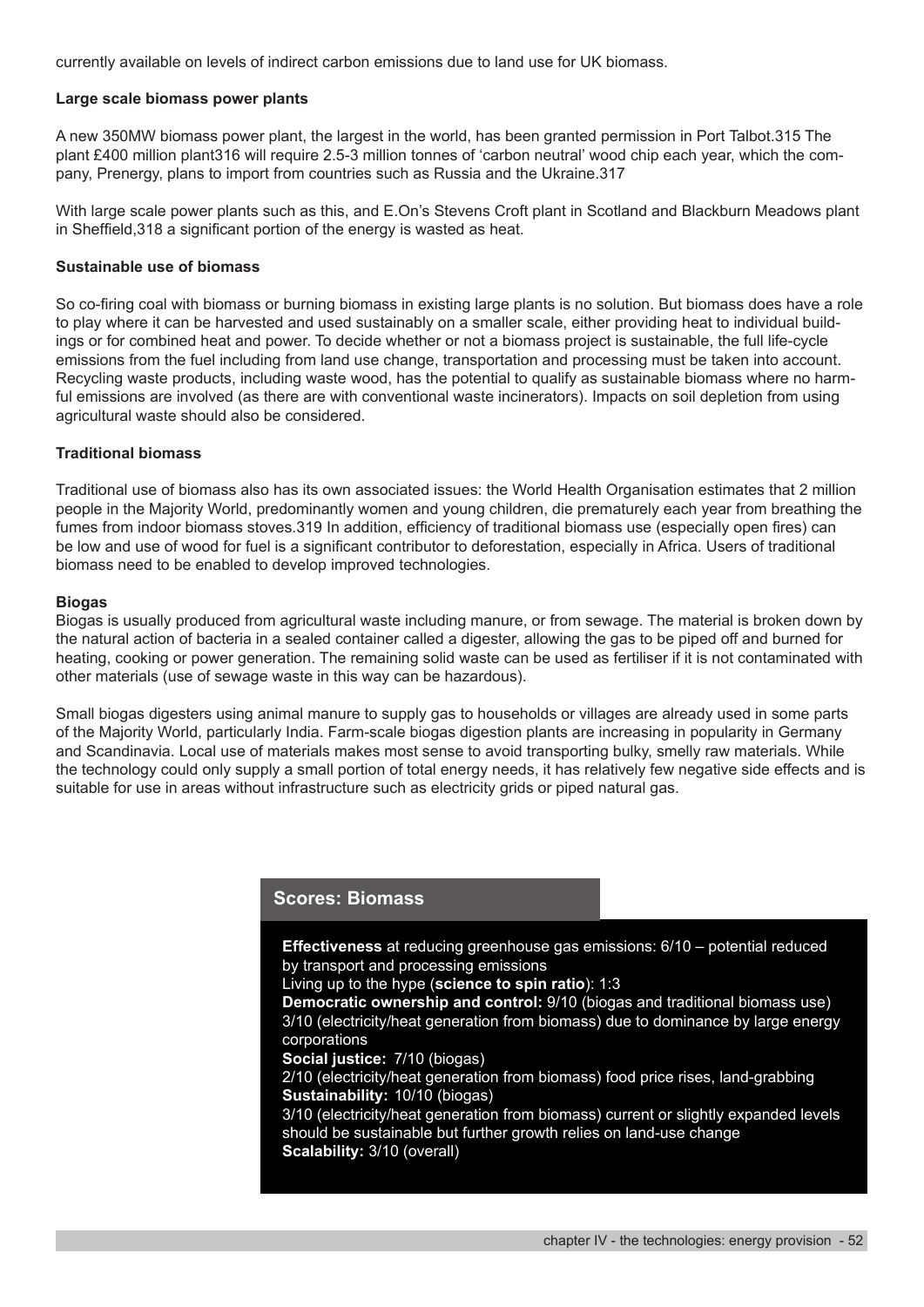# **Incineration & Landfill Gas**

Two technologies sometimes classed under biomass use (but not assessed as such elsewhere in this section) are landfill gas and incineration. Neither of these makes a significant contribution to reducing greenhouse gas emissions from energy generation, but they are sometimes suggested as means of dealing with the emissions from waste.

Landfill waste dumps generate methane as degradable waste breaks down with insufficient oxygen. Methane is a greenhouse gas four times as potent as carbon dioxide. Some of the methane can be captured (possibly up to 75%, more often 25-50%) and used as fuel. While this may reduce emissions from existing landfill sites, emissions per unit of energy remain higher than from a gas-fired power station. More importantly, other methods of waste disposal, especially separation of waste at source with materials recycled, composted or anaerobically digested to produce biogas, achieves much greater overall emissions reductions.320

Incineration of waste in the UK usually means burning the waste that remains after metal and plastics have been separated for recycling, and using the heat to generate electricity, as in a coal or gas-fired power station. Much of this 'residual' waste consists of plastics, derived from fossil fuels, which give off carbon dioxide, other greenhouse gases and other pollutants when burned. Electricity only incinerators emit 33% more carbon dioxide than gas fired power stations. They also rely on maintaining high levels of waste.

#### **Decentralised energy vs extending the grid**

# **How it Works**

#### **Decentralised energy**

Generating energy through combustion of fossil fuels at centralised power stations and transmission through the National Grid is incredibly wasteful. 61.5% of the energy is lost as heat at the power stations, 3.5% is lost in transmission as the electricity has to travel through the grid at high voltage and then be converted to low voltages to be used domestically.321

The solution to this put forward by Greenpeace and the European Renewable Energy Council (amongst others) is to have local grids.322 In this scenario local areas would produce electricity using a variety of renewable technologies. As well as small wind farms, solar panels and other medium-scale technologies, homes and businesses would 'microgenerate' their own energy. This would be backed up by 'combined heat and power' (CHP) plants; small power stations in urban areas burning fossil fuels or biomass which distribute their surplus heat to nearby buildings via insulated hot water pipes.323 This gives much more efficient overall use of energy since the heat produced generating electricity is not wasted.

#### **Extending the grid**

On the other end of the scale, there is the suggestion of extending electricity grids outwards, connecting up the UK grid with Europe and beyond to harness the enormous potential for concentrated solar power from the Sahara desert. The plan is called TREC - Trans-Mediterranean Renewable Energy Co-operation324 – and involves linking up all renewable energy resources and trading them across Europe, North Africa and the Middle East with new efficient high voltage DC cables.325

# **Incineration & Landfill Gas Current Position**

#### **Status of the technology**

Decentralised energy mainly uses existing technologies which have been successfully in use for decades, particularly in other parts of northern Europe such as Denmark. For more on the micro-generation component, see the relevant sections above.

Extending the grid would rely on use of high voltage DC cables, for which the technology exists but is not in widespread use.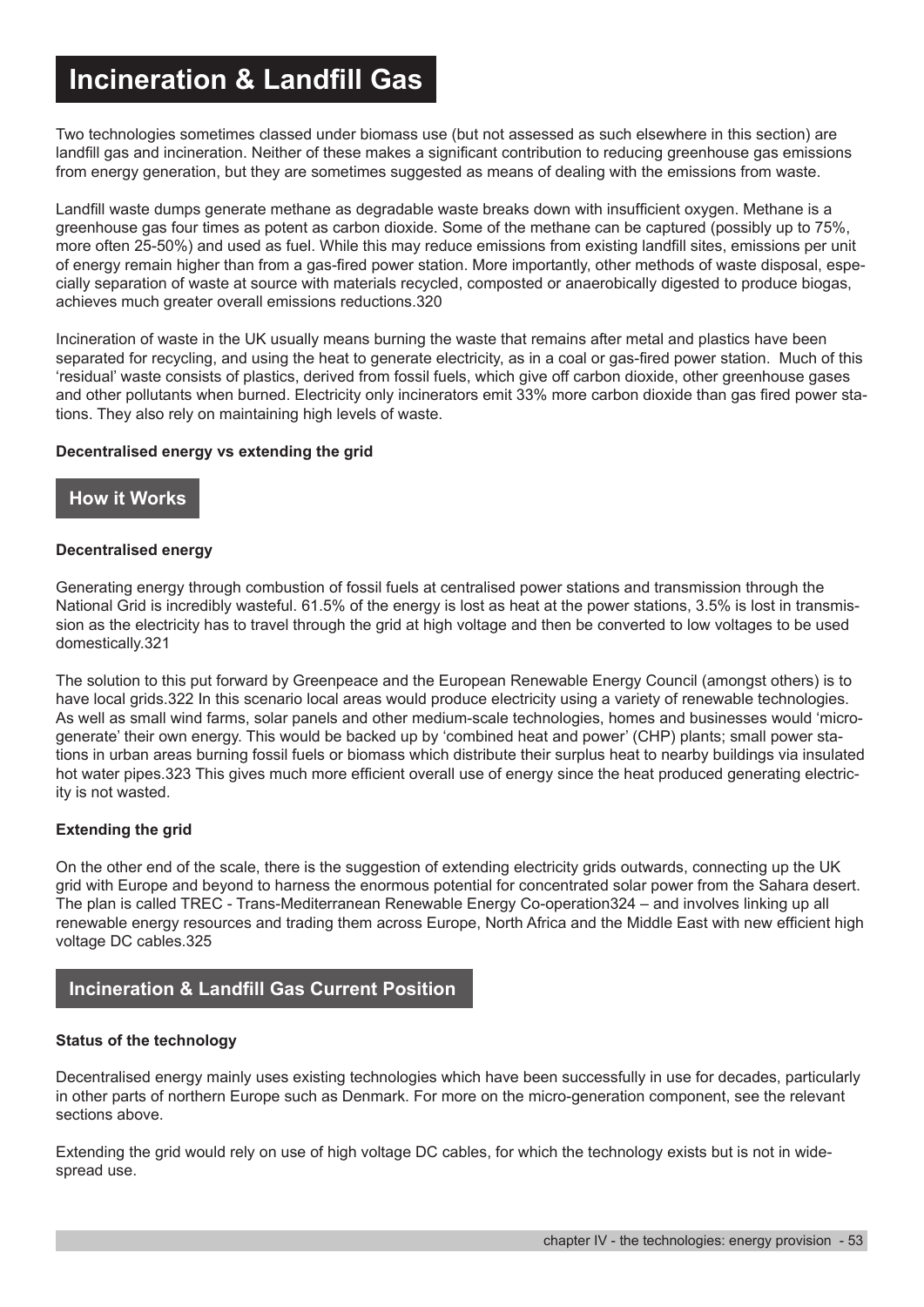#### **Major players**

In the UK, decentralised energy is being promoted by various local authorities, including London and Edinburgh, and NGOs including Greenpeace and World Wide Fund for Nature (WWF).

Extending the grid is supported by TREC, Trans-Mediterranean Renewable Energy Cooperation. TREC is a project of the founded in 2003 by The Club of Rome, the Hamburg Climate Protection Foundation and the National Energy Research Center of Jordan (NERC).

#### **Incineration & Landfill Gas Issues**

#### **Issues with decentralised energy**

Decentralised energy has the advantages that it gives communities more autonomy over their energy supply and it is more efficient. Also, using combined heat and power gets over the problem of how to heat homes effectively without high carbon dioxide emissions. Most plans still require some connection to a national grid, as a minimum for backup purposes.

The idea has its disadvantages though. Micro generation of electricity through mini wind turbines is much less efficient than large scale projects. District heating networks would require installation of expensive new infrastructure which would generally only be viable in densely populated areas. CHP plants need a sustainable fuel source. CHP would offer a more sustainable way of using remaining gas reserves – but is not a long term solution, particularly with the UK relying increasingly on imports of liquefied natural gas which has a high carbon cost from liquefaction and transportation.

#### **Issues with an extended grid**

An extended grid would help to eliminate problems of intermittency of supply as there should always be wind blowing or sun shining somewhere in the extended region. It is predicted that 10-25% of Europe's energy could come from concentrated solar thermal energy from the Sahara by 2050.326 The question this raises is whether the richer nations that are part of the programme would end up effectively colonising the renewable energy resources of the poorer nations, as has happened in the past with other natural resources from oil to gold to timber, contributing to poverty and conflict in Africa and elsewhere. 80% of people in Sub Saharan Africa have no access to electricity.327 Sub-Saharan Africa is not currently part of the TREC programme. Don't these countries also have rights to share in Africa's electricity generating potential? At present, since they don't have the money to invest in the project, they don't get the power.

#### **Conclusion**

Decentralised energy and an extended grid are not mutually exclusive. Both may be required to maximise use of renewables, alongside an intelligently organised supply and demand management system.

| <b>Scores: Biomass</b>                                                                                                                                                                                                                                                                                                                                                                                                                                                                                                                                                                                                                                                                                                                                                                                                                                                                                                                                                                                                                                                                                                                                                                             |                                                      |
|----------------------------------------------------------------------------------------------------------------------------------------------------------------------------------------------------------------------------------------------------------------------------------------------------------------------------------------------------------------------------------------------------------------------------------------------------------------------------------------------------------------------------------------------------------------------------------------------------------------------------------------------------------------------------------------------------------------------------------------------------------------------------------------------------------------------------------------------------------------------------------------------------------------------------------------------------------------------------------------------------------------------------------------------------------------------------------------------------------------------------------------------------------------------------------------------------|------------------------------------------------------|
| Decentralised energy:<br>Decentralised energy:<br>Effectiveness at reducing greenhouse gas emissions: 6/10 - more efficient use of existing fuel, but doesn't<br>eliminate fossil fuel use and microgeneration may be inefficient<br>Living up to the hype (science to spin ratio): 1:2<br>Democratic ownership and control: 7/10 – transfers power to local government and smaller power companies<br>Social justice: 7/10<br>Sustainability: 5/10 – lowered due to most DE systems currently relying on gas-fired Combined Heat and Power<br>(CHP)<br>Scalability: 6/10 – could be expanded considerably, but unclear what proportion of UK needs would be met<br>Extending the grid:<br>Effectiveness at reducing greenhouse gas emissions: 6/10 – could encourage uptake of renewable technologies<br>Living up to the hype (science to spin ratio): 1:4<br>Democratic ownership and control: 2/10 takes control of electricity generation further from individuals and<br>communities<br>Social justice: 3/10 possibility of energy 'colonialism'<br>Sustainability: 8/10 - once established, system should be robust<br>Scalability: 6/10 – not proven what proportion of needs could be met |                                                      |
|                                                                                                                                                                                                                                                                                                                                                                                                                                                                                                                                                                                                                                                                                                                                                                                                                                                                                                                                                                                                                                                                                                                                                                                                    | chapter IV - the technologies: energy provision - 54 |
|                                                                                                                                                                                                                                                                                                                                                                                                                                                                                                                                                                                                                                                                                                                                                                                                                                                                                                                                                                                                                                                                                                                                                                                                    |                                                      |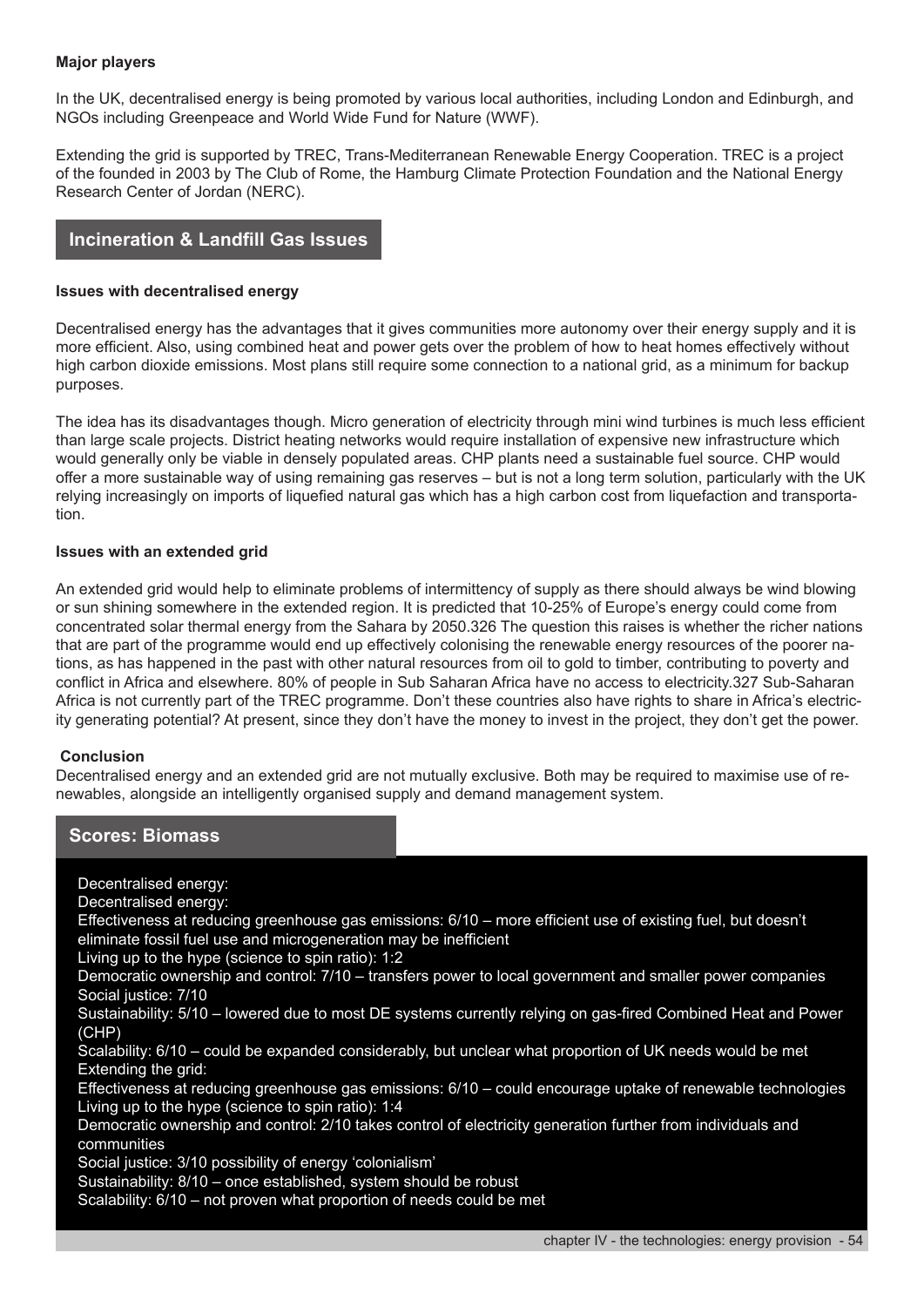# CHAPTER V: THE TECHNOLOGIES - GEOENGINEERING

Things must be getting really bad when people suggest terraforming<sup>328</sup> our own planet. Not only that but these people are being taken seriously. The term geoengineering refers to the large scale manipulation of the environment to bring about specific environmental change, particularly to counteract the undesirable side effects of other human activities.329 The geoengineering community prefers to refer to its work as 'Earth Systems Engineering and Management'330 to avoid the dodgy sci-fi overtones. Technologies proposed include blasting the stratosphere with sulphates, mirrors in space, covering the deserts in reflective plastic, and dumping iron fertilizer in the oceans. Geoengineering technologies are presented as 'last ditch' options. But at bottom geoengineering is all about sounding just plausible enough to perpetuate the myth that there is an easy way out of this crisis. And about money from carbon credits, of course.

# **How the Technologies are Supposed to Work**

There are various geoengineering projects on the table and they broadly fit into two categories: technologies to increase the amount of the sun's energy that is reflected back into space, and technologies to remove carbon dioxide from the atmosphere. These methods differ from carbon capture and storage in that they remove carbon dioxide once it has been dispersed in the atmosphere rather than at the point of emission. This requires planetary-scale engineering of ecosystems to have any significant impact on atmospheric carbon dioxide levels.

# **Geoengineering Current Position**

#### **Status of the technology**

Most of the technologies suggested are purely theoretical. A few, including ocean fertilisation and capture of carbon dioxide from the air, are beginning to be commercialised, though they remain controversial and highly speculative, with major uncertainties surrounding their effectiveness.

#### **Support for the technology**

Geoengineering is seen by many scientists as an extreme and potentially dangerous approach to climate change mitigation. However there has been government interest. In 2001 a conference was held at the White House between the President's Climate Change Technology Programme and scientists researching geoengineering, entitled 'Response Options to Rapid or Severe Climate Change'.331 The USA also pushed for geoengineering to be included in the Intergovernmental Panel on Climate Change's report into the potential for climate mitigation.332 In 2006, NASA held a closed meeting to discuss geoengineering including the use of sulphates.333 The USA was also the key nation at the last meeting of the London Convention (the International Maritime Organization body that oversees dumping of wastes at sea) pushing for a watered down statement concerning the legality and impact of ocean fertilisation.334

In the UK, an unnamed 'senior environment minister' commented that: 'The data on ocean acidification over the past year has turned heads in the upper levels...ocean fertilization, because of it's enormous potential simply must (I will emphasize the word must) be explored vigorously... Other governments in Europe and Asia are of the same opinion and are moving forward with their own plans. The question is how to do this without engendering public opposition.'335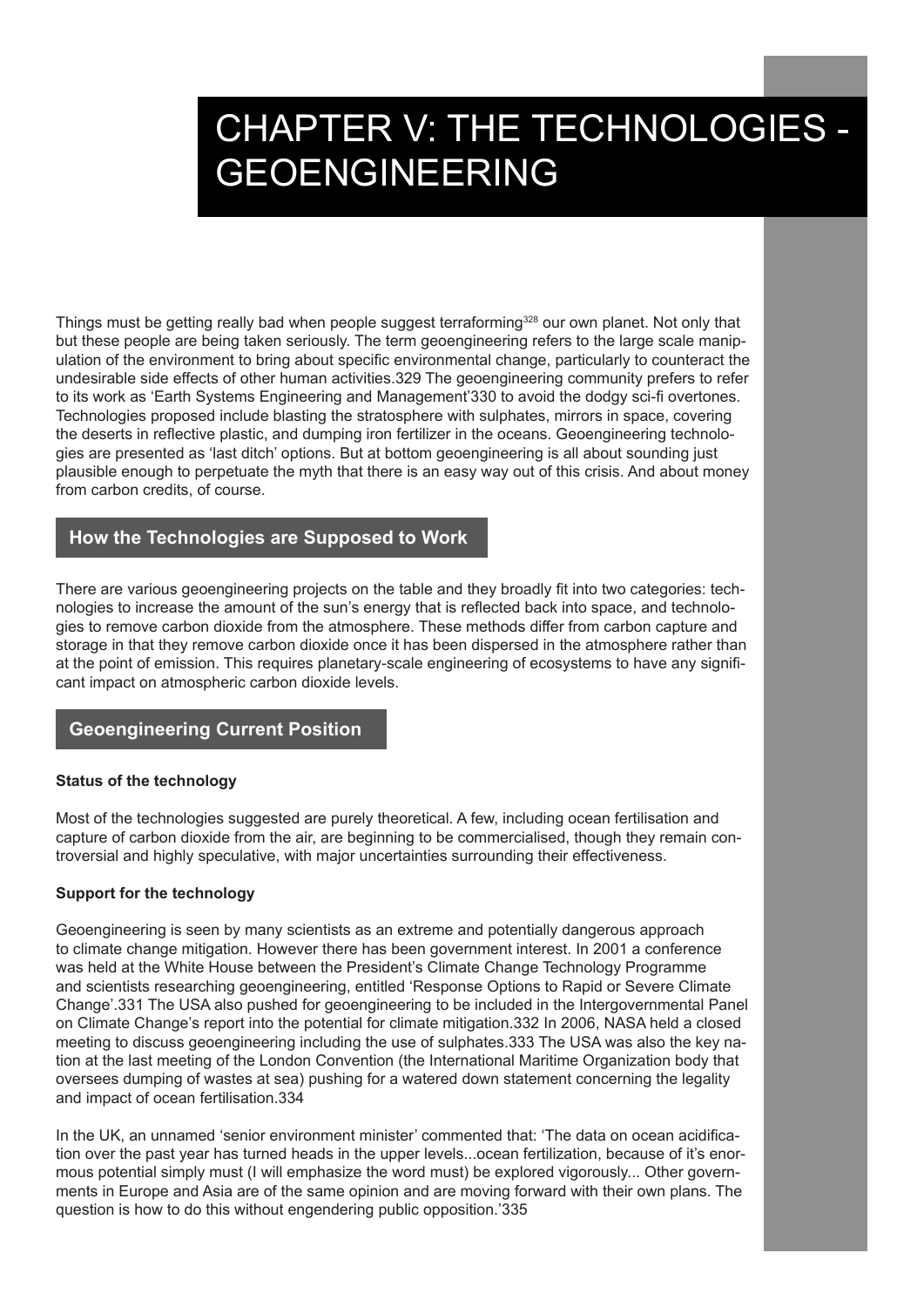Ocean fertilisation experiments have been funded by countries including Australia, Canada, Japan, Germany, Mexico, Netherlands and New Zealand.336

#### **Major players**

#### **Ocean fertilisation companies:**

• Climos, Atmocean, Planktos [now defunct], Ocean Nourishment Corporation

#### **Carbon sequestration:**

Synthetic Genomics, Global Research Technologies

#### **Carbon offsets:**

• Carbon Neutral Company, Climate Care, JPMorgan, Atmosfair, Natsource, Terrapass, DrivingGreen, Drive Neutral, carbonfund.org, MyClimate, AtmosClear Climate Club, Carbonfund.org, Climate Friendly

**Investors -** Virgin Earth Challenge, Breamar Energy, Elon Musk,

**Academics** – supportive of or researching geoenginneering to varying degrees:

Paul Crutzen (sulphate aerosols), Ken Caldiera (albedo enhancement), Roger Angel (mirrors in space), Stephen Slater (cloud seeding), Alvia Gaskill (albedo enhancement), David Keith, John Latham (cloud seeding), Klaus Lackner (carbon sequestration).

# **The Technologies**

# **Albedo enhancement - Reflecting the sun's energy**

The capacity of the earth to reflect back solar energy is know as its 'albedo'. Methods to increase this reflective capacity are also known as 'albedo enhancement'. Some of these technologies sound like a joke – but they're not. Sulphates in the stratosphere

When volcanoes erupt they release sulphates which are known to have a cooling effect on global temperatures by reflecting solar energy back into space. The eruption of Mount Tambora in 1815, led to the 'year without summer'.337 Planet-wide episodes of cooling also followed the eruptions of El Chichón (1982) and Mt. Pinatubo (1991).338 Some scientists are therefore proposing to increase the level of sulphates in the atmosphere to simulate the effect of a volcanic eruption. Methods for getting the sulphur up to the stratosphere include using tens of thousands of balloons,339 using naval cannons,340 big pipes or specially designed aircraft341. Another suggestion is to increase the sulphate emissions of conventional aircraft by using fuel with a higher sulphur content.342 It is estimated that 5 million tonnes of sulphur would be needed each year to compensate for a doubling of carbon dioxide concentrations. Costs are estimated at around \$25-50bn (£12.5-25bn) a year.343

Beyond the overarching problems with albedo enhancement as a solution to climate change, there are a number of significant issues with this particular approach. It is essentially fighting pollution with more pollution. Sulphate pollution causes a thinning of the earth's ozone layer. The sulphates will eventually come back down to earth, with an unknown impact on ecosystems. Governments have been working to reduce emissions of sulphates because they cause acid rain. Nobel prize winner Paul Crutzen, who advocated research into sulphate aerosols as a last ditch solution to global warming, predicted around half a million deaths as a result of particulate pollution.344 New studies have shown that the historic droughts in the Sahel region of Africa that caused widespread famine in the 1970s and 80s were caused in part by industrial emissions of sulphates in the West.345 The clean air acts that reduced this pollution helped cause the return of the rain to the Sahel. It is impossible to predict which regions would be affected by this climate manipulation or how.

# **Plastic coated deserts**

According to Alvia Gaskill of the Global Albedo Enhancement Project, covering the Sahara, Arabian and Gobi deserts with polythene sheeting could delay the effects of global warming by 60 years.346 In this plan 67,000 square miles of desert would be given the shiny plastic treatment each year for 60 years.347 The plastic sheeting would have to be maintained, and periodically replaced, for a century or two348 (which could by a logistical issue in desert regions). Premature removal would have a rapid global warming effect.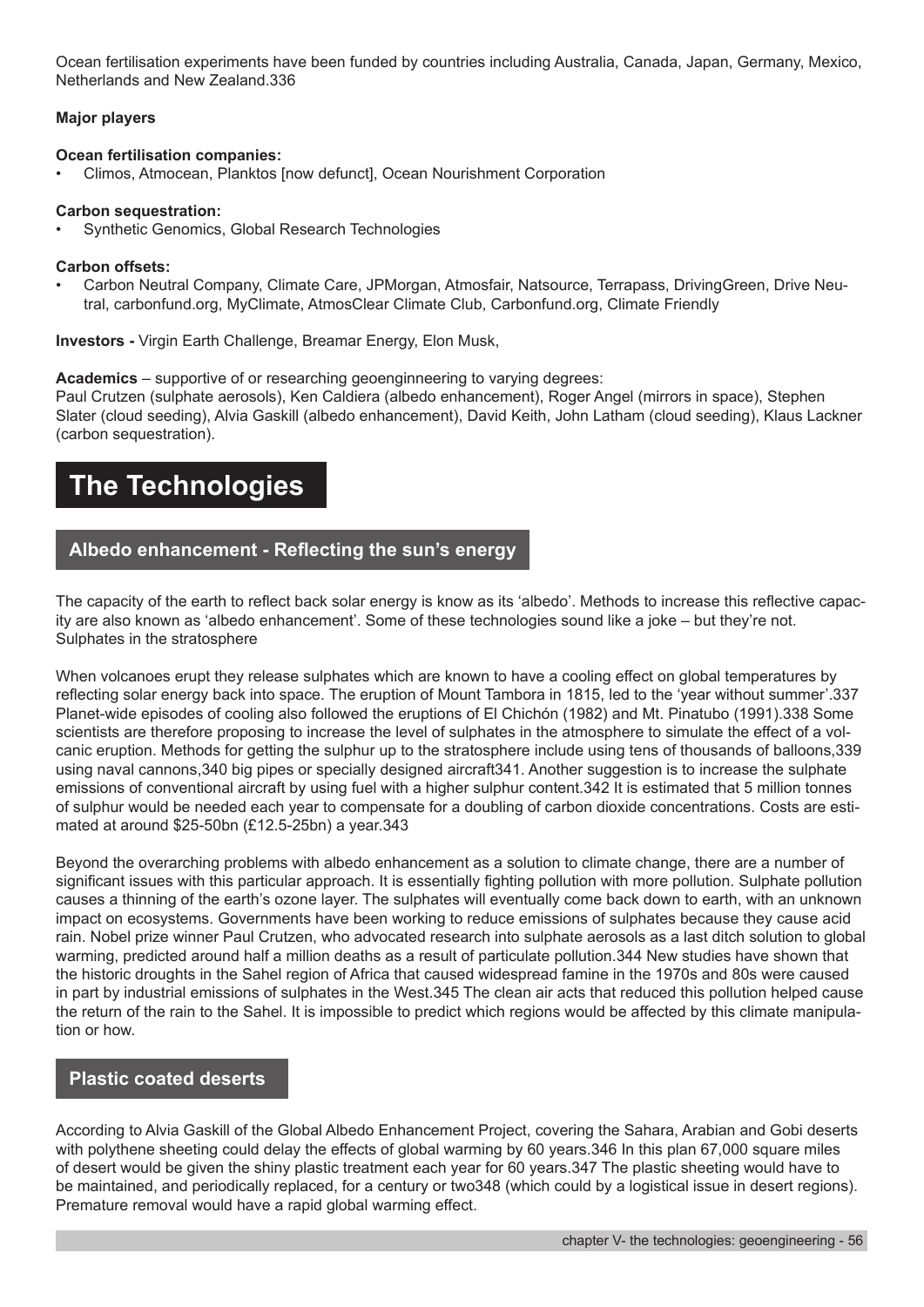Issues with this particular approach include the possibility of significant and unpredictable changes to regional weather patterns and changes to the local, regional and even global climate. This could particularly exacerbate poverty in Africa. All life in the affected desert region would be eliminated. Also, dust from the Sahara travels thousands of miles and transports nutrients way out into the Atlantic Ocean – in part forming the basis of the ocean's food chain.349 Gaskill fails to address the issue that plastic is made from oil, oil supplies are running low, and plastic manufacture has its own greenhouse gas emissions. On the upside, Alvia Gaskill suggests that this method would provide valuable experience in terraforming which could be used in future interplanetary space exploration, and lower global temperatures would lessen demand for air conditioning and so reduce carbon emissions.350 Satire is dead. Sunshades in space

Another albedo-enhancement scheme involves a set of 16 trillion transparent, sunlight-refracting shades about 1.5 million km from Earth. Each shade would weigh only about a gram and cover roughly the area of a broadsheet newspaper page. The project would require 20 launchers each positioning 800,000 screens every five minutes for ten years and would cost trillions of dollars over 25 years.351 This scheme would not only involve high cost but also massive amounts of energy, and the technology is, to put it mildly, highly speculative.

# **Making Clouds**

Clouds are white so they reflect sunlight. Increasing the amount of clouds will reflect back more solar energy. But increasing cloud cover affects the weather so to avoid significant impact on humans the proposal is to increase cloud cover way out in the open ocean. The method proposed is to use specially designed boats which whoosh up ocean water into the air. Approximately 50 cubic meters of ocean water would need to be sprayed globally every second to counteract a doubling of present-day concentrations of carbon dioxide.352

# **Shiny Plants**

Plant shinier varieties of agricultural crops.353 Use would have to be widespread to have any significant albedo enhancement effect. As with agrofuels, this could potentially have an impact on food prices and deforestation rates due to land use change and increase the use of genetically modified crops.

# **Paint Everything White**

Yes, everything that can be painted354 – roofs, roads, you name it. It doesn't seem to have occurred to the proposer that driving on white roads on a sunny day would cause crashes everywhere as drivers are dazzled by the light. And if the roads aren't for driving on then dig them up, don't paint them.

# **Cover the Sea with Ping Pong Balls**

To mimic the reflective effect of arctic ice, thereby reducing the amount of heat absorbed by the earth's surface. Okay, so that was a spoof  $-$  but could you tell the difference?  $355$ 

# **Overarching Issues with 'Albedo Enhancement'**

Once a scheme of albedo enhancement has been embarked upon it must be maintained for as long as the carbon dioxide emissions that it aimed to counteract remain in the atmosphere (up to 200 years) regardless of any negative impact the scheme is found to have. Humanity is already conducting an uncontrolled planetary scale experiment with the planet's climate through greenhouse gas emissions. Is it really sensible to start another one which could have equally disastrous and unpredictable consequences?

Albedo enhancement also does nothing to counteract the other effects of high carbon dioxide concentrations in the biosphere. Dissolved carbon dioxide is making the oceans more acidic.356 If carbon dioxide emissions continue, the pH of the oceans is predicted this century to reach a level lower than for the past hundreds of millennia. Ocean acidification is already destroying the world's coral reefs and also threatens organisms such as phytoplankton and zooplankton which are the basis of major food chains. It is unclear whether marine species and ecosystems will be able to adapt quickly enough to survive.357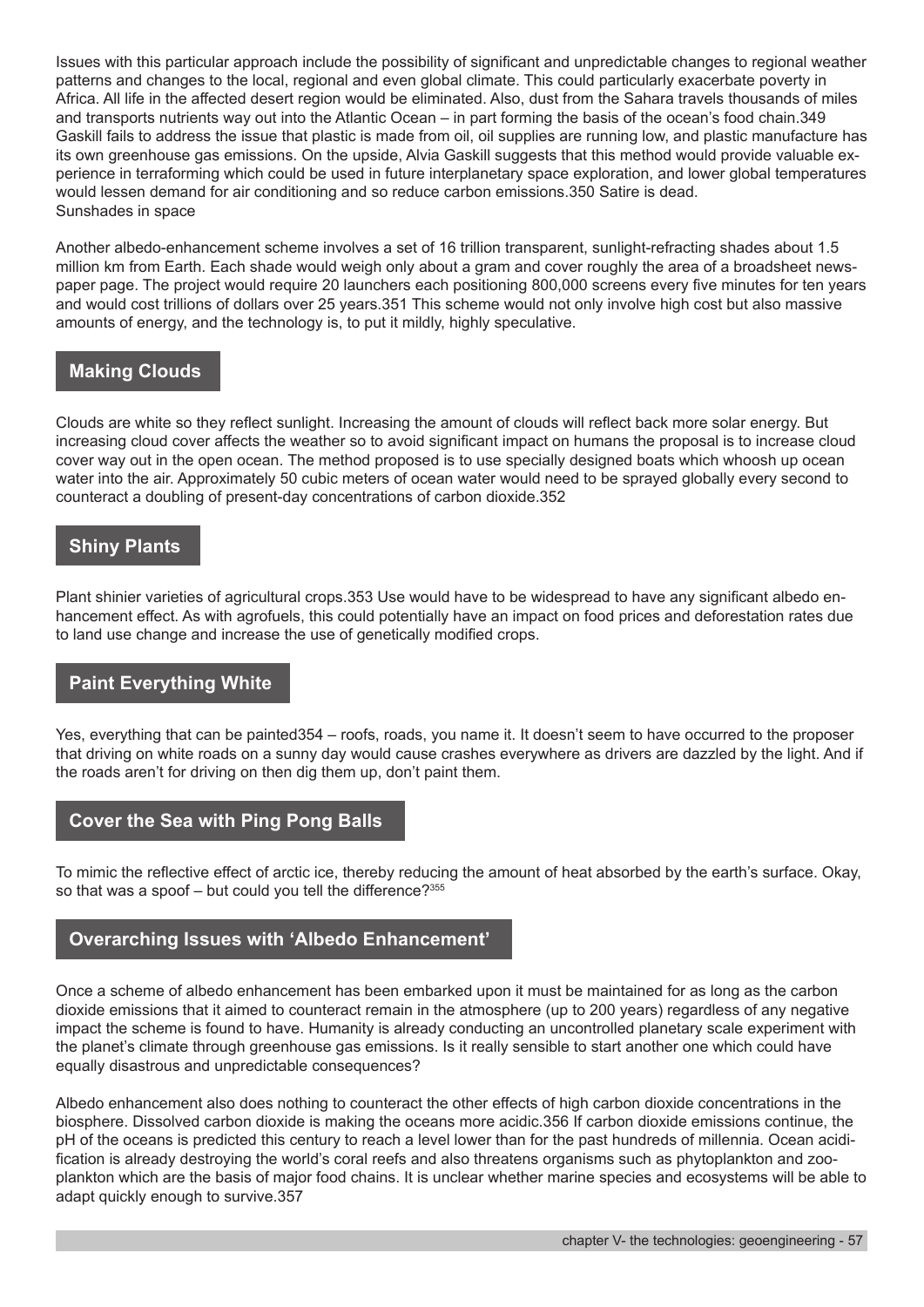# **Removal of Carbon Dioxide from the Atomsphere**

In February 2007, Richard Branson announced the launch of the Virgin Earth Challenge, a prize of \$25 million for the person who can 'demonstrate to the judges' satisfaction a commercially viable design which results in the removal of anthropogenic, atmospheric greenhouse gases so as to contribute materially to the stability of Earth's climate.'358 Judges include Branson, the former US Vice-President and chief negotiator responsible for wrecking the Kyoto Protocol, Al Gore, and maverick ecologist James Lovelock.359

Removal of carbon dioxide from the atmosphere poses difficulties because of the low concentrations of carbon dioxide in the air. Approximately 0.04% of the air is made up of carbon dioxide. This is enough to have a significant warming effect, but it makes capture very difficult.

# **Ocean Fertilisation**

One set of schemes for carbon dioxide capture centres on encouraging the growth of phytoplankton in the oceans, which take up carbon dioxide as they photosynthesise. In theory, some of this carbon dioxide might not return immediately to the carbon cycle as some of the plankton's carboniferous bodies fall to the ocean floor or are eaten by other marine organisms, which will excrete carbon pellets which may drop to the ocean floor. Exactly how much carbon dioxide is sequestered by this method, and for how long, has not been quantified.

A number of companies are already trying to commercialise ocean fertilisation, hoping to make a great deal of money from carbon credits. To make plankton grow the companies are proposing various methods of artificially adding nutrients to the oceans. Methods include dumping tiny iron particles,360 ammonia or urea,361 or piping up nutrient-rich deep ocean waters to the surface.362

Ocean scientists, including the IPCC,363 have warned that this technology is potentially dangerous to ocean ecosystems, unlikely to sequester much carbon dioxide, has the potential to increase levels of other dangerous greenhouse gases such as nitrous oxide and methane, increase ocean acidification in deep ocean waters, deplete nutrient loading in surface waters potentially leading to 'dead zones', and other unpredictable effects.364 The resources lifecycle emissions involved in producing and dispersing the fertiliser is also an issue.

In a recent Science article,365 key scientists (including some that had previously been positive about ocean fertilisation) highlighted concerns, concluding that 'it is premature to sell carbon offsets from the first generation of commercial-scale OIF [ocean iron fertilisation] experiments unless there is better demonstration that OIF effectively removes carbon dioxide, retains that carbon in the ocean for a quantifiable amount of time, and has acceptable and predictable environmental impacts'. There has been a significant civil society criticism of plans to proceed with ocean fertilisation. One company, Planktos, which had been planning to sell carbon credits for ocean fertilisation, announced that it was folding, blaming a 'highly effective disinformation campaign waged by anti-offset crusaders'.366

Despite opposition, scientific uncertainty and potentially huge environmental risk, a group of companies - Climos, Ocean Nourishment Corporation and Atmocean - are proceeding with their schemes, exploiting the fact until recently there has been no regulatory oversight over this type of activity. In November the London Convention (the International Maritime Organization body that oversees dumping of wastes at sea) spoke out on the issue of ocean fertilisation, stating that it is not justified and requires oversight and regulation, and that given current evidence large scale ocean fertilising schemes would be in contravention of the convention.367 This is a big step forward. Although the convention only applies to the 80 signatory states, organisations approving carbon credits are much less likely to grant credits for a scheme that is deemed to breach an international convention.

The companies haven't given up that easily, however. In December 2007, Climos announced the first steps towards carbon credits for ocean fertilisation were under way as a draft methodology had been submitted to auditors Det Norske Veritas and has appointed California based Tetra Tech to do a environmental impact assessment.368 The company has also raised \$3.5m (£1.8m) venture capital funding,369 and is planning to spend the money undertaking research dumps in 100km2 areas of ocean which they expect will be underway in 2009.370 The company plans to co-opt independent scientists who have previously been involved in ocean fertilisation experiments to conduct its research.371 Climos claims to be a responsible ocean fertilisation company and has proposed a voluntary code of conduct for commercial ocean fertilisation.372 The company's presentation of its voluntary code at the London Convention meeting did not, however, appear to convince the delegates.373 Since the impacts of ocean fertilisation are so little understood a code of conduct which allows potentially dangerous activity to go ahead is meaningless.

On the other side of the world, the Ocean Nourishment Corporation has approached the Philippine government for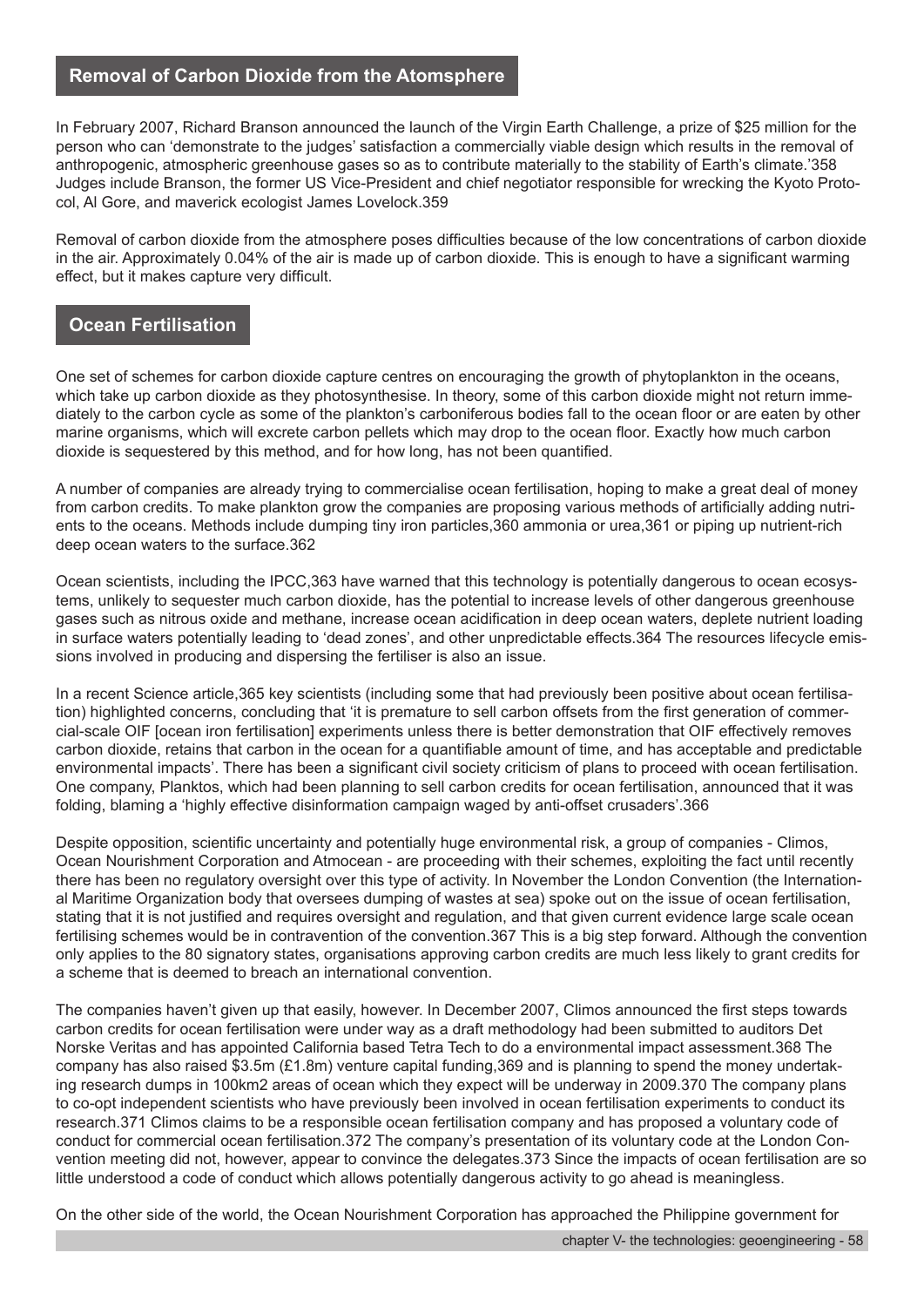permission for a dump of urea in the Sulu Sea.374 The urea is synthetic, made from natural gas, which shows how seriously they are taking the issue of sustainability. Ocean Nourishment Corporation is expected to claim fishing rights on the basis of increasing fish stocks because of the phytoplankton blooms. This has outraged Philippine fishing communities. Ruperto Aleroza of Kilusang Mangingisda, the Philippine Fisherfolks Movement, said 'This technology is unacceptable. It is a dangerous technology that could imperil the marine environment which is the main source of survival and livelihood of poor fisherfolk in the Philippines. Under Philippine laws experiments like this must undergo environmental impact assessments and free prior informed consent of communities that are potentially affected.'

While it is good to see that regulation is coming in for ocean fertilisation, this only serves to highlight the fact that there is no forum for making decisions about this kind of technology. When it comes to engineering the planet's natural systems, one country, or company, may make a decision which has huge implications for the rest of the planet, but there is currently no decision-making body that can stop them or hold them accountable.

# **Planting Trees**

Planting trees to offset carbon emissions has been widely discredited by environmentalists375 but the sale of these 'carbon offsets' has by no means disappeared. The theory is that through photosynthesis trees absorb carbon from the atmosphere and lock it away within the cell structure of the wood. However, this is in no way a reversal of emissions from fossil fuels. Fossil fuels introduce carbon dioxide into the atmosphere which has been stored for millions of years. Trees are part of the biological carbon cycle – the interchange of carbon in different forms between the atmosphere, living things and the oceans. Even the carbon temporarily sequestered in treetrunks is usually released again within decades when the tree rots or burn.

A further issue is the time lag. A tree absorbs carbon slowly over many decades. But the carbon dioxide emissions that the tree is supposed to offset take place in a short time frame. In the period between emission and absorption the emissions are already having a damaging climate impact. This is like pouring water into a boat by the bucket load and claiming it won't sink as you are also removing water the with a teaspoon. In addition to this, offset schemes sell the offsets long before the offsetting project begins so again the carbon dioxide already in the atmosphere is contributing to global warming in that time.

We can expect the sale of offsets to grow, however, as one of the leaders in the carbon offset industry in the UK, Climate Care, has recently been bought out by financial services giant JP Morgan.376

# **Burying Trees**

As an answer to the problem that carbon in trees remains part of the carbon cycle, periodically returning to the atmosphere, it has been suggested that trees should be buried, in an attempt to keep their stored carbon out of circulation for longer.

The proposal on the table from one US scientist is to take dead wood from the forest floor and selectively logged old trees from the world's forests and bury them in trenches.377 The paper estimates that the cost of this method of carbon sequestration would be \$14 (£7) per tonne of carbon dioxide and that if all the world's forests were managed in this way there would be the theoretical potential to sequester 5 gigatonnes of carbon dioxide a year, equivalent to about three times annual emissions from land-use change during the 1990s.378

However, this is a purely theoretical measure. Consider, for example, the emissions from the diggers digging all those trenches. Consider the massive damage to natural forests from the removal of dead wood, which forms a vital part of ecosystems, and from the burial trenches and all the roads necessary to collect wood and access trenches – roads which would also open up the forests to illegal loggers and poachers. Consider the sheer difficulty of accessing most old-growth forest – there are vast areas where such an intervention would never be practical. In any case, even buried wood rots eventually, releasing its stored carbon. Growing trees in new forests specifically for carbon sequestration purposes would encourage the use of genetic modification of trees to increase their absorption of carbon dioxide and encourage monoculture plantations (with all their environmental impacts – see section on agrofuels). Putting a carbon price on dead wood would also impact on the price of wood, and so affect logging activities, deforestation and collection of wood for fuel, which would be impossible to accurately predict. A scenario could be envisaged where loggers clearing rainforest for plantations are awarded carbon credits for burying rather than burning the logged trees. Biochar and Bioenergy with Carbon Storage (BECS)

Two proposals seek to address the issue of removing carbon dioxide from the air at the same time as generating low chapter V- the technologies: geoengineering - 59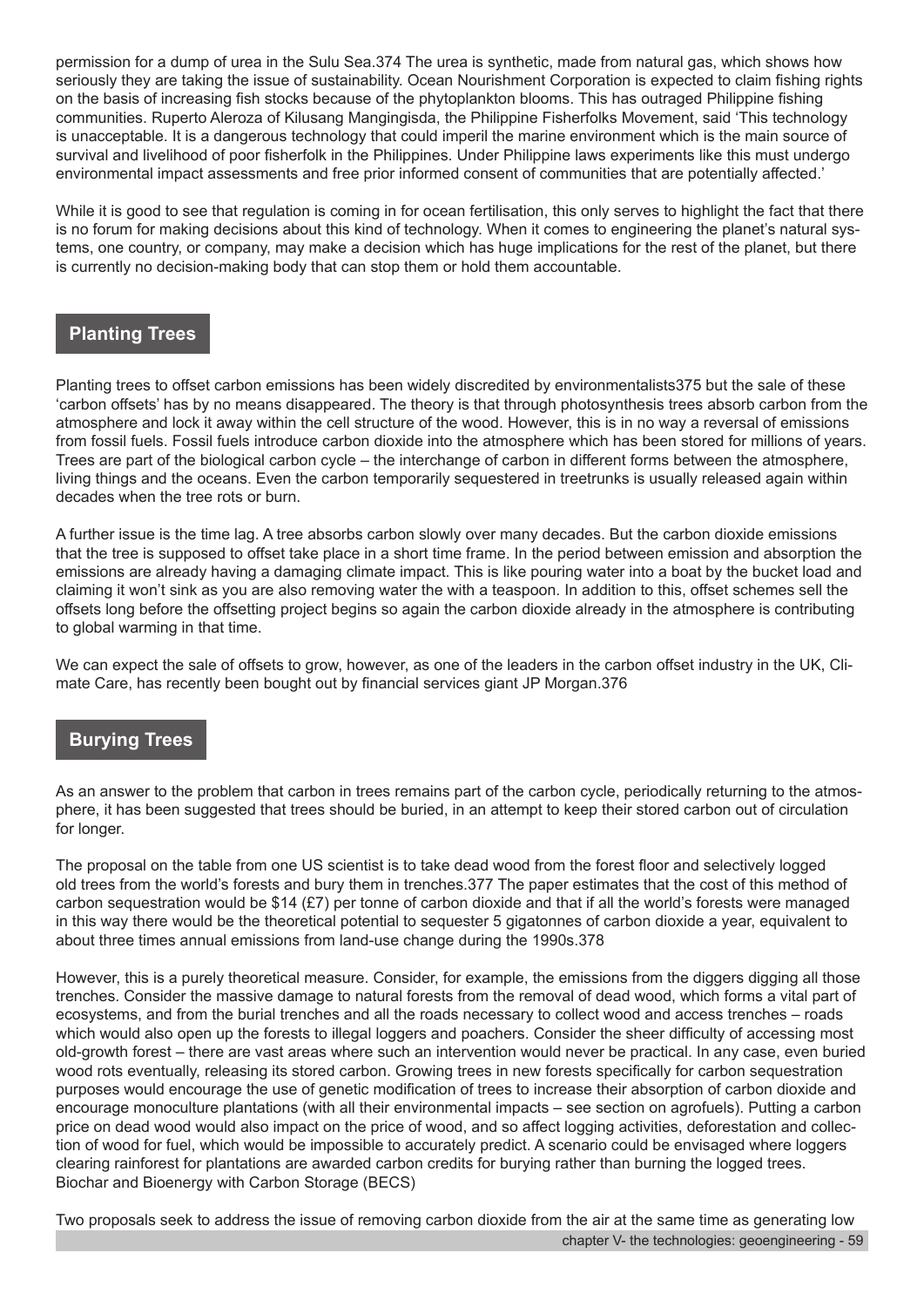carbon energy: biochar and bioenergy with carbon storage (BECS). In BECS, biomass is used to generate heat and power together with carbon capture and storage, this is argued to be carbon negative as the plants absorb carbon dioxide from the air as they grow, and this is captured and stored underground removing it from the carbon pool. The BECS proposal seeks to avoid the onset of abrupt climate change tipping points by quickly converting a large amount of land to biomass.379 One figure used is 500 million hectares globally by 2030380 an area larger than the entire European Union. Proponents argue that, in combination with widespread use of energy efficiency and non fuel renewables such as wind and solar, BECS could sequester enough carbon to restore concentrations of carbon dioxide to pre-industrial levels.381 Carbon capture of biomass would, however, be dependent on the infrastructure existing to transport and store carbon dioxide. This would limit this form of biomass use to large centralised power stations, making efficient use of the heat produced difficult..

A similar approach is taken with biochar, where biomass is burnt without oxygen (a process known as pyrolysis) creating biogas, bio-oil, and biochar.382 Biogas and bio-oil can be used to generate heat and power, while the carbon rich biochar is returned to the soil where experiments suggest carbon can be sequestered for hundreds of years.383 The proportion of carbon dioxide sequestered is variable but a figure widely used is 20%. One study suggests that it would be possible to 'offset' 10% of the annual US fossil-fuel emissions using either 'forest residues' from the 200 million hectares of US forests that are used for timber production, by growing fast growing biomass on 30 million hectares of conservation reserve land, or collecting crop residues from 120 million hectares of cropland.384 In addition to sequestering carbon, biochar is also said to improve soil structure, and the retention of water and nutrients, reducing leaching of nitrates into water sources and emissions of nitrous oxide (a potent greenhouse gas). However, co-producing biochar is less efficient than other uses for bioenergy, there has been limited research into potential applications for bio-oil, and biochar production is reliant on supplies of cheap biomass.385

Proponents have characterised these proposals as 'benign low risk geoengineering'.386 However, the proposals hit the same problems as the other types of large scale bioenergy use already discussed in this report. Bioenergy takes energy inputs to grow, process and transport, and the need for cheap feedstocks requires monoculture intensive farming methods or the removal of 'agricultural waste' from the soil, advancing soil depletion. More critically, land is a finite resource. Since human land use for settlement and agriculture is already placing severe stress on remaining natural ecosystems, any major expansion of bioenergy has massive indirect carbon emissions which appear not to be factored into these proposals.

# **Synthetic Trees**

A company called Global Research Technologies is seeking to commercialise artificial trees. The 'trees' - towers shaped like giant fly swatters387 - use chemicals388 to absorb carbon dioxide. The intention is that the carbon dioxide is then pumped down oil wells as with carbon capture and storage from coal power plants – with the same implication that it could be used for enhanced oil recovery. The company hopes to scale up its prototype which currently is able to absorb 5 tonnes of carbon dioxide per year, and claims that it will be able to install 100 devices over the next 5 years, each absorbing 1 tonne of carbon dioxide per day.389

However, the design uses a significant amount of energy. Energy is needed for the manufacture of the 'trees', for the production of the chemicals in the 'trees', for the transport and storage of the carbon dioxide, and, most importantly for removing the carbon dioxide from the chemical solvent so that it can be used to capture more carbon dioxide.390 The prototype 'tree' requires 'intensive use of electricity' to do this, in a process called electrodialysis. It is unclear from the company's information what effect this has on net emissions or savings of carbon dioxide if the electricity used is fossil fuel generated. The company claims that the energy used for capturing the carbon dioxide is 'comparable to or less than that of carbon dioxide capture in the flue stack of a conventional power plant'.391 But also that 'if this electricity were produced by a conventional coal-based power plant, the carbon dioxide capture would exceed the carbon dioxide release. Net capture is positive but small.'392 Other methods for capturing carbon dioxide from the air have also been proposed including by synthetic biology company Synthetic Genomics, led by Craig Venter, who claims that he will be able to develop a synthetic microbe that will be able to convert carbon dioxide into bioenergy.393

# **Overarching Issues with Geoengineering**

Geoengineering rests on the assumption that humans are masters of the universe and the natural world and can control and engineer its systems – that humans can run ecosystems better than nature can. The overwhelming evidence to the contrary drawn from the current state of ecosystems humans have manipulated is ignored.

Further, the geoengineering approach starts from the assumptions that the behaviour of societies cannot change and that energy demand growth is essential and inevitable. If one believes it is impossible to do anything about emissions levels, then maybe covering the earth with synthetic trees, dumping fertilizer in the oceans and blasting the strato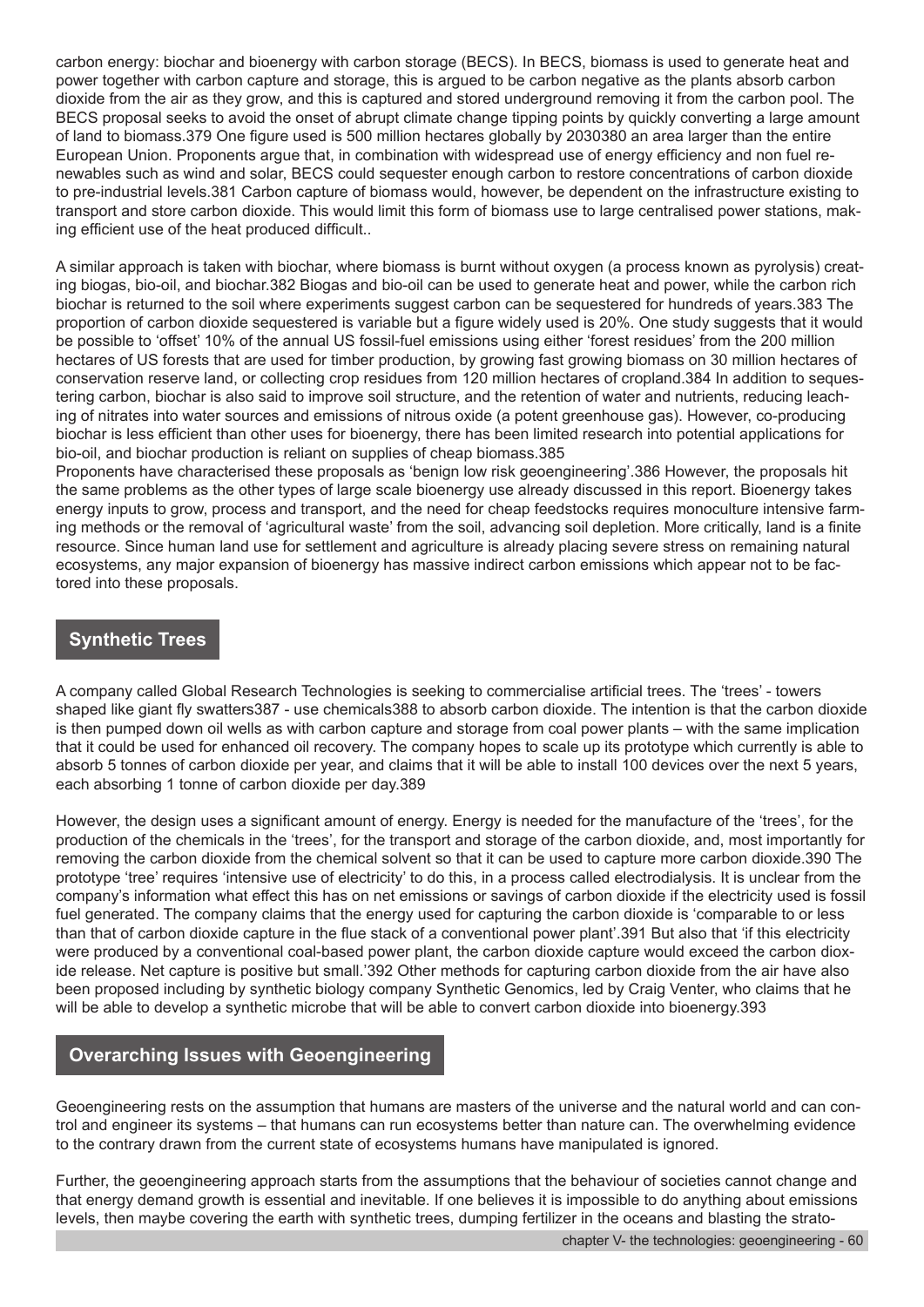sphere with sulphur at the expense of the delicate balance of many of the earth's vital ecosystems are appealing ideas, even if they are highly risky, completely experimental and potentially ecologically catastrophic. Putting these ideas into practice would be dangerous and would not work. Climate change has shown that humans do not and probably never will understand the planet's systems well enough to try to artificially engineer a re-balancing of the scales that overconsumption has tipped. Rather than press an ill-judged thumb on the other side of the scales, humanity should be reducing its impacts, restoring natural ecosystems and letting the planet find a new equilibrium. The implications of geoengineering technologies at a planetary scale are unknown. There would be no way back after embarking on such a course of action.

### **Carbon Credits**

Many suggested geoengineering schemes simply offer a get-out clause to big emitters and potentially lucrative returns to those that develop and invest in the technologies. Ocean fertilisation projects and tree plantations are little more than a scam to make money on the carbon market. Anyone who thinks that ocean fertilisation would be used as a last resort to help society smooth a period of extreme adaptation is in denial about the realities of the carbon market and the intentions of ocean fertilisation companies.

Even if one ignores the potential side effects of pursuing geoengineering schemes, it has to be taken into account that they will not be used help achieve increased cuts in carbon emissions, as any emissions cuts these schemes might make would be traded away to whichever large polluter wants the credits. This is why venture capitalists are interested. If geoengineering were being pursued only as a last resort option linked with strong emissions cuts then no venture capitalist funder would touch it because there would be no hope for them to gain significant financial returns.

#### **Unilateral Action**

Even if geoengineering technologies are widely rejected the possibility remains of an individual country acting unilaterally and going ahead with a large scale geoengineering project that would have consequences for the whole world. This problem could only be addressed by pre-emptive international co-operation

### **Conclusion**

As with many other techno-fixes, geoengineering promises technological breakthroughs at an unspecified point in the future that help to assure people that there is no need for major change to the way society works, and the rate at which people consume energy and products. As journalist Johann Hari put it: 'carrying on pumping out greenhouse gases because of the possibility of geo-engineering is like telling an alcoholic that he doesn't need to quit drinking, because in a few years you'll give him a liver transplant – with a few rusty old knives you found in your garage.'394

#### **Scores: The Technologies**

**Effectiveness** at reducing greenhouse gas emissions: 2/10 Living up to the hype (**science to spin ratio**): 1:10

**Democratic ownership and control:** 1/10 proposed schemes all 'top-down' **Social justice:** 1/10 negative effects on (for example) desert-dwellers, forestdwellers, fishing industry, victims of artificially-induced weather patterns, future generations required to maintain systems...

**Sustainability:** 1/10 – schemes would need continuing over long periods with large inputs of effort

**Scalability:** 1/10 because no evidence of emissions reductions to scale up…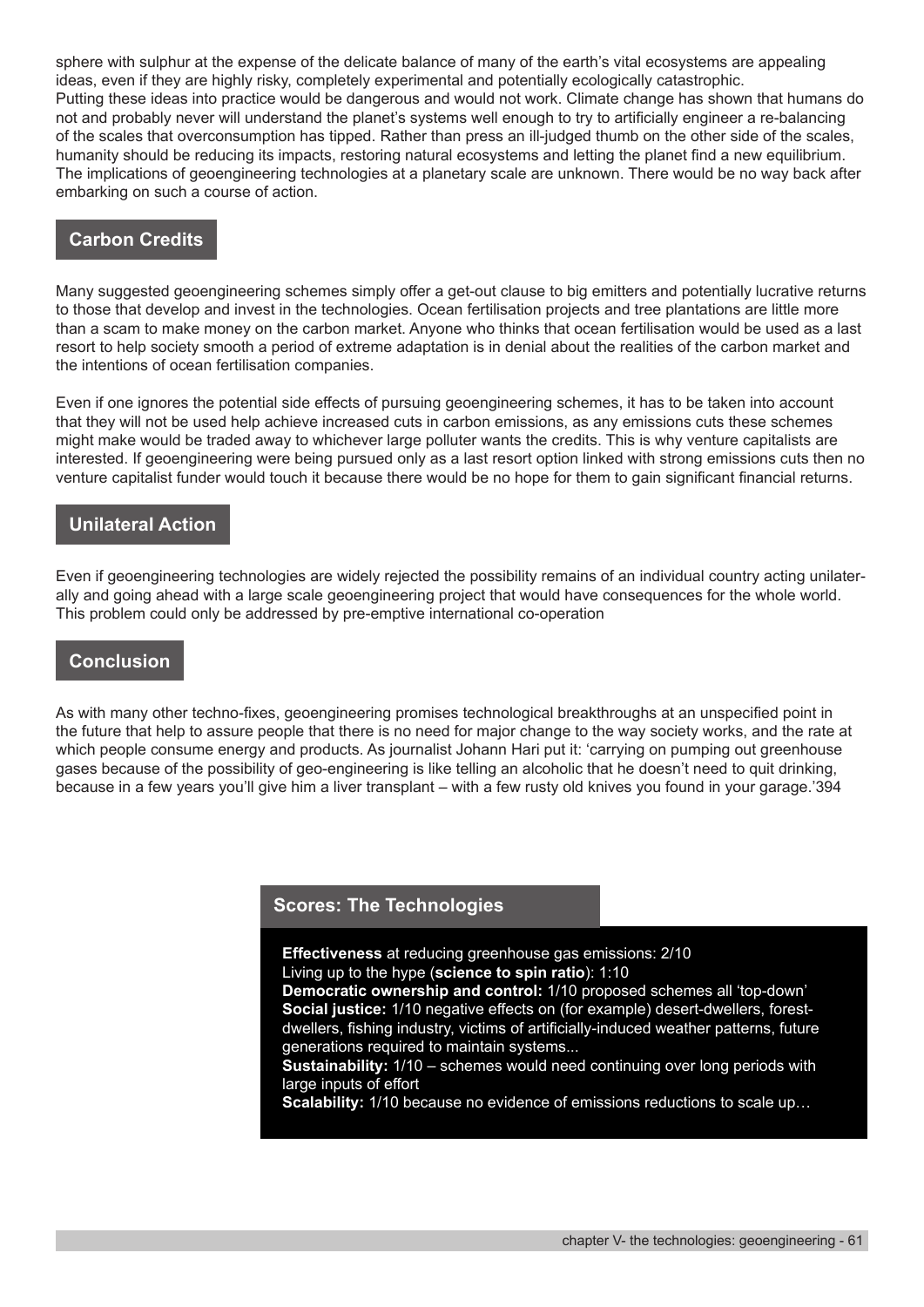# CHAPTER VI: CONCLUSION

Continued rapid growth of CO2 emissions and infrastructure for another decade may make… [avoiding dangerous climate change]... impractical if not impossible.<sup>395</sup>

Politicians and corporations aren't just getting our climate change solutions wrong because they're looking at the wrong technologies, they're only looking at this one facet of the change that is needed. As we outlined in chapter 2, we need change in many areas: technological change, political change, economic change and social change. They are all interlinked, but social change drives them all.

This report has not presented a manifesto. We should mistrust anyone who thinks they have all the answers – it is never that simple. This is a contribution to a conversation which we are all engaged in right now and which demands to be everyone's main focus at this time of crisis.

#### Technological change

Technological change is not sufficient in itself but it is vital.

We need to have criteria for sustainable technologies. Many technologies which are conventionally termed 'renewable' (agrofuels and other agro-based bioenergy, large scale hydro, landfill gas and waste incineration) contribute to the problem. Technologies that are available now, and help to engender a wider shift towards sustainable societies are the ones which we should focus on. Research and development is needed to increase the efficiency of these technologies and improve energy storage and demand management technologies which support sustainable renewable energy production.

#### Political change

The climate mitigation is a political and not a simply economic issue. Decisions need to be taken as a society as to the solutions which we are going to adopt. This requires democratic engagement and government action not to create market incentives but to actively promote changes to the way energy is produced and consumed throughout society through policy making.

#### Economic change

As the 'consumption era' comes to its inevitable decline, we need to find ways of managing a just transition to a society whose economy is based on meeting needs sustainably and equitably. The current economic model is not up to the job. Quantifying the economic 'value' of acting or not acting in the face of climate change is futile since critical impacts (loss of life, irreversible ecosystem collapse) cannot practically or morally be given a simple numerical value. The impetus to act must be driven by our scientific understanding of the problem, our decisions as to how to act must be driven by our assessment of which measures are most effective, just and sustainable rather than simply which are most economically attractive.